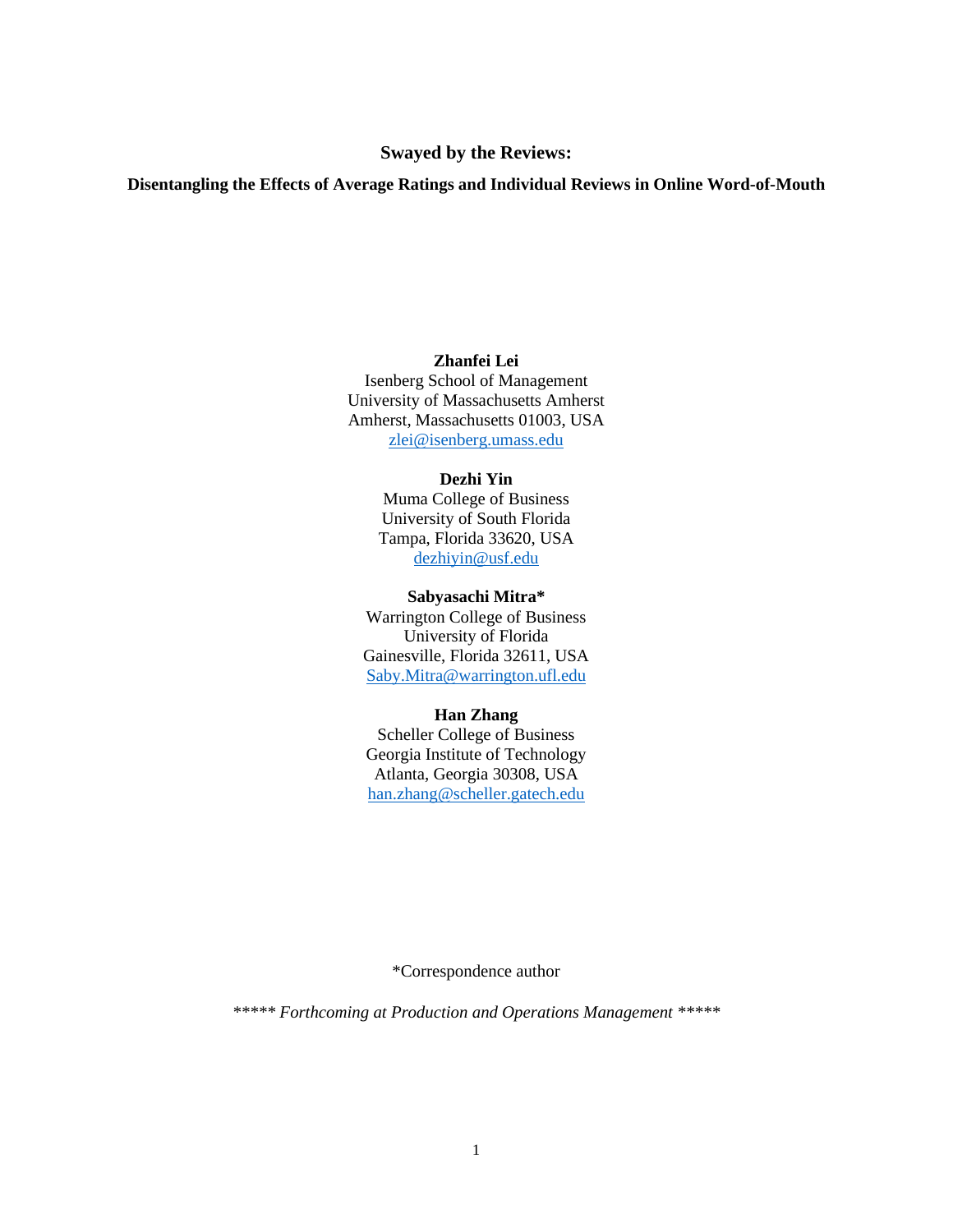#### **Swayed by the Reviews:**

### **Disentangling the Effects of Average Ratings and Individual Reviews in Online Word-of-Mouth**

#### **ABSTRACT**

Online word-of-mouth studies generally assume that a product's average rating is the primary force shaping consumers' purchase decisions and driving sales. Similarly, practitioners place more emphasis on average ratings by displaying them at more salient places than individual reviews. In contrast, emerging evidence suggests that individual reviews also affect the decision-making of those consumers who consult both kinds of information. However, because average ratings and individual reviews are often correlated and confounded empirically, little research has attempted to disentangle their effects. To address this empirical challenge, we construct trade-off situations in which the average ratings and top-ranked reviews of different product options do not align with each other. We then investigate consumers' preferences that can indirectly reveal the relative impact of average ratings vs. top reviews. Through an archival analysis of a panel dataset and two laboratory experiments, we find consistent evidence for a swaying effect of individual reviews and reveal their textual content as a likely reason. These findings challenge the commonly accepted assumption of average ratings being the primary driver of consumers' purchase decisions and suggest that consumers may not be as rational as previous literature assumed. In addition, this paper is the first to disentangle the effects of average ratings and individual reviews on consumer decision-making and to explore a possible reason for the swaying effect of individual reviews. Our paper illustrates the importance of information accessibility in consumers' purchase decisions, and our findings offer valuable insights for product manufacturers, online retailers, and review platforms.

*Key words:* average ratings; individual reviews; information accessibility; consumer decision-making; online word-of-mouth

*History:* Received: July 2021; Accepted: January 2022 by Subodha Kumar, after one revision.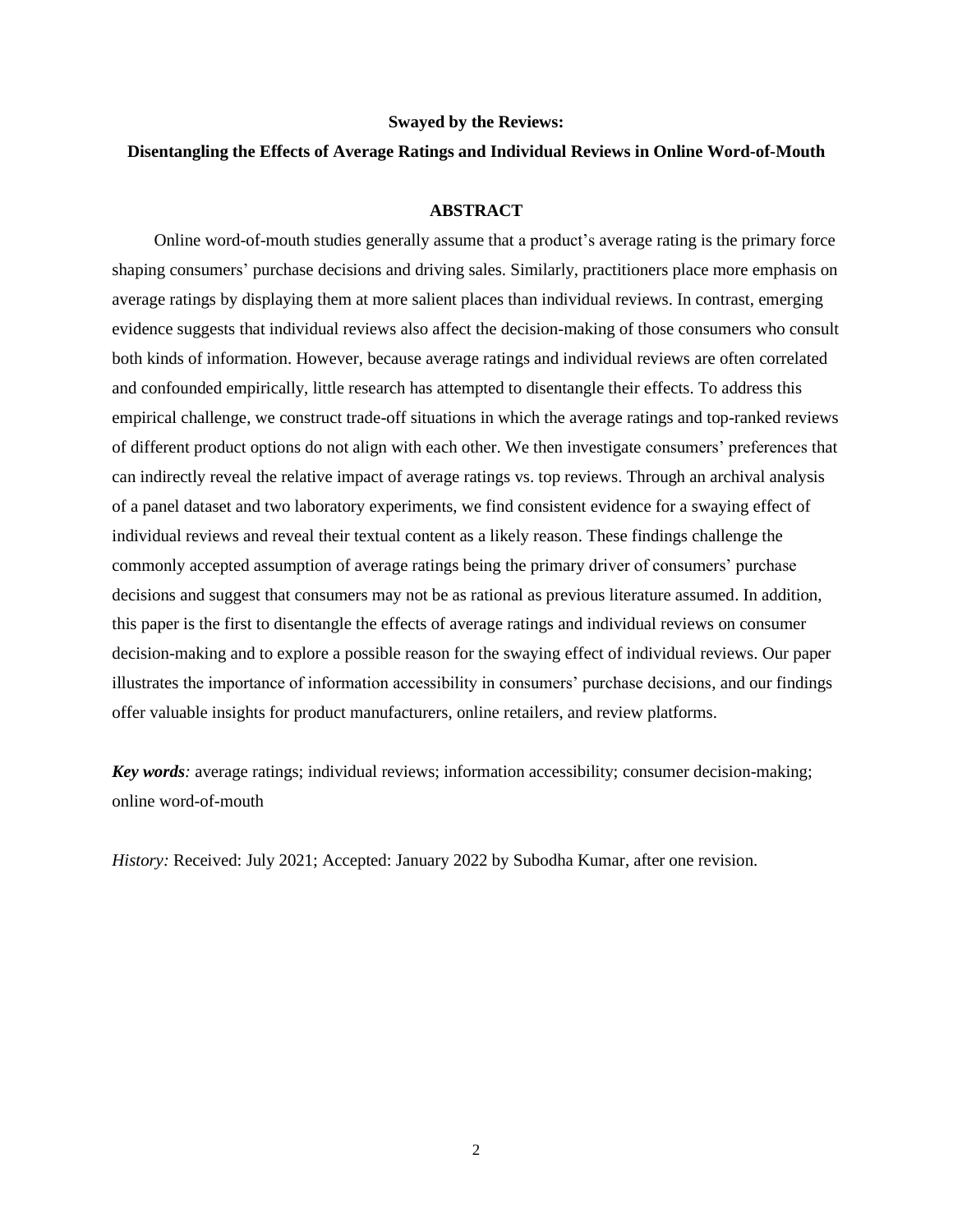#### **INTRODUCTION**

Online reviews are valuable and influential in consumers' purchase decisions (e.g., Chevalier and Mayzlin, 2006; Forman et al., 2008). A recent survey conducted in April 2021 asked consumers about the factors that impact their online purchase decisions (PowerReviews, 2021). Based on over 6,500 responses across the U.S., 94% of the consumers indicated online reviews as the most important factor, followed by product price (91%), free shipping (78%), brand (65%), and friend/family recommendations (60%). Given this trend, businesses have incorporated consumer reviews into their marketing strategies and adjusted services based on the opinions expressed in reviews. In addition, e-commerce and review platforms constantly tweak the design and operation of review systems to gain a strategic advantage (Gutt et al., 2019).

The role of online reviews has also attracted considerable attention and interest from researchers (for recent reviews, see Gutt et al., 2019; Jabr et al., 2020). One stream of research investigated reviewers' biases and information updating processes when they write reviews (Chen et al., 2016; Sun and Xu, 2018; Wang et al., 2019), as well as factors that influence seller strategies to manipulate consumer reviews (e.g., Guan et al., 2020; Shen et al., 2015). The second stream of research examined the impact of online reviews (and management responses to reviews) on consumer perceptions (e.g., Qahri-Saremi and Montazemi, 2019) and satisfaction (e.g., Gu and Ye, 2014; Yan et al., 2019). The third stream of research investigated the influence of online reviews on product sales and consumer purchase decisions (Babić Rosario et al., 2016; Floyd et al., 2014), such as exploring the dynamics between online reviews and sales (e.g., Ceran et al., 2016; Duan et al., 2008b), designing review-based big data methodologies to improve sales forecasting (e.g., Lau et al., 2018), and studying how characteristics of review attributes, products, and consumers affect the role of online reviews in product sales (e.g., Ba et al., 2020; Liu and Karahanna, 2017). For a literature review of related papers in operation management, see Appendix A in E-Companion.

With a focus on extending the third stream of the research described above, this work aims to explore a more nuanced role of online reviews by disentangling the effects of online ratings and individual reviews on consumer decision-making. Review platforms and many online retailers allow consumers to share their opinions of a product in text reviews along with ratings (typically 1 to 5 stars). To further help prospective consumers easily gauge collective opinions, review platforms and retailers universally display the products' average ratings in the most prominent places, such as the front page, product listing pages, and search result pages. These prominently displayed average ratings are critical in the online shopping process because they are believed to reflect product quality (De Langhe et al., 2015) and are the basis of consumers' initial impressions about different product options (Yin et al., 2016). Such initial impressions help consumers simplify their purchase decisions by narrowing down the number of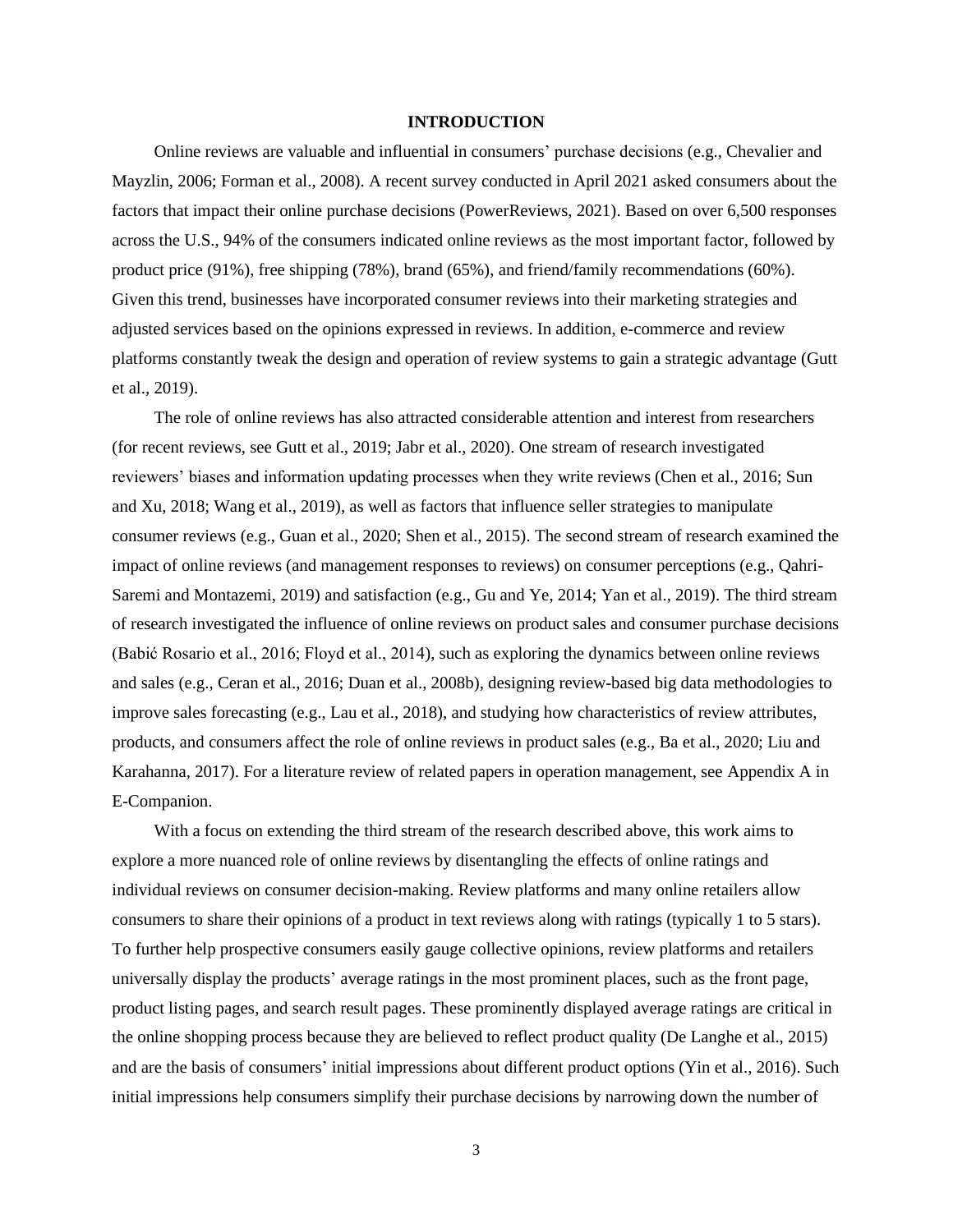product options to a smaller set, namely a consideration set—a subset of available options to which consumers limit their attention and evaluation (Roberts and Lattin, 1991; Wright and Barbour, 1977). To choose among options in the consideration set, consumers may next seek and read more information such as some individual reviews of each product. Among consumers who are seriously considering a purchase, the majority consult both average ratings and some reviews to make purchase decisions (Liu et al., 2019). <sup>1</sup> A natural question is: which input dominates consumers' final purchase decisions?

It is commonly assumed by researchers and practitioners that a product's average rating should play a greater role than individual reviews in consumers' purchase decisions and product sales. Prior empirical studies that examined the driving forces behind product sales focused primarily on the impact of average ratings and other summary rating statistics (see Babić Rosario et al., 2016; Floyd et al., 2014), while few studies considered the influence of both aggregated ratings and individual reviews (as a few exceptions, see Jabr and Rahman, forthcoming; Liu et al., 2019; Vana and Lambrecht, 2021). This prevailing focus on the average product rating is not surprising because it incorporates all the historical evaluations from prior reviewers, is routinely used by consumers to infer product quality (De Langhe et al., 2015), and is more representative than individual reviews (Liu and Karahanna, 2017). In practice, review sites and online retailers also display the average product rating at more prominent places than individual reviews, such as at the top of product review pages and product listing pages.

Although a product's average rating is all-encompassing and a comprehensive measure of product quality, most consumers who have high purchase intention also consult individual reviews before making up their minds. A growing literature studying individual reviews has examined the influence of rating and review text characteristics on the helpfulness of reviews (e.g., Lei et al., 2021; Mudambi and Schuff, 2010; Wang et al., 2019; Yin et al., 2017; Yin et al., 2016) because separating helpful from unhelpful reviews reduces information overload and improves efficiency for consumers. In addition, the latest empirical and experimental studies revealed that a small set of top-ranked individual reviews could also affect consumers' attitudes and purchase decisions (e.g., Liu et al., 2019; Yin et al., 2021). Thus, Watson et al. (2018) called for more research to explore how consumers integrate summary rating statistics and individual reviews in their decision-making process.

While a few recent papers have started to tackle this challenge (Jabr and Rahman, forthcoming; Liu et al., 2019; Vana and Lambrecht, 2021), they revealed only the effect of individual reviews *above and* 

<sup>&</sup>lt;sup>1</sup> We acknowledge that other information such as price, brand image, and the total number of ratings could also be important inputs in consumer purchase decisions. However, we decided to focus on the average rating because a) the average rating is among the most important factors revealed to influence product sales (Floyd et al., 2014), b) the quality of a product reflected by the average rating is relatively time-invariant and independent from the company's advertising efforts, and c) the product's average rating and the average valence of top reviews are directly comparable.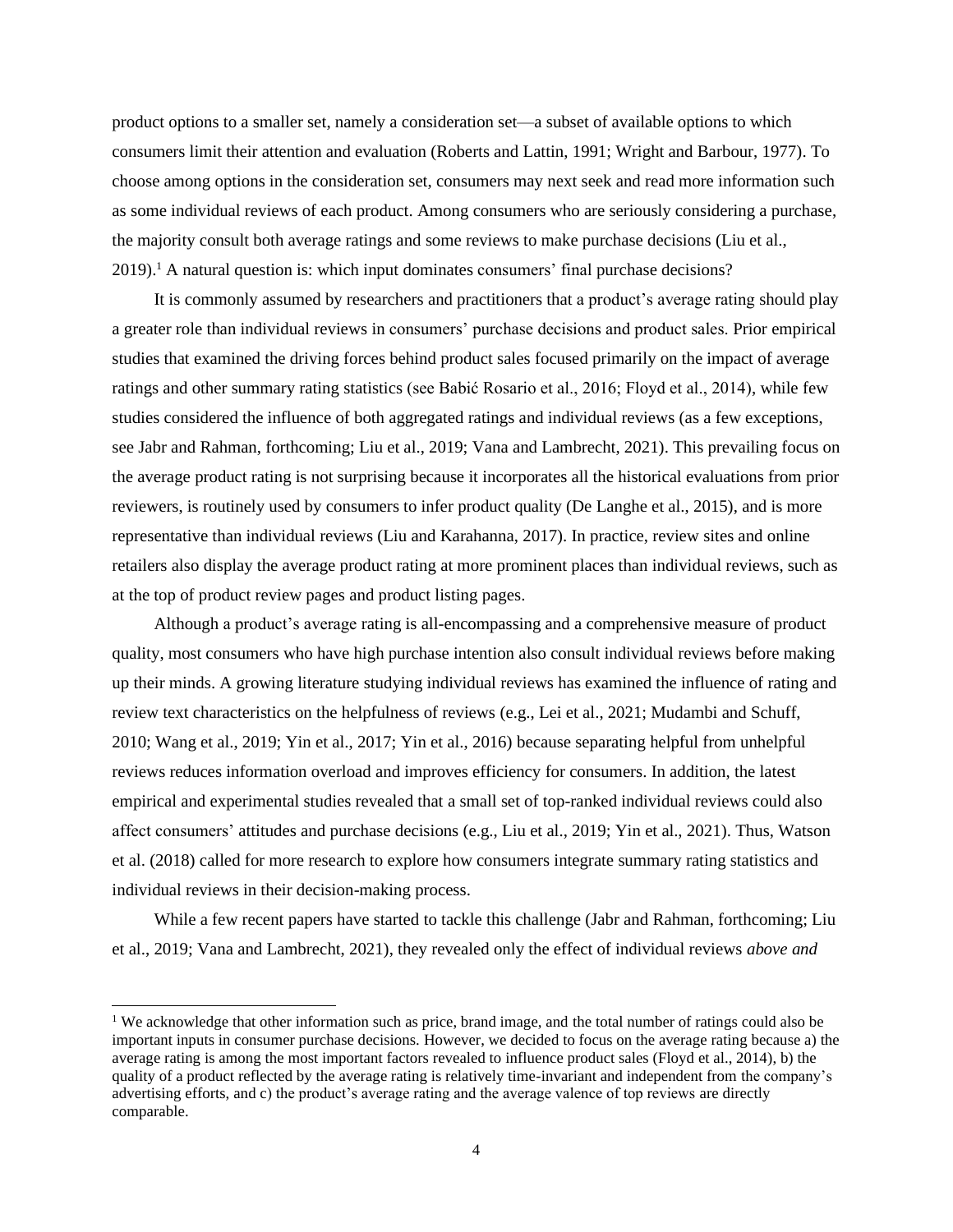*beyond* average ratings, and they relied only on secondary data (see Table 1). On the other hand, no research to our knowledge has *disentangled* the effects of average ratings and a few top-ranked reviews on consumers' purchase decisions. In the current paper, we take on this challenge through a trade-off paradigm that is capable of comparing the relative weights or importance of different attributes in consumer decision-making (Ajzen, 2008). <sup>2</sup> Specifically, we conduct an archival analysis of secondary data and two experiments to examine consumers' purchase preferences between product options whose average ratings do not align with the valence of top-ranked reviews. Such a trade-off design allows us to disentangle the effects of average ratings and individual reviews that are often confounded in empirical analyses of secondary data (e.g., Liu et al., 2019). The trade-off design has also been used to disentangle the effects of different summary rating statistics (see Watson et al., 2018). In addition, the trade-off between average ratings and top reviews is not uncommon in reality because reviewers may provide ratings (that are incorporated into average ratings) without leaving a review in most review platforms and because the top-ranked reviews may not be as representative as the average ratings. Through the three studies, we not only find evidence supporting a swaying effect—a greater persuasive impact—of topranked reviews, but also explore a possible mechanism behind this effect.

|                                  | <b>Objectives</b>                                                                                                                         |                                                                                                                | <b>Dependent Variables</b> | <b>Methods</b>                |                              |                   |
|----------------------------------|-------------------------------------------------------------------------------------------------------------------------------------------|----------------------------------------------------------------------------------------------------------------|----------------------------|-------------------------------|------------------------------|-------------------|
| <b>Research</b>                  | <b>Explore the</b><br>effect of<br>individual<br>reviews above<br>and beyond<br>average ratings<br>by including<br>both in<br>regressions | Disentangle the<br>effects of<br>individual<br>reviews and<br>average ratings<br>through a<br>trade-off design | <b>Product</b><br>sales    | <b>Purchase</b><br>likelihood | <b>Empirical</b><br>analysis | Lab<br>experiment |
| Liu et al. (2019)                |                                                                                                                                           |                                                                                                                |                            |                               |                              |                   |
| Jabr and Rahman<br>(forthcoming) |                                                                                                                                           |                                                                                                                |                            |                               |                              |                   |
| Vana and<br>Lambrecht (2021)     |                                                                                                                                           |                                                                                                                |                            |                               |                              |                   |
| This Research                    |                                                                                                                                           |                                                                                                                |                            |                               |                              |                   |

**Table 1: Related Literature Examining the Impacts of Average Ratings and Individual Reviews**

This work offers three notable contributions to the online word-of-mouth literature. First and foremost, our research challenges the conventional wisdom that a product's average rating and other

<sup>&</sup>lt;sup>2</sup> It is worth pointing out that not all consumers choose to read reviews, and only consumers who are seriously considering the purchase of a product included in their consideration sets would consult its reviews (Liu et al., 2019). We limit our focus to the purchase behavior of those consumers who consult both average ratings and individual reviews because such consumers are the primary targets of retailers and product manufacturers, and also because it is impossible to disentangle the effects of average ratings and individual reviews when consumers do not read any reviews.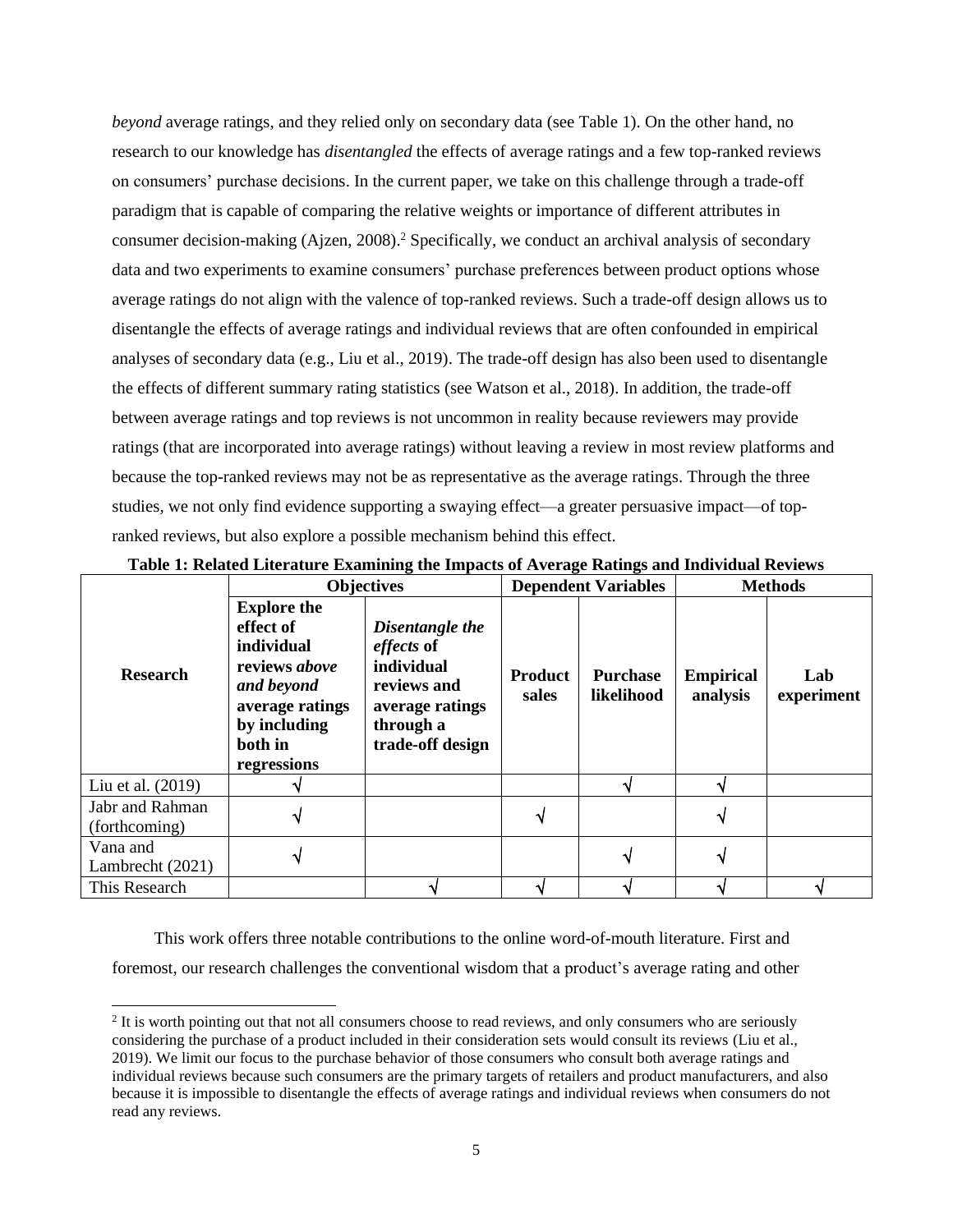summary rating statistics are the primary determinants of consumers' purchase decisions (Babić Rosario et al., 2016; Floyd et al., 2014). Since the average product rating is the most comprehensive signal of product quality available to consumers (De Langhe et al., 2015), it is reasonable to assume that a rational consumer's decision-making process is heavily influenced by this prominent and all-encompassing signal of product quality. However, the majority of consumers who are serious about purchases also read individual reviews before making up their minds (Liu et al., 2019). Our demonstration of the swaying effect of individual reviews suggests that consumers may not be as "rational" as the online word-ofmouth literature assumed and that consumers' purchase decisions can be biased towards a few top-ranked reviews. Moreover, because the assumption of a product's average rating being the primary driver of purchase decisions may not apply to consumers who integrate both reviews and average ratings in their decision-making, prior literature (especially the third stream we reviewed earlier) may have exaggerated the effect of a product's average rating and other summary rating statistics.

Second, this paper represents an initial attempt to disentangle the effects of the average rating and individual reviews for consumers who consult and integrate both types of information in their final decisions. Recent empirical studies have examined the effect of individual reviews *above and beyond* average ratings (Jabr and Rahman, forthcoming; Liu et al., 2019; Vana and Lambrecht, 2021). While these studies provided valuable insights regarding the importance of individual reviews, we are not aware of any studies that attempt to disentangle the effects of average ratings and individual reviews that are often confounded in empirical studies. Through a trade-off design where the "stars" of two distinct sources do not align with each other, our findings from one archival and two experimental studies provide compelling evidence for a swaying effect of individual reviews, suggesting that a few top reviews may play a more dominant role than the average rating in consumer purchase decisions. Although average product ratings might still be an important factor turning consumers away (Liu et al., 2019), our findings indicate that the greater persuasive power of a few top-ranked reviews should not be overlooked.

Third, our results reveal a possible underlying mechanism for the swaying effect, deepening our understanding of why a few top-ranked reviews may shift consumers' preferences between multiple choices. Specifically, this research highlights the critical role of information accessibility in online wordof-mouth. Building on the mere-accessibility framework, ease-of-retrieval explanation, and cognitive elaboration arguments (Kisielius and Sternthal, 1986; Mafael et al., 2016; Schwarz et al., 1991), the results of our final experiment reveal that the swaying effect of individual reviews is likely driven by the reviews' textual content rather than by their ratings. The mere-accessibility framework suggests that decision-makers primarily rely on accessible information that can be brought to mind and accessed from memory easily when they make a decision (Menon and Raghubir, 2003). In our context, the review content is more concrete and easier to recall than the review rating. Ultimately, the concrete details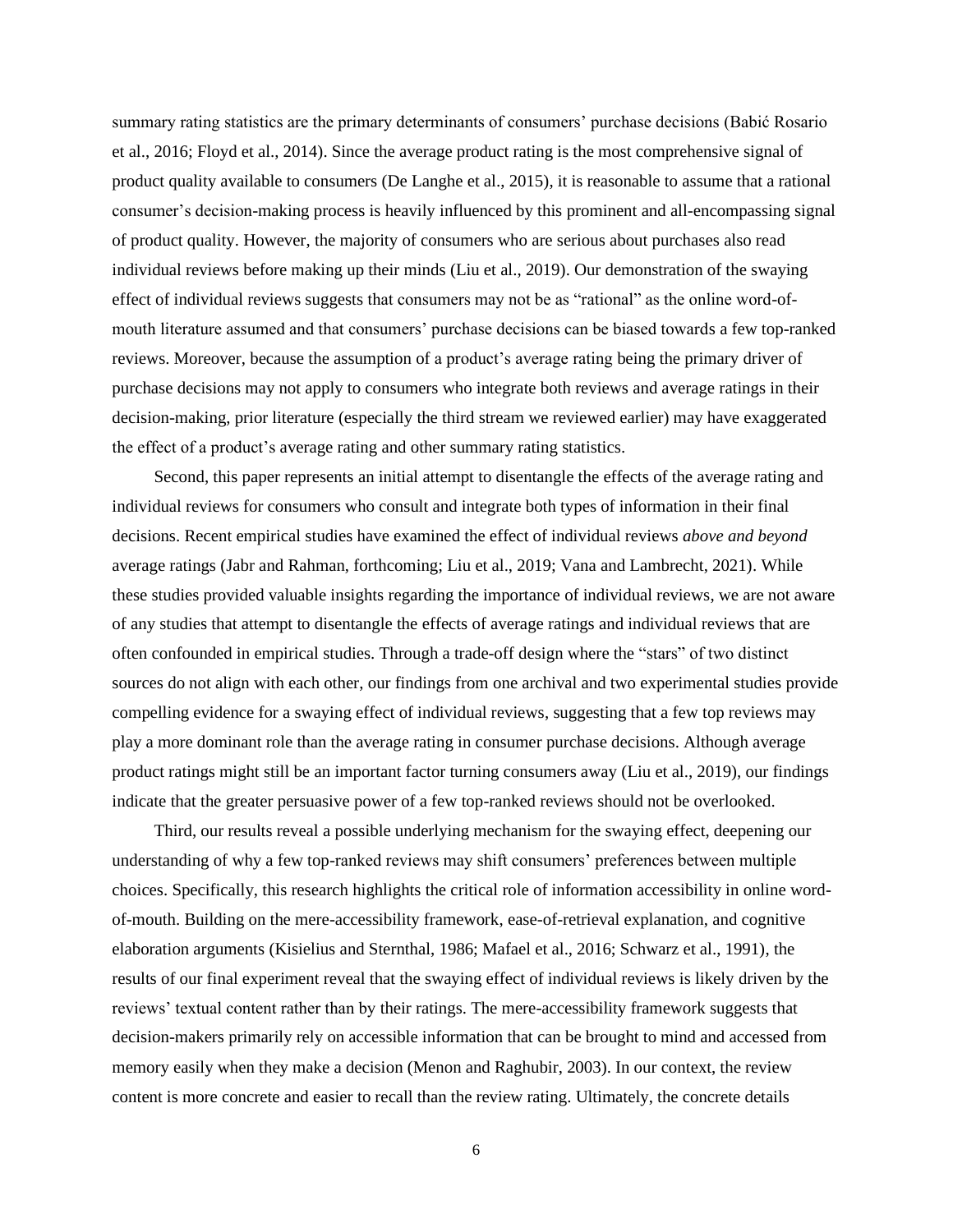conveyed in the review text drive the swaying effect of individual reviews. Revealing the importance of information accessibility in consumers' purchase decisions opens up opportunities for future research.

## **HYPOTHESES AND THEORY DEVELOPMENT**

## **Average Product Ratings**

Because little research has examined the impact of individual reviews (except a few most recent empirical explorations in Liu et al., 2019; Vana and Lambrecht, 2021), large-scale meta-analyses of empirical evidence on determinants of product sales focus entirely on the role of average product ratings and other summary rating statistics (see Babić Rosario et al., 2016; Floyd et al., 2014). Although the average rating may not necessarily reflect the product's true quality (e.g., Duan et al., 2008a; Hu et al., 2009), consumers generally believe them to be strongly associated (De Langhe et al., 2015). In addition, because a product's average rating aggregates all the historical opinions from prior customers (Sun, 2012), a rational consumer should rely more on the all-encompassing average rating than a small set of individual reviews in making purchase decisions. Accordingly, researchers typically assume the average ratings to be the primary input in consumer decision-making and a primary driver of product sales.

In practice, nearly all review sites present the average rating more prominently and frequently than individual reviews. Because of its intuitive association with product quality, the average rating is assumed to be among the most essential pieces of information for consumers. Thus, review sites typically display average ratings at very salient places: right beside product options returned after a search and at the top of product pages. For example, when consumers search on Amazon.com, the resulting page includes a list of relevant product options, each accompanied by the average rating displayed on a 5-star rating scale, as well as other information (such as a picture and a price). Consumers can click on a product of interest and see its average rating again before they can scroll to the bottom of the page to read individual reviews.

This commonly adopted display strategy also conforms to the saliency effect and the observational learning effect of product-level signals. Specifically, the saliency effect refers to the phenomenon that environmental signals which receive more attention (i.e., are more salient) are likely to be weighted more heavily in subsequent judgments and decisions (Taylor and Thompson, 1982). Similarly, the observational learning effect refers to the phenomenon that people's decisions are influenced by observing others' actions that provide helpful information (Banerjee, 1992; Bikhchandani et al., 1992). In online word-of-mouth, product-level signals that are both salient and reflect prior consumers' judgments have been shown to be powerful predictors of consumer decisions (Cai et al., 2009; Salganik et al., 2006). Because the overall evaluation of all prior customers of a product is encapsulated in its average rating, and due to its salient display on nearly all review platforms, it is reasonable to expect the average product rating to be more influential than individual reviews in a rational consumer's purchase decisions. Following the preceding reasoning, we propose the first hypothesis below.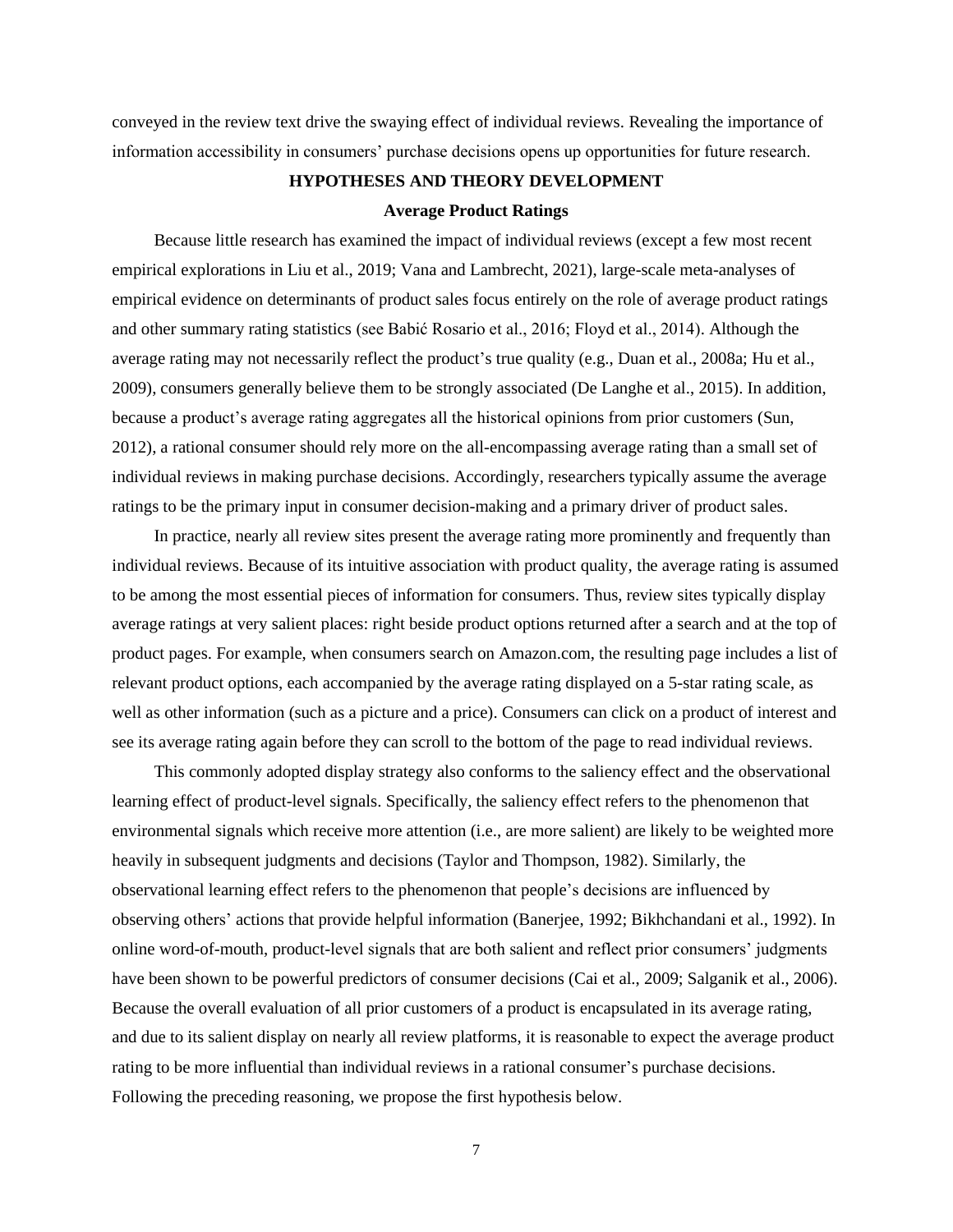*Hypothesis 1a: Given a choice set of product options, consumers' purchase decisions are influenced more by the average ratings than the individual reviews.*

It is important to note that the effects of average ratings and individual reviews can only be compared when both are assessed and read by consumers. Otherwise, disentangling the effects of these two information cues would be impossible. For instance, before consumers consult any individual reviews, average ratings should be the primary cue for consumer decision-making because individual reviews would not have received any exposure yet. Such cases are out of this paper's scope.

#### **Individual Reviews**

Despite the importance of a product's average rating, most consumers who are serious about purchase would also seek and read a few individual reviews before making up their minds (Liu et al., 2019). Several existing studies have demonstrated that individual reviews can also influence consumers' purchase decisions and product sales (e.g., Liu et al., 2019; Vana and Lambrecht, 2021; Yin et al., 2021). However, we are not aware of any research that disentangles the effects of average ratings and top-ranked reviews that are likely to be read by most consumers.

Drawing on the mere-accessibility framework, we argue that the average product rating is not necessarily the most important predictor of consumer purchase decisions. The mere-accessibility framework states that people rely primarily on accessible information in their decision-making through an unintentional and effortless process (Menon and Raghubir, 2003). *Accessibility* of information refers to the ease with which the information can be brought to mind and accessed from memory when one makes a decision (Kisielius and Sternthal, 1986). Decision-makers often associate the probability of a target object with its accessibility because of their natural co-occurrences; for example, more frequent examples are recalled better and faster than less frequent examples, and more likely instances are easier to imagine than unlikely instances (termed "availability heuristic"; see Tversky and Kahneman, 1973). People often use the ease with which information can be brought to mind to infer the frequency and importance of such information (Schwarz et al., 1991). As a result, decision-makers use easy-to-retrieve and accessible instances as the primary input to their judgment and decisions (commonly called the ease-of-retrieval effect).

Among a variety of factors that contribute to information accessibility, the concreteness of information serves as one of the most critical contributors (Nisbett and Ross, 1980). <sup>3</sup> Compared with abstract information, concrete information is easier to imagine and thus easier to retrieve and access from memory. In our context, individual reviews could be more influential than average ratings in consumers'

<sup>&</sup>lt;sup>3</sup> In addition to concreteness, the salience (i.e., received attention) of stimuli could be another contributor of information accessibility (Higgins, 1996). The average rating is the all-encompassing and most comprehensive signal of a product's quality, and its visual format should also enhance its salience above any individual review. This argument would support H1a (as explained earlier) and present a counterargument for H1b.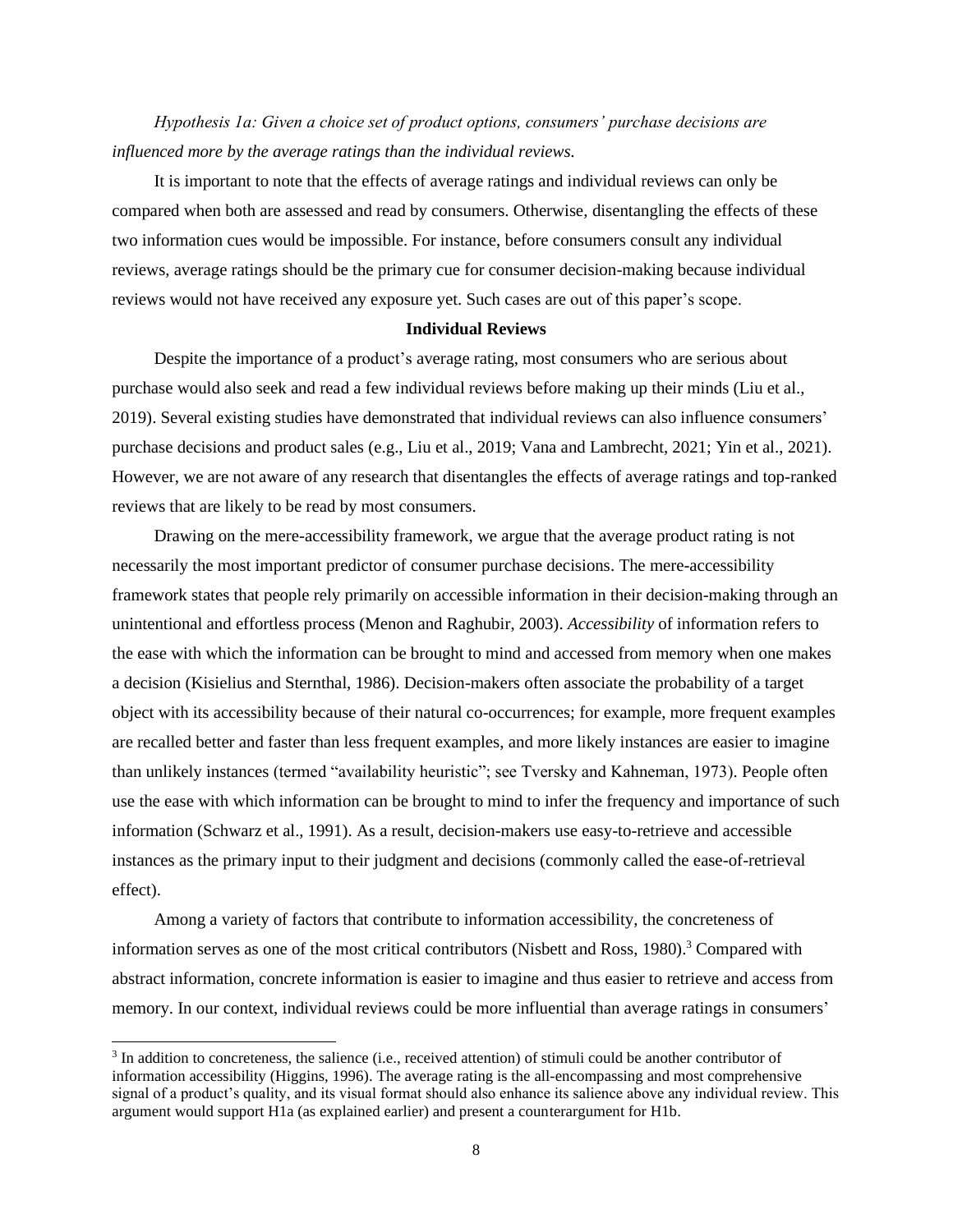purchase decisions because, unlike a product's average rating, individual reviews contain detailed, concrete experiences and opinions. When consumers make purchase decisions, concrete information in individual reviews (as opposed to abstract average ratings) could be easier to recall from memory and more accessible, thus being perceived as important and typical of a possible consumption experience with the product. According to the mere-accessibility framework and ease-of-retrieval explanation, consumers' purchase decisions might be influenced more by easy-to-recall individual reviews than the average product rating, and we propose a competing hypothesis.

*Hypothesis 1b: Given a choice set of product options, consumers' purchase decisions are influenced more by the individual reviews than the average ratings.*

To examine the competing hypotheses, we adopted a trade-off design with two (groups of) options whose average ratings contradict top reviews. Specifically, one option (group) is superior based on average ratings, and the other option (group) is superior based on individual reviews. Such a trade-off design is derived from a common paradigm in experimental research on the relative weights or importance of different attributes (defined as relevant factors that differentiate between alternatives) in consumers' decision-making processes (Ajzen, 2008). Within this paradigm, studies typically present two alternatives (that vary the two attributes simultaneously and involve a tradeoff between the two attributes) and then ask participants to decide which alternative they would purchase based on all the provided information. Their revealed preferences can indirectly indicate which of the two attributes is more important and weighted more heavily (e.g., Shiv and Fedorikhin, 1999).

We conducted one archival and two experimental studies with such a trade-off design. In Study 1, we utilized a unique panel dataset collected daily from Apple's App Store over a two-month period and compared the download rankings of two groups of apps (through a trade-off design) to empirically test the relative impacts of the average rating and top reviews. In Study 2, we replicated the findings of Study 1 through an experiment in which participants were presented with two choice options involving a trade-off between average ratings and top reviews. In Study 3, we explored the source of the effect identified in the first two studies, differentiated the role of the rating and textual content of individual reviews, and ruled out an alternative explanation.

#### **STUDY 1**

The primary goal of this initial study was to test the competing hypotheses in a real-world setting with actual ratings and reviews of apps from Apple's App Store. Existing users of an app can evaluate the app by assigning a rating on a scale of 1 to 5 stars. In addition, users can provide a detailed description of their experiences with the app in a text review. Users can also submit a rating without writing a text review. When prospective consumers read the text reviews of an app, they can indicate whether they find a review "helpful" or "not helpful" by clicking on the "Yes" or "No" buttons next to the review. By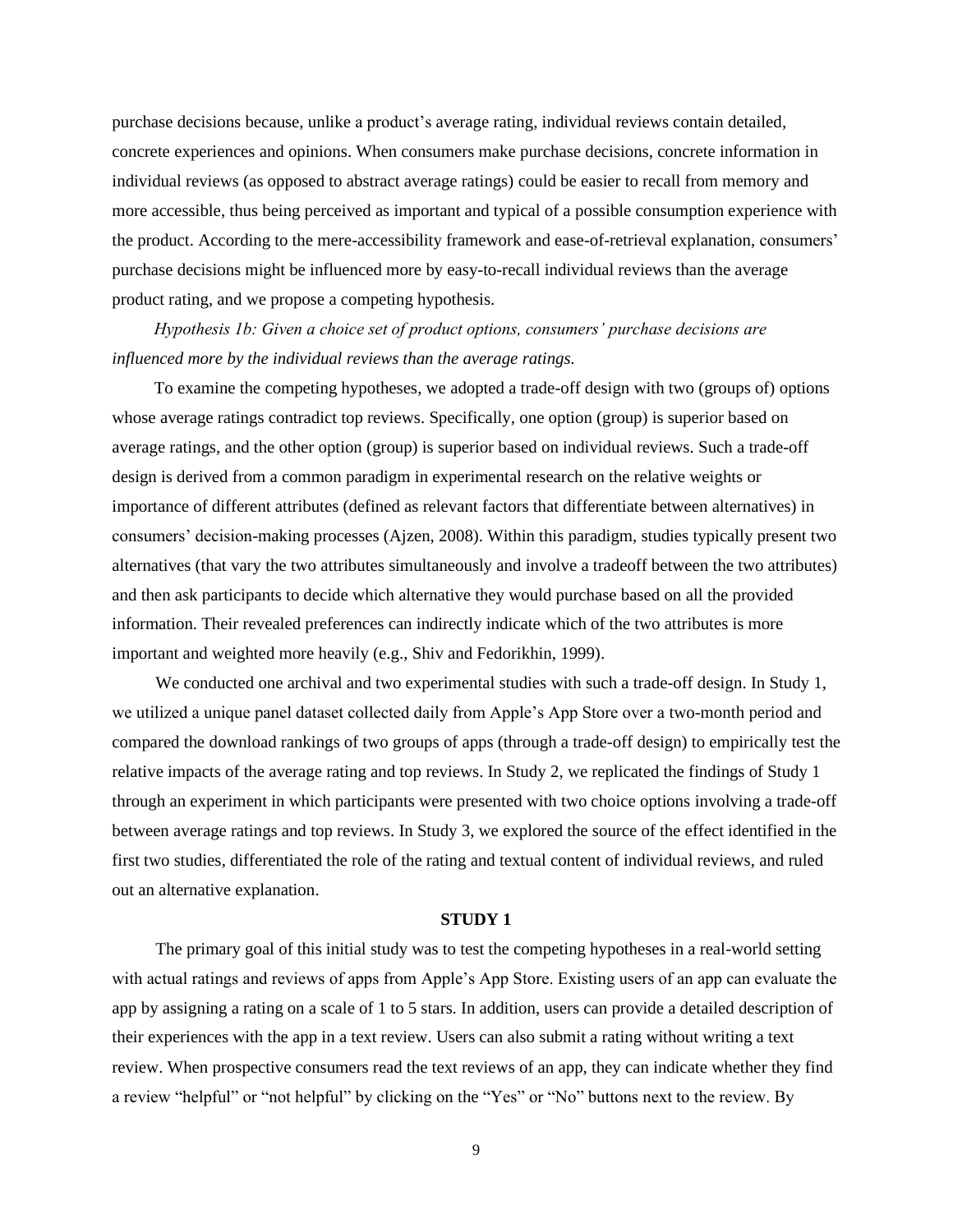default, at the time of data collection, the review section of an app displayed 10 reviews per page, sorted by review helpfulness.

## **Data and Variables**

We collected daily reviews of apps from Apple's App Store for a period of two months (62 consecutive days). We targeted 538 apps ranked in the top 100 in Apple's App Store at least once during the month prior to our data collection. Apple classified all apps into 21 categories (such as games, business, finance, and news). The App Store organized the reviews of each app into 10 reviews per page, and the 10 reviews on the first page are the most observable for prospective consumers. Apple displayed the 10 most helpful reviews on the first page by default, and these reviews may change on different days as new votes are cast and review helpfulness scores are updated. It is reasonable to expect that most consumers did not change the sorting order of the reviews and saw the same 10 first-page reviews of an app on the same day. Accordingly, we did not change the default sorting order of reviews in our data collection, and we extracted the rating and content of each app's 10 first-page reviews daily.

For each app, we also tracked the following app-level data that changed over time: the overall ranking of the app, its average rating, the total number of ratings, the distribution of the ratings (e.g., number of one-star ratings, number of two-star ratings, etc.), the price of the app, whether the app released an updated version on a specific date, and the number of days since the app was first launched. It should be noted that a user often provides a rating for the app but does not write a text review. Thus, an app typically has many more ratings (based on which the app's average rating is calculated) than reviews. Our final sample contained 482 (out of 538) apps that had the information needed to calculate all the variables in our model during the study period.

Table 2 shows the definitions of the variables used in the empirical analysis, while Tables 3 and 4 show statistics and correlations for these variables. For the variable definitions in Table 2, *i* indexes an app and  $t$  indexes the event time (day) during our study period. Our dependent variable is  $ARank_{it}$ , the overall rank of app *i* at time *t* (log transformed). It is calculated based primarily on the number of app downloads and is displayed in the "Top Charts" list made available by Apple. We collected the overall rank of each app in our sample for each day in the study period from Apple's App Store. The overall rank  $(ARank<sub>it</sub>)$  is a proxy for product sales in the online app context. A smaller numeric rank indicates a greater number of downloads.

| <b>Variable Name</b> | <b>Operationalization</b>                                                |
|----------------------|--------------------------------------------------------------------------|
| $ARank_{it}$         | Rank of app <i>i</i> at time <i>t</i> based on the number of downloads   |
| $RARating 10_{it}$   | Average rating of the first 10 reviews of app $i$ at time $t$            |
| $ARating_{it}$       | Average rating of app $i$ at time $t$ (based on all ratings for the app) |

**Table 2: Variable Definitions**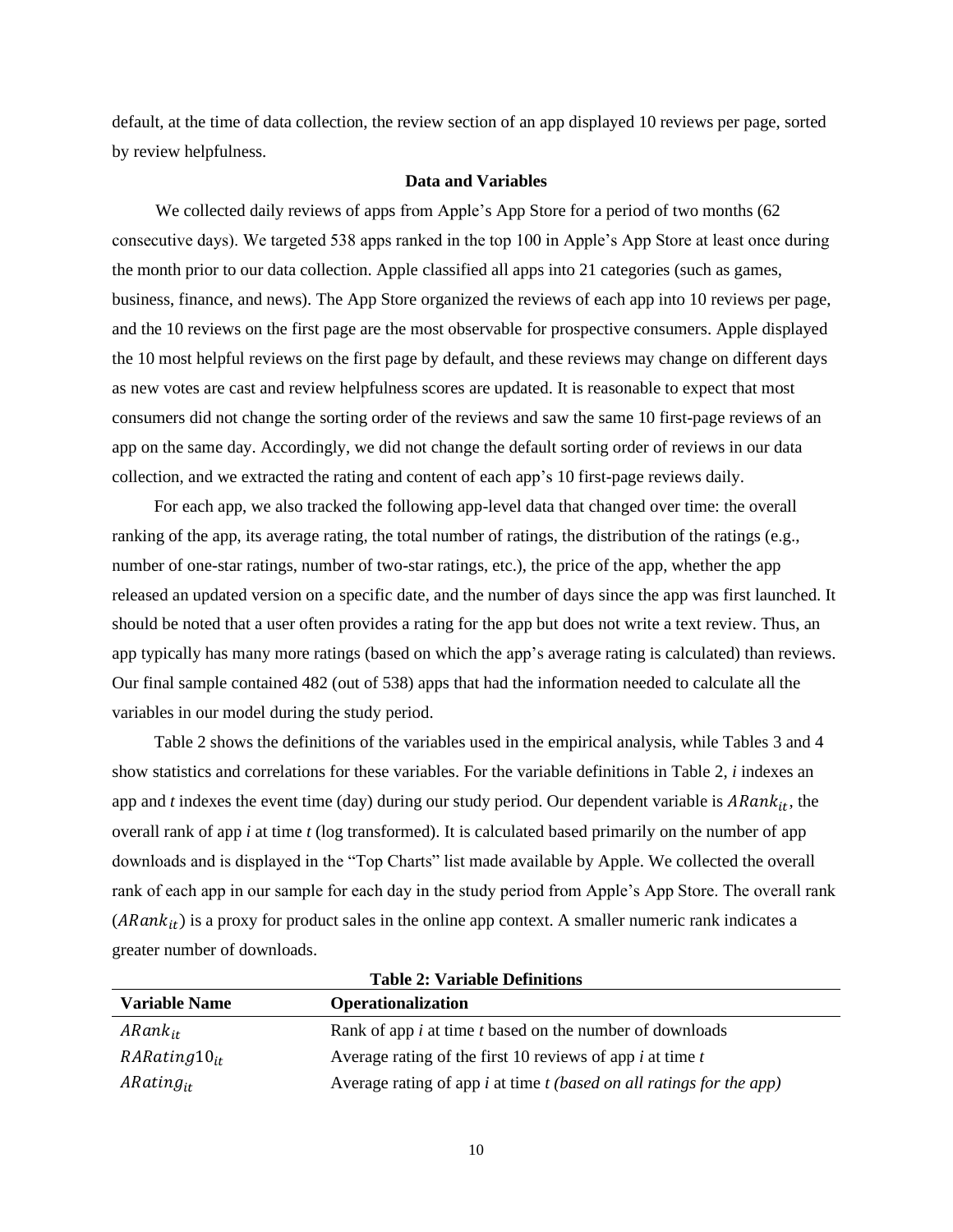| $ARCount_{it}$     | Cumulative number of ratings for app $i$ at time $t$                                  |
|--------------------|---------------------------------------------------------------------------------------|
| $APrice_{it}$      | Price per download of app $i$ at time $t$                                             |
| $Alpd_{it}$        | $= 1$ if app <i>i</i> released an update (new version) at time <i>t</i> , 0 otherwise |
| $ADispersion_{it}$ | Standard deviation of the ratings for app $i$ at time $t$                             |
| $ADays_{it}$       | Age of app $i$ (in days) at time $t$                                                  |
| $RAlength10_{it}$  | Average number of words in the first 10 reviews of app $i$ at time $t$                |

| <b>Table 3: Descriptive Statistics</b> |       |             |                |          |            |  |
|----------------------------------------|-------|-------------|----------------|----------|------------|--|
| <b>Variable</b>                        | N     | <b>Mean</b> | <b>Std Dev</b> | Min      | <b>Max</b> |  |
| $ARank_{it}$                           | 23359 | 346.44      | 399.77         |          | 1500       |  |
| $RARating 10_{it}$                     | 30094 | 3.83        | 1.00           |          | 5          |  |
| $ARating_{it}$                         | 29425 | 4.18        | 0.62           |          | 5          |  |
| $ARCount_{it}$                         | 30094 | 2780.94     | 7621.30        | $\theta$ | 104407     |  |
| $APrice_{it}$                          | 30094 | 1.25        | 4.37           | $\theta$ | 69.99      |  |
| $Alpd_{it}$                            | 30094 | 0.02        | 0.14           | $\theta$ |            |  |
| $ADispersion_{it}$                     | 29425 | 1.14        | 0.35           | $\theta$ | 2          |  |
| $ADays_{it}$                           | 30094 | 538.80      | 506.14         | 3        | 1877       |  |
| $RAlength10_{it}$                      | 30094 | 26.34       | 16.22          | 0.25     | 235.5      |  |

|   | <b>Table 4: Pairwise Correlations</b> |           |                      |           |          |           |          |         |         |      |
|---|---------------------------------------|-----------|----------------------|-----------|----------|-----------|----------|---------|---------|------|
|   | <b>Variable</b>                       | 1         | 2                    | 3         | 4        | 5         | 6        | 7       | 8       | 9    |
|   | $ARank_{it}$                          | 1.00      |                      |           |          |           |          |         |         |      |
|   | $RARating10_{it}$                     | $0.03*$   | 1.00                 |           |          |           |          |         |         |      |
| 3 | $ARating_{it}$                        | $-0.02*$  | $0.58*$              | 1.00      |          |           |          |         |         |      |
| 4 | $ARCount_{it}$                        | $-0.15*$  | $-0.12^*$            | $0.17*$   | 1.00     |           |          |         |         |      |
| 5 | $APrice_{it}$                         | 0.03      | $0.10*$              | $0.13*$   | $-0.05*$ | 1.00      |          |         |         |      |
| 6 | $Alpd_{it}$                           | $-0.01*$  | 0.01                 | $-0.03^*$ | $-0.04*$ | $-0.02^*$ | 1.00     |         |         |      |
|   | $ADispersion_{it}$                    | 0.00      | $-0.54$ <sup>*</sup> | $-0.79*$  | $-0.18*$ | $-0.10*$  | $0.02*$  | 1.00    |         |      |
| 8 | $ADays_{it}$                          | $-0.25$ * | $-0.07*$             | $-0.07*$  | $0.04*$  | $0.02*$   | $-0.01$  | $0.04*$ | 1.00    |      |
| 9 | $RAlength 10_{it}$                    | $-0.01$   | $-0.33*$             | $-0.19*$  | $0.04*$  | $0.23*$   | $-0.03*$ | $0.18*$ | $0.11*$ | 1.00 |

Pairwise correlations shown in the table.  $p < 0.05$ 

The other variables in our analysis are defined as follows.  $RRRating 10<sub>it</sub>$  is the average rating of the 10 most observable reviews (that appear on the first page of reviews) for app *i* at time *t*. It is important to note that consumers could see the actual text along with a rating for any particular review, and that RARating  $10_{it}$  is simply a proxy for the valence of the top reviews that consumers see; its value is not actually displayed on the page.  $ARating_{it}$  is the overall average rating of app *i* at time *t* based on all the ratings provided by consumers for the latest version of the app. The App Store site displays the average rating of each app prominently along with other summarized statistics (such as the number of ratings), so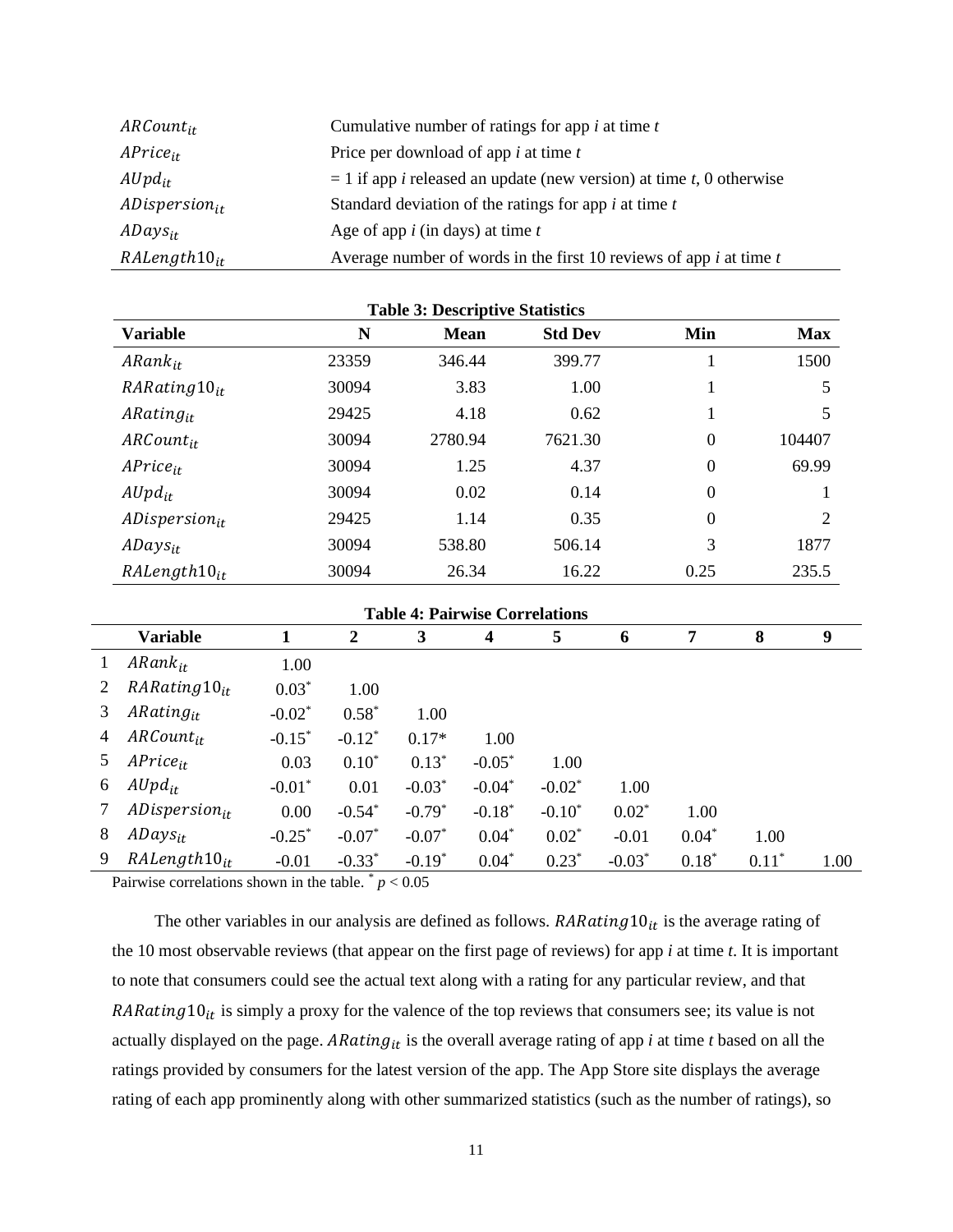we obtained ARating<sub>it</sub> directly from the App Store. We also define a derived variable  $Diff10_{it}$  as the difference between the average rating of the 10 most observable reviews on the first review page and the average rating of the app  $(Diff10_{it} = RARating10_{it} - ARating_{it})$ . ARCount<sub>it</sub> is the cumulative number of ratings for app *i* at time *t*. The number of ratings of an app can affect consumers' purchase decisions since it indicates the popularity of the app.  $ADispersion_{it}$  is the dispersion of ratings measured by the population standard deviation of all the ratings for app *i* at time *t*. The dispersion of a product's ratings can shape consumers' confidence in their first impressions of the product (Yin et al., 2016).  $\Delta Price_{it}$  is the price of app *i* at time *t*. The price of an app may change over time due to promotions or other reasons, and the price could affect consumers' download decisions.  $AUpd_{it}$  is an indicator which equals 1 if app *i* released an update (new version) at time *t*, and 0 otherwise. Consumers' intention to purchase or download an app can be influenced by whether the app has an updated version, because a new version often contains improvements and there may be promotions associated with a new version.  $A$ Days<sub>it</sub> indicates the number of days at time *t* since the app was first launched. Finally,  $R A Length10<sub>it</sub>$ is the average number of words in the 10 reviews on the first review page of app *i* at time *t*.

## **Methods and Empirical Analysis**

Before evaluating our competing hypothesis, we attempted to replicate the recent empirical findings that top reviews can influence sales above and beyond average ratings under certain conditions (Jabr and Rahman, forthcoming; Liu et al., 2019; Vana and Lambrecht, 2021). We performed an analysis to evaluate how the difference between the ratings of the 10 reviews on the first review page and the average rating of the app  $(Diff10_{it})$  affects app rankings. Specifically, we evaluated the following in STATA.  $Ln(ARank_{it+1}) = \beta_0 + \beta_1 ARCount_{it} + \beta_2 A Price_{it} + \beta_3 A Upd_{it} + \beta_4 AD is \textit{persion}_{it} + \beta_5 ADays_{it} +$  $\beta_6 R Alength 10_{it} + \beta_7 ARating_{it} + \beta_8 Diff 10_{it} + U_i + \epsilon_{it}$  (1)

In (1),  $U_i$  is the app level fixed effects and  $\epsilon_{it}$  is the error term. The results are shown in Table 5. Columns (1) and (2) show the results with the full sample. In column (2), the coefficient of the ARating<sub>it</sub> variable was significant and negative ( $β = -0.103, p < 0.001$ ), as expected, indicating that app ranking improved (download increased) as the average rating of the app increased. The coefficient of the  $Diff10_{it}$  variable was significant and negative ( $\beta$  = -0.032, *p* < 0.001), indicating that as the ratings of the 10 reviews on the first page deviated more positively from the average rating of the app, the app rank improved (downloads increased). Thus, differences of the most observable reviews from the average rating of the app influenced app downloads, replicating previous empirical findings.

To explore the conditions under which top reviews may influence app sales beyond the impact of average ratings, we conducted a split sample analysis based on a cutoff threshold of 3 stars for the average ratings because 3 is the middle point of the 5-point rating scale. Results of this analysis shown in columns (3) and (4) illustrate an interesting observation. The coefficient of  $Diff10_{it}$  was significant and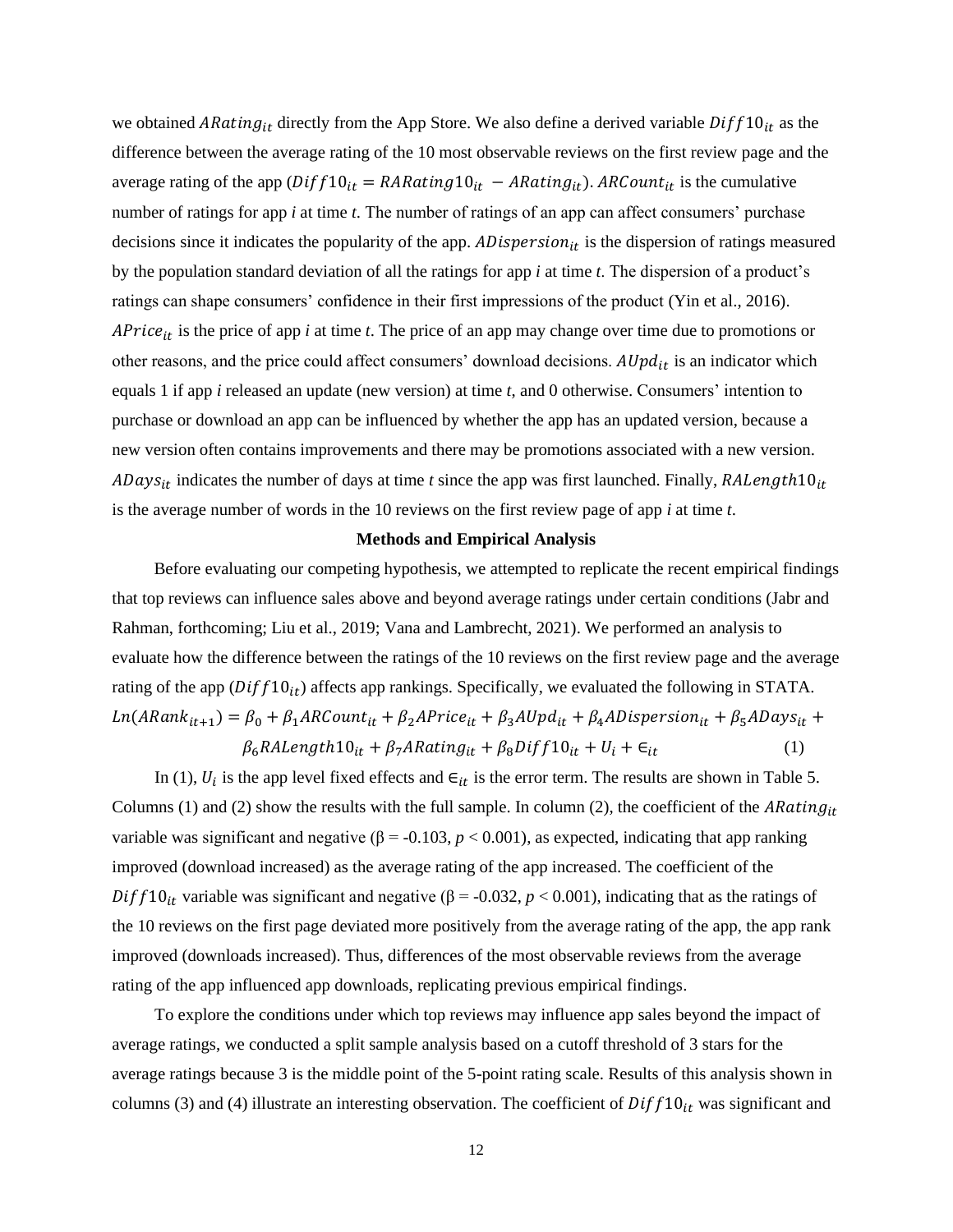negative in column (3) but not in column (4), indicating that reviews mattered only when the average rating of the app was above a certain threshold (3.0) that put the app in the consideration set of the consumer. At or below the threshold, consumers probably did not read the reviews as the app may not be in their consideration set. To verify the correctness of this threshold, we tried out different cutoff values  $(2.5, 3.0, 3.5, 4.0)$  in columns  $(4)$  through  $(7)$  when the sample was restricted to the reviews of apps whose average ratings were below the specific cutoff. We found that the coefficient for  $Diff10_{it}$  was negative and significant for cutoff thresholds higher than 3.0. However, the coefficient was not significant when the cutoff threshold was 3.0 or lower, suggesting that 3.0 was a likely threshold. Consumers in our dataset probably did not read reviews for apps whose average rating was below 3.0. Accordingly, to test the proposed competing hypotheses (see later), we focused on apps with an average rating of at least 3.5.

|                      | <b>Full Sample</b>               |                        | $ARating_{it}$ |             | $ARating_{it}$ |                        |             |
|----------------------|----------------------------------|------------------------|----------------|-------------|----------------|------------------------|-------------|
|                      |                                  |                        | > 3.0          | $\leq 3.0$  | $\leq$ 2.5     | $\leq$ 3.5             | $\leq 4.0$  |
|                      | (1)                              | (2)                    | (3)            | (4)         | (5)            | (6)                    | (7)         |
| $ARCount_{it}$ (ln)  | $-0.019***$                      | $-0.022***$            | $-0.020***$    | $-0.048**$  | $-0.056*$      | $-0.069***$            | $-0.049***$ |
|                      | (0.00)                           | (0.00)                 | (0.00)         | (0.01)      | (0.03)         | (0.00)                 | (0.00)      |
| $APrice_{it}$        | $0.320^{\ast\ast\ast}$           | $0.320***$             | $0.324***$     | 0.349       | 0.380          | $0.165^{\ast\ast\ast}$ | $0.237***$  |
|                      | (0.00)                           | (0.00)                 | (0.00)         | (0.21)      | (0.41)         | (0.00)                 | (0.00)      |
| $Alpd_{it}$          | $-0.119***$                      | $-0.122***$            | $-0.094***$    | $-0.269**$  | $-0.253*$      | $-0.170**$             | $-0.117**$  |
|                      | (0.00)                           | (0.00)                 | (0.00)         | (0.00)      | (0.03)         | (0.00)                 | (0.00)      |
| $ADispersion_{it}$   | $-0.244***$                      | $-0.259***$            | $-0.153***$    | $-0.548***$ | $-0.336*$      | $-0.806***$            | $-0.768***$ |
|                      | (0.00)                           | (0.00)                 | (0.00)         | (0.00)      | (0.04)         | (0.00)                 | (0.00)      |
| $ADays_{it}$ (ln)    | $0.935***$                       | $0.929***$             | $0.929***$     | $0.579***$  | $-0.619***$    | $0.939***$             | $1.084***$  |
|                      | (0.00)                           | (0.00)                 | (0.00)         | (0.00)      | (0.00)         | (0.00)                 | (0.00)      |
| $RALength10_{it}$    | $0.003^{***}$                    | $0.002^{\ast\ast\ast}$ | $0.002***$     | 0.001       | 0.000          | $0.003^{***}$          | $0.001**$   |
|                      | (0.00)                           | (0.00)                 | (0.00)         | (0.35)      | (0.96)         | (0.00)                 | (0.01)      |
| $ARating_{it}$       | $\textbf{-0.087}^{\ast\ast\ast}$ | $-0.103***$            | $-0.042$       | $-0.157*$   | $-0.162$       | $-0.140***$            | $-0.130***$ |
|                      | (0.00)                           | (0.00)                 | (0.14)         | (0.01)      | (0.12)         | (0.00)                 | (0.00)      |
| $Diff10_{it}$        |                                  | $-0.032***$            | $-0.035***$    | 0.007       | 0.017          | $-0.082***$            | $-0.056***$ |
|                      |                                  | (0.00)                 | (0.00)         | (0.77)      | (0.53)         | (0.00)                 | (0.00)      |
| Intercept            | $-0.073$                         | 0.069                  | $-0.311$       | $2.788***$  | $10.013***$    | $1.307***$             | 0.358       |
|                      | (0.65)                           | (0.68)                 | (0.15)         | (0.00)      | (0.00)         | (0.00)                 | (0.13)      |
| <b>Fixed Effects</b> | App                              | App                    | App            | App         | App            | App                    | App         |
| ${\bf N}$            | 22423                            | 22423                  | 20587          | 1836        | 957            | 4230                   | 8598        |
| $R^2$                | 0.12<br>$\sim$ $\sim$ $\sim$ **  | 0.12                   | 0.13<br>未来来    | 0.04        | 0.09           | 0.11                   | 0.15        |

|  |  | <b>Table 5: Effect of Differences from Average Ratings</b> |  |  |  |
|--|--|------------------------------------------------------------|--|--|--|
|--|--|------------------------------------------------------------|--|--|--|

*p*-values in parentheses; \* *p* < 0.05, \*\* *p* < 0.01, \*\*\* *p* < 0.001

To evaluate our competing hypotheses, we created two groups of data points with a tradeoff between the overall average rating ( $ARating_{it}$ ) and the valence of the top 10 reviews ( $RARating10_{it}$ ). Specifically, Group A contained 2902 data points where ARating<sub>it</sub>  $\geq$  4.5 and RARating 10<sub>it</sub> was between 3.5 and 4.0. Likewise, Group B contained 1044 data points where  $ARating_{it}$  was between 3.5 and 4.0 and RARating  $10_{it} \ge 4.5$ . Additionally, Group C contained the remaining 26,148 data points that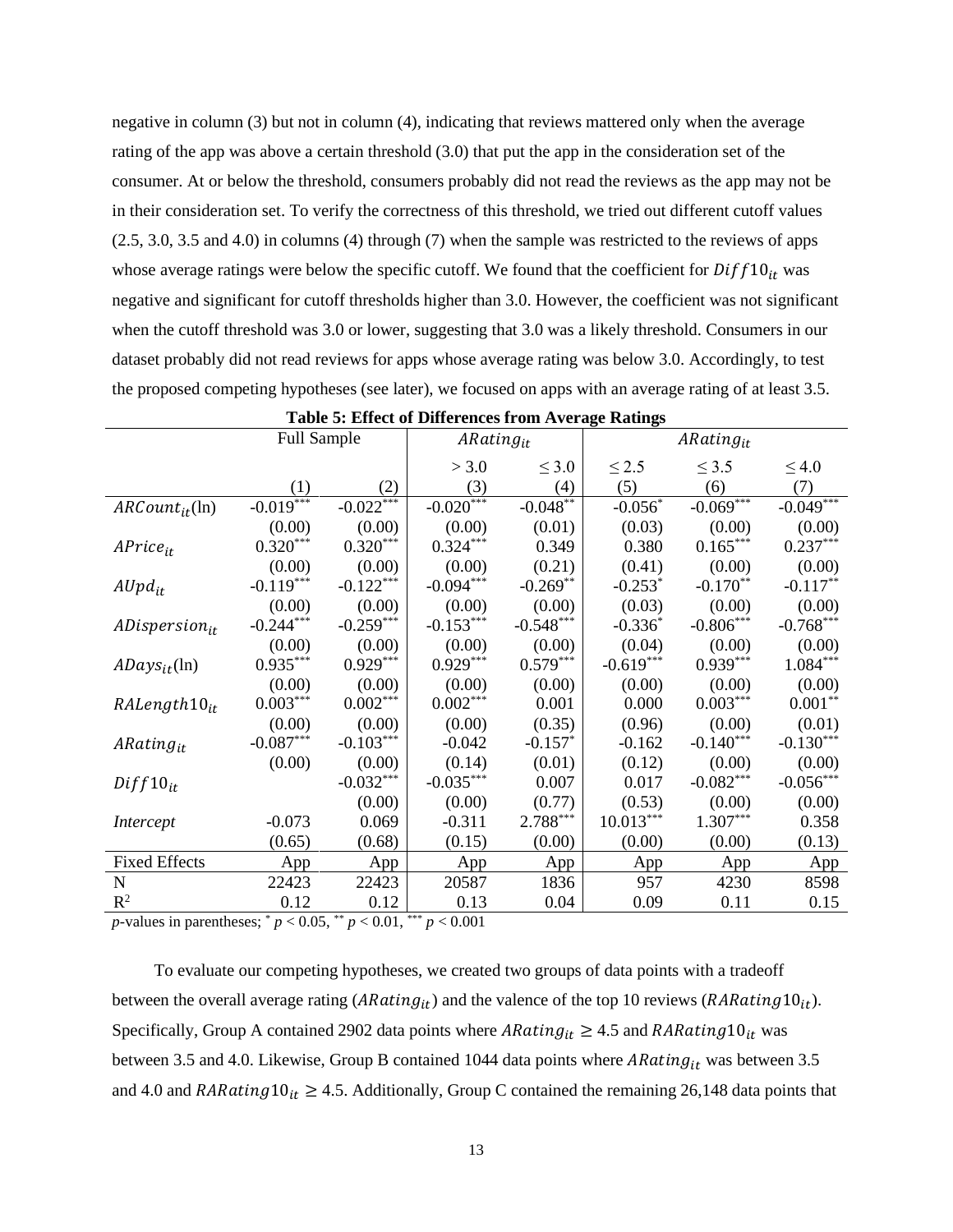were not included in Groups A or B (see Figure 1). The construction of Group A and Group B follows the trade-off design commonly used to examine the relative importance of two attributes in consumers decision-making (Ajzen, 2008). In our case, data points in Group A have a higher value for ARating<sub>it</sub> than those in Group B, but data points in Group B have a higher value for  $RARating 10_{it}$  than those in Group A. If consumers' purchase decisions are influenced more by the average ratings than the individual reviews (as we proposed in H1a), data points in Group A should be associated with more app downloads (i.e., lower app ranks) than data points in Group B. On the contrary, if individual reviews play a greater role in consumers' purchase decisions (as we proposed in H1b), data points in Group B should be associated with more app downloads than those in Group A. The empirical approaches described below compare the impacts of data points in Groups A and B on the app ranking in the next period  $(ARank_{it+1})$ .



Our first empirical approach accounts for app level heterogeneity through app level fixed effects. It is important to note that while the 3,946 data points in Groups A and B were spread across 227 apps, only 30 of the apps had at least one data point in each group, and only 18 apps had more than one data point in each group. Consequently, app level fixed effects are infeasible when directly comparing Groups A and B. Instead, we first compared data points in Group A with all other data points (Groups B and C) and then compared data points in Group B with all other data points (Groups A and C) and finally tested for differences in the coefficients. We define a variable *GroupA* that is set to 1 if the data point belonged to Group A and 0 if it belonged to Groups B and C. Likewise, we define a variable *GroupB* that is set to 1 if the data point belonged to Group B and 0 if it belonged to Groups A and C. We evaluated the following empirical model in STATA where  $U_i$  is the app level fixed effect. Following prior literature (Chevalier and Mayzlin, 2006; Forman et al., 2008), we log transformed count variables and the dependent variable to account for scale effects (ranks of popular apps may change more) and ease interpretation (the coefficients approximately indicate a percentage change in rank).

$$
Ln(ARank_{it+1}) = \beta_0 + \beta_1 ARCount_{it} + \beta_2 APrice_{it} + \beta_3 AUpd_{it} + \beta_4 AD is \text{persion}_{it} + \beta_5 ADays_{it} + \beta_6 RALength10_{it} + \beta_7 GroupA + \beta_8 GroupB + U_i + \epsilon_{it}
$$
\n(2)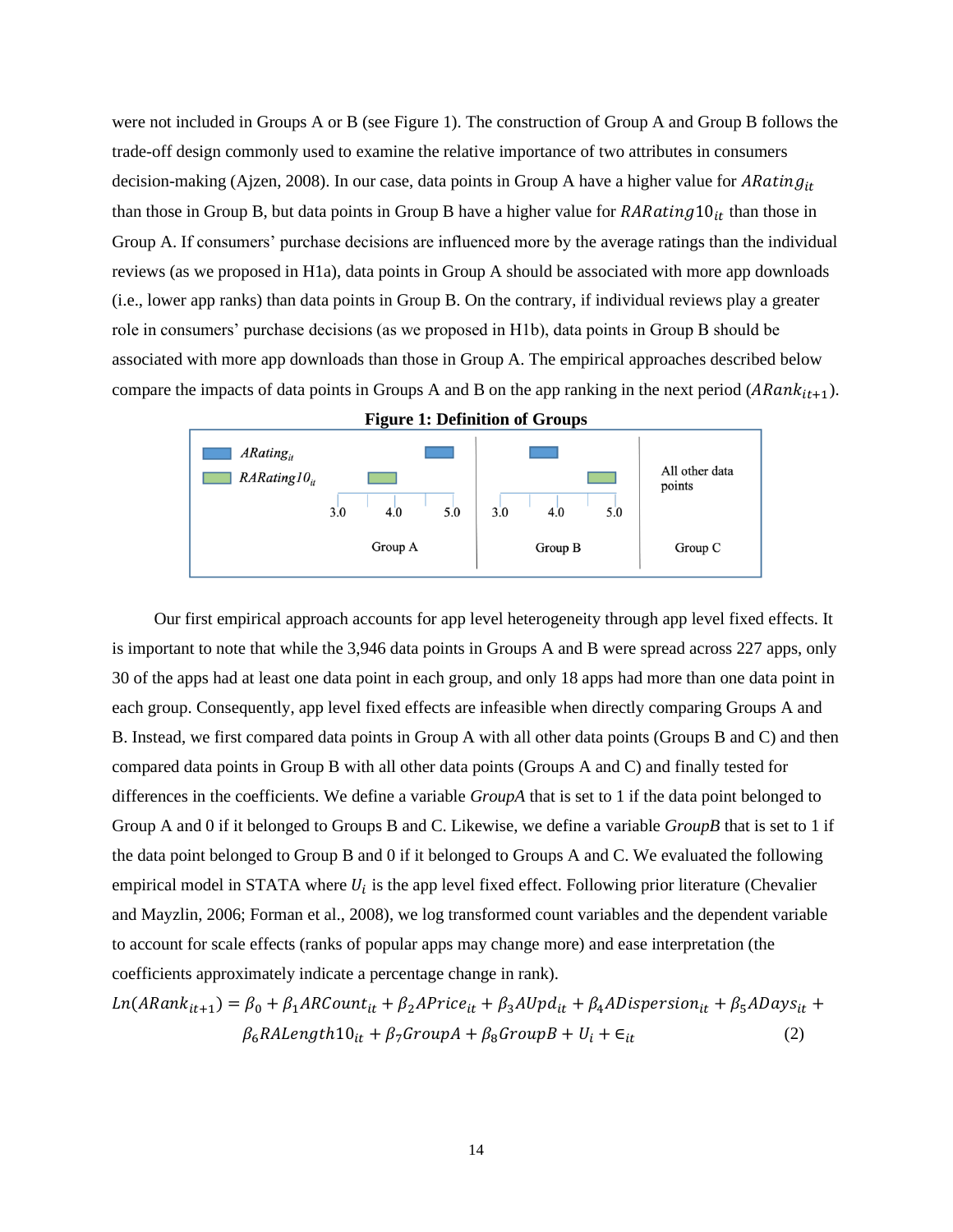The results of the estimation are shown in Table 6 (columns 1-4).<sup>4</sup> Column (1) includes the control variables. Time invariant and unobserved characteristics of an app are captured through the fixed effects intercept term in the model, and the coefficients of other variables capture within-app differences. As the number of ratings increased for an app, rankings improved (i.e., became numerically lower) in the next period (β = -0.02, *p* < 0.001). Higher rating dispersion of the app also improved the ranking (β = -0.156, *p*  $< 0.001$ ). Price ( $\beta = 0.32$ ,  $p < 0.001$ ) and age of the app ( $\beta = 0.929$ ,  $p < 0.001$ ) had detrimental effects on the number of downloads, while releasing an updated version improved the ranking ( $\beta$  = -0.114, *p* < 0.001). Finally, shorter reviews were associated with improved rankings ( $\beta$  = 0.003, *p* < 0.001).

|                      | App Fixed Effects                |                 |                 |                 |                        | <b>Coarsened Exact Matching</b> |            |            |
|----------------------|----------------------------------|-----------------|-----------------|-----------------|------------------------|---------------------------------|------------|------------|
|                      | (1)                              | (2)             | (3)             | (4)             | (5)                    | (6)                             | (7)        | (8)        |
| $ARCount_{it}$ (ln)  | $-0.020***$                      | $-0.021***$     | $-0.020***$     | $-0.021***$     | $-0.019$ ***           | $-0.005$                        | $-0.007$   | $-0.007$   |
|                      | (0.00)                           | (0.00)          | (0.00)          | (0.00)          | (0.00)                 | (0.44)                          | (0.32)     | (0.13)     |
| $APrice_{it}$        | $0.320***$                       | $0.321***$      | $0.321***$      | $0.321***$      | $0.318***$             | $-0.009*$                       | $-0.012**$ | $-0.008*$  |
|                      | (0.00)                           | (0.00)          | (0.00)          | (0.00)          | (0.00)                 | (0.03)                          | (0.01)     | (0.02)     |
| $Alpd_{it}$          | $-0.114***$                      | $-0.114***$     | $-0.114***$     | $-0.114***$     | $-0.113***$            | $-0.058$                        | $-0.050$   | 0.000      |
|                      | (0.00)                           | (0.00)          | (0.00)          | (0.00)          | (0.00)                 | (0.40)                          | (0.46)     | (1.00)     |
| $ADispersion_{it}$   | $-0.156***$                      | $-0.152***$     | $-0.146***$     | $-0.142***$     | $-0.137***$            | $-0.004$                        | $0.117*$   | 0.042      |
|                      | (0.00)                           | (0.00)          | (0.00)          | (0.00)          | (0.00)                 | (0.92)                          | (0.05)     | (0.24)     |
| $ADays_{it}$ (ln)    | $0.929***$                       | $0.930***$      | $0.929***$      | $0.929***$      | $0.935***$             | $-0.066*$                       | $-0.070*$  | $-0.037*$  |
|                      | (0.00)                           | (0.00)          | (0.00)          | (0.00)          | (0.00)                 | (0.02)                          | (0.01)     | (0.04)     |
| $RALength10_{it}$    | $0.003***$                       | $0.003^{***}\,$ | $0.003^{***}\,$ | $0.003^{***}\,$ |                        | 0.001                           | 0.001      |            |
|                      | (0.00)                           | (0.00)          | (0.00)          | (0.00)          |                        | (0.21)                          | (0.18)     |            |
| Group A              |                                  | $0.050**$       |                 | $0.049**$       | $0.036*$               |                                 |            |            |
|                      |                                  | (0.00)          |                 | (0.00)          | (0.03)                 |                                 |            |            |
| Group B              |                                  |                 | $-0.079**$      | $-0.077**$      | $-0.041$               |                                 |            |            |
|                      |                                  |                 | (0.00)          | (0.00)          | (0.06)                 |                                 |            |            |
| Group A vs. B        |                                  |                 |                 |                 |                        |                                 | $0.083**$  | $0.046*$   |
|                      |                                  |                 |                 |                 |                        |                                 | (0.00)     | (0.01)     |
| $RAlength5_{it}$     |                                  |                 |                 |                 | $0.001^{\ast\ast\ast}$ |                                 |            | 0.001      |
|                      |                                  |                 |                 |                 | (0.00)                 |                                 |            | (0.08)     |
| Intercept            | $\textbf{-0.501}^{\ast\ast\ast}$ | $-0.507***$     | $-0.505***$     | $-0.511***$     | $-0.512***$            | $7.358***$                      | $7.194***$ | $7.327***$ |
|                      | (0.00)                           | (0.00)          | (0.00)          | (0.00)          | (0.00)                 | (0.00)                          | (0.00)     | (0.00)     |
| <b>Fixed Effects</b> | App                              | App             | App             | App             | App                    | <b>CEM</b>                      | <b>CEM</b> | <b>CEM</b> |
|                      |                                  |                 |                 |                 |                        | Strata                          | Strata     | Strata     |
| $\mathbf N$          | 22423                            | 22423           | 22423           | 22423           | 22423                  | 1440                            | 1440       | 1850       |
| $\mathbb{R}^2$       | 0.12                             | 0.12<br>$**$    | 0.12<br>***     | 0.12            | 0.12                   | 0.96                            | 0.96       | 0.97       |

**Table 6: Treatment versus Control Samples**

*p*-values in parentheses;  $p < 0.05$ ,  $p < 0.01$ ,  $p < 0.001$ 

Column (2) introduces the *GroupA* variable. The coefficient was positive and significant ( $\beta$  = 0.05, *p* < 0.01) indicating that ranking worsened in the next period for data points in Group A (compared to all other data points) after accounting for app level heterogeneity. Likewise, column (3) introduces the

<sup>&</sup>lt;sup>4</sup> While 23,359 data points had data on  $ARank_{it}$ , 936 of these 23,359 data points had missing values for one or more of the other control variables, leading to a final sample of 22,423 data points for this analysis.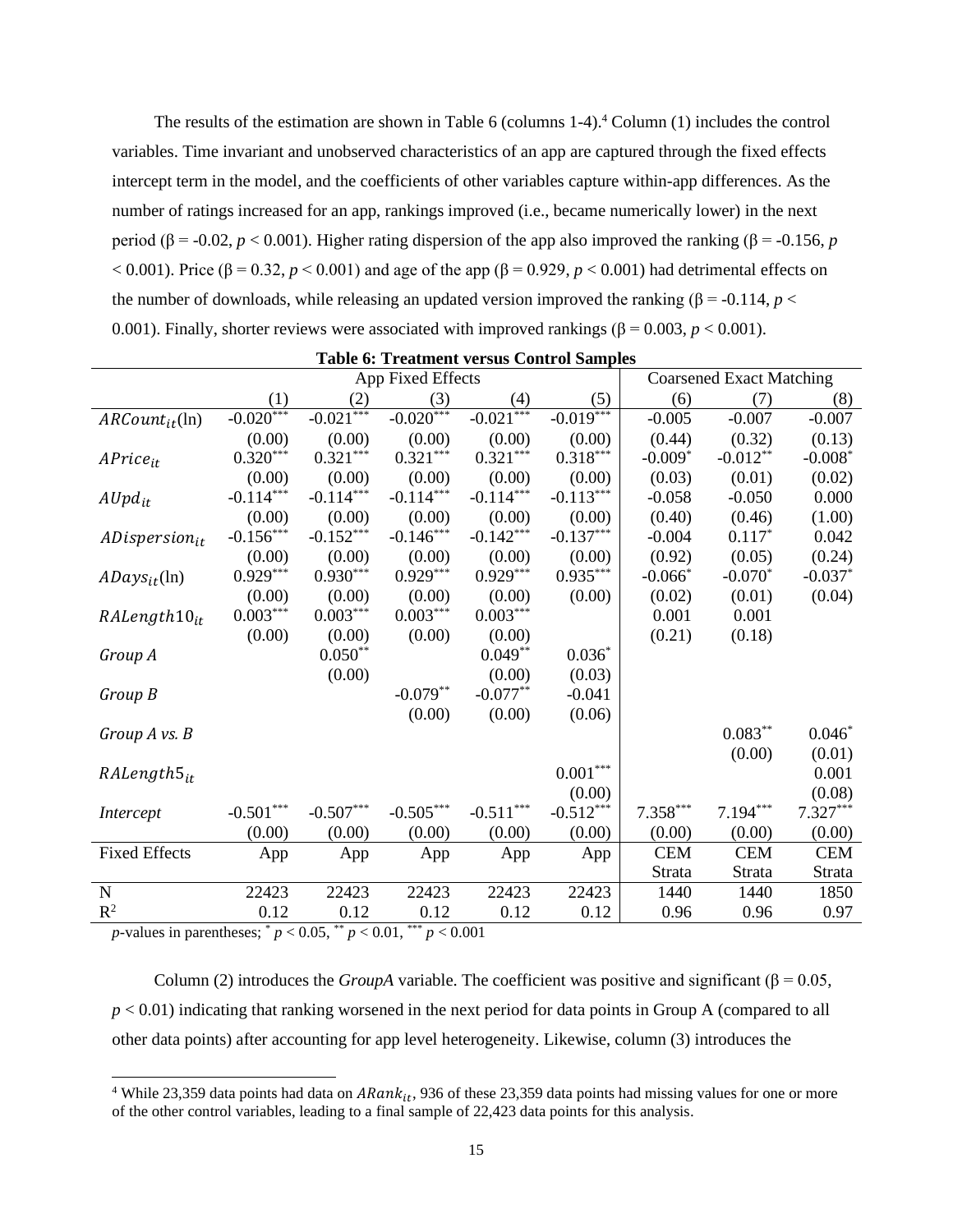*GroupB* variable. The coefficient was negative and significant ( $\beta$  = -0.079, *p* < 0.01) indicating that ranking improved in the next period for data points in Group B (compared to all other data points). Column (4) includes both the *GroupA* and *GroupB* variables. An F test rejected the hypothesis that the coefficients for *GroupA* and *GroupB* were equal  $(F(1, 21955) = 18.1, p < 0.001)$ . Since Group A contains data points with higher average ratings while Group B contains data points with higher valence of the top 10 reviews, our results supported H1b. Further, since consumers may read fewer than 10 reviews on the page, column (5) in Table 6 repeats the analysis in column (4) with the *GroupA* and *GroupB* variables redefined using the first 5 reviews on the page. We also use  $RALength5<sub>it</sub>$  (average length of the first five reviews) instead of  $RALength10<sub>it</sub>$  in this analysis. An F test rejected the hypothesis that the coefficients for *GroupA* (β = 0.036, *p* < 0.05) and *GroupB* (β = -0.041, *p* = 0.056) in column (5) were equal (F(1,  $21955$ ) = 8.21,  $p < 0.01$ ). Thus, we also found support for H1b using the first 5 reviews on the page.

To compare data points in Groups A and B directly, we used the coarsened exact matching (CEM) algorithm in STATA (Blackwell et al., 2009; Iacus et al., 2012) to divide data points (app on a specific date) into stratas that were similar in rank in the current period and then incorporated strata level (instead of app level) fixed effects. Our purpose was to identify the differential impact of membership in Groups A and B on ranking in the next period for closely-ranked apps in the current period. We matched (coarsened) data points based on  $ARank_{it}$  (100 equally spaced groups),  $ARCount_{it}$  and  $ADays_{it}$ . In addition to  $ARank_{it}$ , we included  $ARCount_{it}$  and  $ADays_{it}$  in the matching process because the life-stage of the app (captured through age of the app) and the popularity of the app (captured through the number of ratings) can have significant impact on the apps ranking in the next period. The algorithm matched 1,440 data points (out of 3946 in Groups A and B) into 138 strata with 832 data points from Group A and 608 data points from group B; strata that did not have data points in both groups were dropped. Thus, data points in each strata were closely matched in current app ranking (the maximum difference in current app rank among data points in the same strata was only 15 while the maximum difference in rank in the sample was 1500), the age of the app and the number of ratings for the app. Maximum within-strata differences for other continuous variables were as follows (the corresponding maximum full-sample differences in parenthesis):  $ARCount_{it}$  3337 (104407);  $APrice_{it}$  20 (70);  $ADispersion_{it}$  1.2 (2);  $ADays_{it}$  150 (1874);  $RALength10_{it}$  121 (236). Thus, apps within each strata were well-matched with large reductions in within-strata variation for all variables compared to the corresponding within-sample variation. We then evaluated the following model where  $U_k$  is the strata level fixed effect and  $GroupAvsB$ is a dummy variable that is 1 if the data point belonged to Group A and 0 if the data point belonged to Group B; Group C was excluded from this analysis.

 $Ln(ARank_{it+1}) = \beta_0 + \beta_1 ARCount_{it} + \beta_2 A Price_{it} + \beta_3 A Upd_{it} + \beta_4 AD is \textit{persion}_{it} + \beta_5 ADays_{it} +$  $\beta_6 R Alength 10_{it} + \beta_7 GroupAvsB + U_k + \epsilon_{it}$  (3)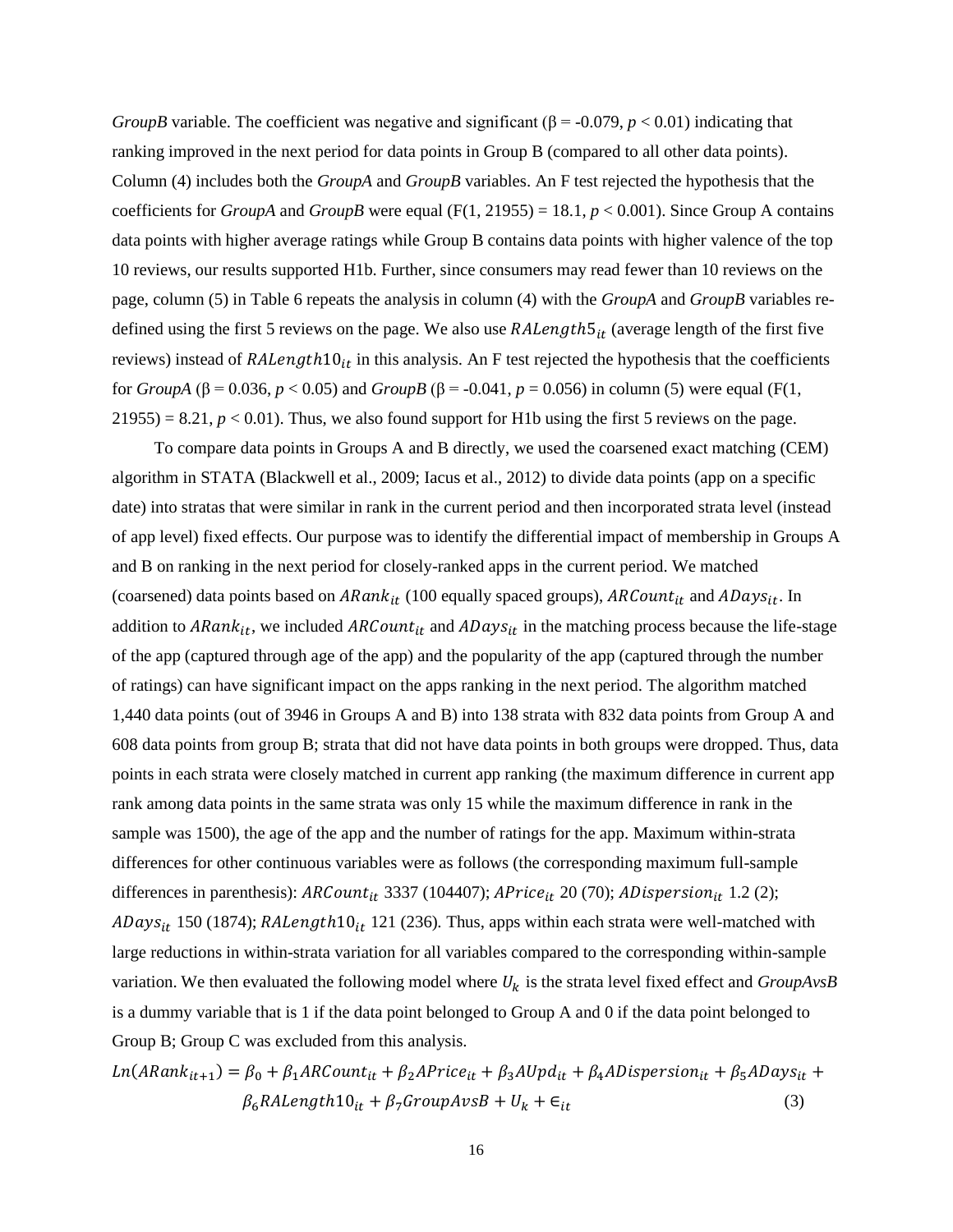The results are shown in Table 6, columns (6) and (7). Column (6) includes only the control variables. Since a strata may contain data points from multiple apps, the coefficients for the control variables can capture differences between apps and were different from columns (1) - (4). Thus, older and more established apps had lower numerical ranks (more downloads). Interestingly, higher-priced apps also had a slightly lower numerical rank and more downloads.

Column (7) introduces the *GroupAvsB* variable that is of primary interest to us. The coefficient of the *GroupAvsB* variable was positive and significant ( $\beta$  = 0.083, *p* < 0.01), indicating that data points in Group A had a higher numerical rank (fewer downloads) in the next period when compared to data points in Group B (note that data points in the same strata were closely matched on current rank). Thus, our results supported H1b. Column (8) repeats the analysis in column (7) using the first 5 reviews on a review page. The coefficient of the re-coded *GroupAvsB* variable was significant and positive ( $\beta = 0.046$ , *p* < 0.05), indicating support for H1B when we used the first 5 reviews on the review page.

It is important to note that an app's rank is based primarily on downloads; for example, Garg and Telang (2013) find a strong relationship between app rank and downloads. Although Apple does not disclose the exact algorithm, the rank may also incorporate the product's summary rating statistics (such as its overall average rating and number of ratings). However, it is very unlikely that the algorithm considers the valence of reviews on the first review page (which is constantly changing) in determining the rank. Thus, our empirical setup may inflate the effect of summary rating statistics and is thus a conservative test of H1b.

#### **Discussion**

To examine the relative impacts of the average rating and top reviews on consumers' purchase decisions proposed in H1a and H1b, we conducted an empirical study using actual ratings and reviews collected from Apple's App Store. The results of this analysis provided evidence that in situations where there is a trade-off between the average rating of the product and the valence of the top reviews, consumers' purchase (download) decisions are more influenced by individual reviews than the average rating of the product (app) as we proposed in H1b.

This initial study had a number of limitations. First, while we controlled a number of variables that can affect product sales and included app-level and CEM strata-level fixed effects, unobserved consumerlevel individual differences (such as their intentions to read online reviews) that correlate with both the independent and dependent variables may cause additional endogeneity concerns. Second, although it is reasonable to assume that most consumers would not change the default order of an app's displayed reviews, some consumers may have. Third, the use of archival data precluded us from exploring the possible sources of the swaying effect. We conducted two experiments to address these limitations. The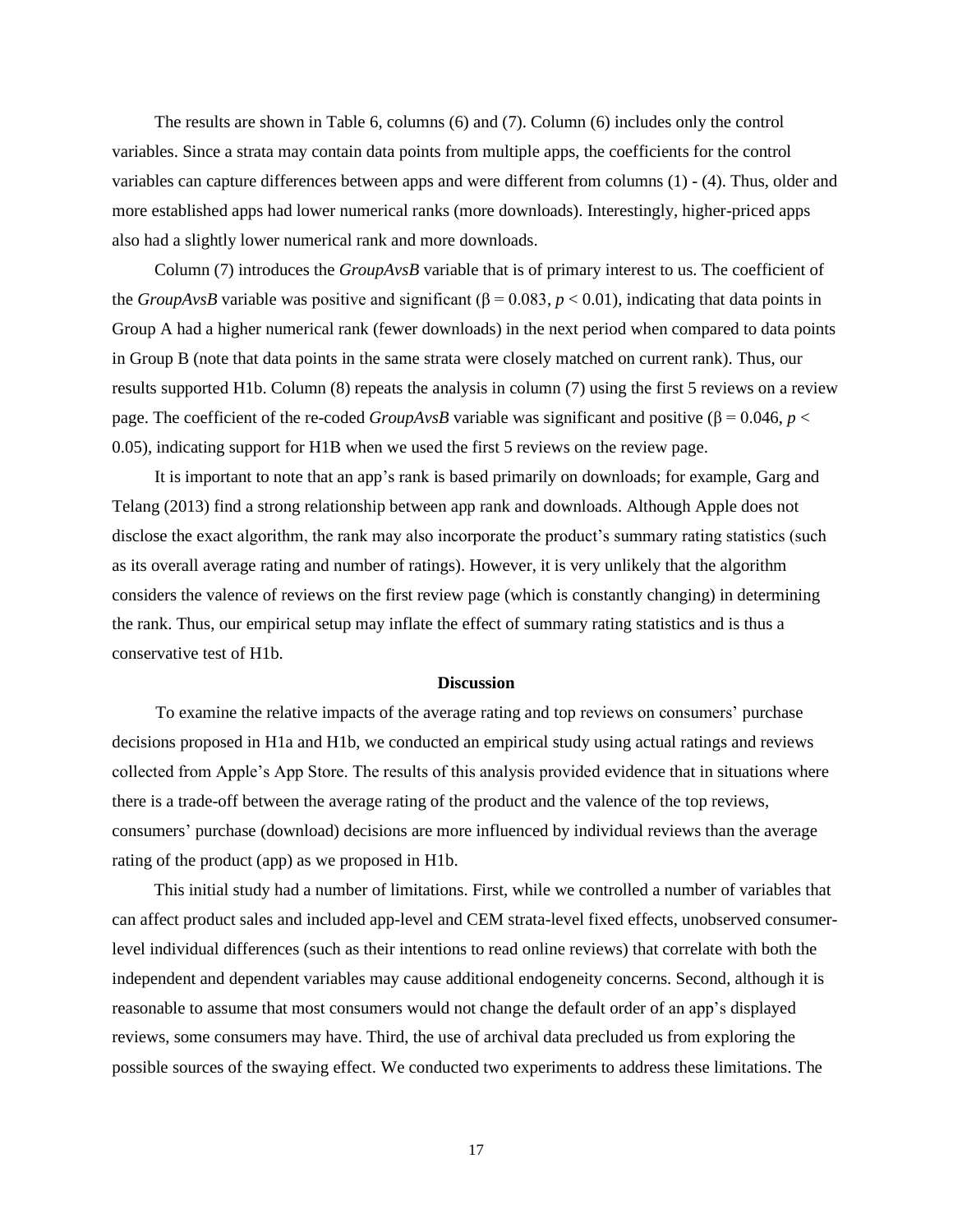randomized experiments allow us to eliminate potential endogeneity issues more conclusively and better understand the process underlying the swaying effect of individual reviews.

### **STUDY 2**

In the second study, we conducted an experiment to examine the competing hypotheses in a more controlled setting. Specifically, in a hypothetical online decision-making task, participants read two products' rating profiles (i.e., the average and the number of product ratings) and the 3 most recent reviews and then made purchase decisions between the two products. We manipulated both the average rating and the valence of individual reviews through the two products within-subjects to account for endogeneity concerns of consumer-level individual differences. We varied the average product rating at two levels between the two products: 4 stars vs. 4.5 stars. Meanwhile, we varied the valence of individual reviews (more positive vs. more negative) in such a way that one product would be superior based on the average rating, while the other product would be superior based on individual reviews. Specifically, the 4 star product had 2 positive and 1 negative reviews, and the 4.5-star product had 1 positive and 2 negative reviews (see Table 7). As a reminder, this unique within-subjects design is a common paradigm to explore the relative weights of different attributes in consumer decision-making (Ajzen, 2008). Consumers' preferences between the two alternatives would reflect the importance of the attributes (e.g., Shiv and Fedorikhin, 1999). In our case, a rational participant should choose the 4.5-star product over the 4-star product (as we proposed in H1a) because the average product rating is a more comprehensive signal of product quality based on hundreds of reviews. However, the ease-of-retrieval explanation dictates that participants should prefer the 4-star product with relatively more positive individual reviews (as we proposed in H1b) because reviews are more concrete and accessible.

|                       | $-$ , $-$ , $-$ , $-$ , $-$ , $-$ , $-$ , $-$ , $-$ , $-$ , $-$ , $-$ , $-$ , $-$ , $-$ , $-$ , $-$ , $-$ , $-$ , $-$ , $-$ , $-$ , $-$ , $-$ , $-$ , $-$ , $-$ , $-$ , $-$ , $-$ , $-$ , $-$ , $-$ , $-$ , $-$ , $-$ , $-$ , |                                              |  |  |  |  |  |
|-----------------------|-------------------------------------------------------------------------------------------------------------------------------------------------------------------------------------------------------------------------------|----------------------------------------------|--|--|--|--|--|
|                       | <b>Attribute 1:</b>                                                                                                                                                                                                           | <b>Attribute 2:</b>                          |  |  |  |  |  |
| <b>Average Rating</b> |                                                                                                                                                                                                                               | <b>Average Valence of Individual Reviews</b> |  |  |  |  |  |
| Alternative X         | 4-star                                                                                                                                                                                                                        | 2 positive $+1$ negative                     |  |  |  |  |  |
| Alternative Y         | 4.5-stsar                                                                                                                                                                                                                     | 1 positive $+2$ negative                     |  |  |  |  |  |
|                       | Y is better according to Attribute 1                                                                                                                                                                                          | X is better according to Attribute 2         |  |  |  |  |  |

**Table 7: Two-Alternative Two-attribute Design in Study 2**

## **Stimulus Materials**

We used the digital camera as our context because it is a familiar product for most people. To vary the valence of 3 individual reviews of each product, we developed 6 sets of treatment reviews (with a positive version and a negative version in each set) to be used as a source of reviews for the two products. We started with three common camera features—ease of use, LCD, and image stabilization—and then wrote 4 sets of individual reviews for each feature (12 sets in total) based on the reviews used in Liu and Karahanna (2017) and actual camera reviews from Amazon. Within each review set, we first prepared a positive version and then constructed a corresponding negative version by adding negations and using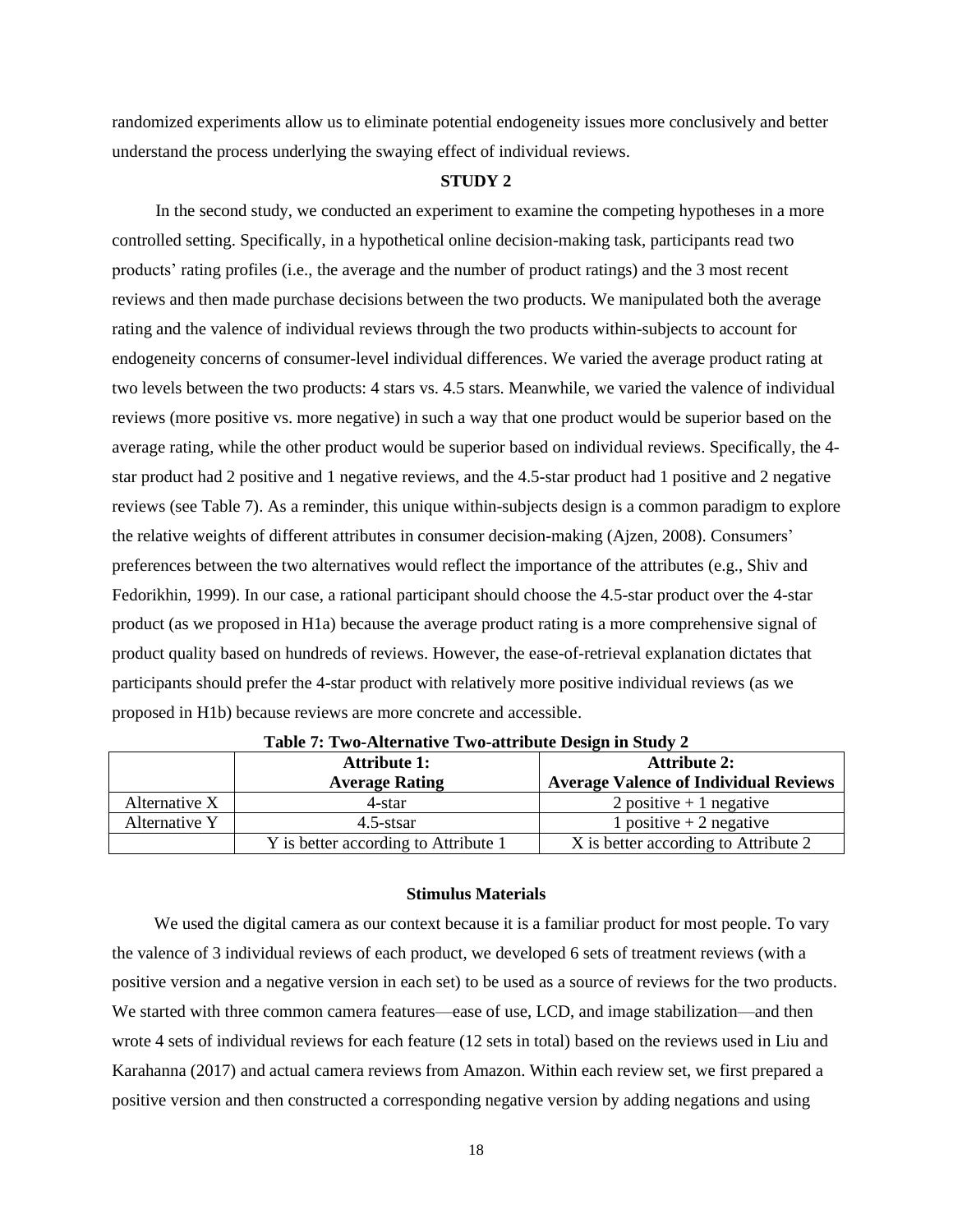antonyms while holding the substantial content identical. Because we also kept the number of words in each review at around 25, the only difference between the positive and negative versions within each set is the valence.

To remove possible confounds, we conducted a pretest to ensure that two versions within each review set are equivalent in extremity and that different review sets are equivalent in terms of information quantity, concreteness, extremity, helpfulness, emotional intensity, realism, and reading difficulty. We recruited 55 participants from Amazon Mechanical Turk (MTurk) and asked them to read and evaluate 12 reviews, one review at a time. We randomly assigned them to read one version (either positive or negative) of the reviews in each review set. After reading each review, we asked each participant to report their evaluations of the review's 1) extremity (e.g., "not at all positive / very positive"), 2) information quantity (e.g., "contains very little information / contains a great deal of information"), 3) concreteness (e.g., "not at all concrete / very concrete"), 4) helpfulness (e.g., "not at all helpful / very helpful"), 5) emotional intensity (e.g., "contains little emotion / contains a great deal of emotion"), 6) realism (e.g., "not at all realistic / very realistic"), and 7) reading difficulty (e.g., "very hard to read / very easy to read"). Each variable was measured by two items adapted from prior literature along a 9-point scale (see Appendix B in E-Companion for all the measures and their sources).

We next conducted independent-samples t-tests of extremity between the positive and negative versions in each review set and paired-samples t-tests of all other variables (e.g., information quantity, concreteness, extremity, etc.) across different review sets. Based on the pretest results, we selected 6 sets of reviews (see Table 8) to be used for the two treatment products that satisfied the following criteria: each review set selected for a particular product described a different feature; the positive and negative versions within each set were equivalent in extremity ( $ts \le 1.589$ ,  $ps \ge 0.118$ ); the positive and negative versions across different review sets were equivalent in all other relevant variables (*t*s <= 1.344 and 1.705, *p*s >= 0.191 and 0.100). Therefore, the 3 sets of treatment reviews we chose for each product are not significantly different in extremity between two versions within each review set or in other relevant variables (e.g., information quantity, concreteness, extremity, etc.) across different review sets.

| <b>Set</b> | <b>Review Source 1 (Used for One Product)</b>        |                                                        |  |  |  |  |
|------------|------------------------------------------------------|--------------------------------------------------------|--|--|--|--|
| #          | <b>Positive Version</b>                              | <b>Negative Version</b>                                |  |  |  |  |
|            | This camera is user-friendly compared to other       | This camera is not user-friendly compared to other     |  |  |  |  |
|            | entry level cameras. After just a few days of use, I | entry level cameras. After just a few days of use, I   |  |  |  |  |
|            | found it really intuitive.                           | found it really complicated.                           |  |  |  |  |
|            | The camera has an excellent LCD screen, which is     | The camera has a poor LCD screen, which is not large   |  |  |  |  |
|            | large enough for most people. It works well in both  | enough for most people. It doesn't work well in either |  |  |  |  |
|            | high and low light conditions.                       | high or low light condition.                           |  |  |  |  |

**Table 8: Three Sets of Reviews for Each Product**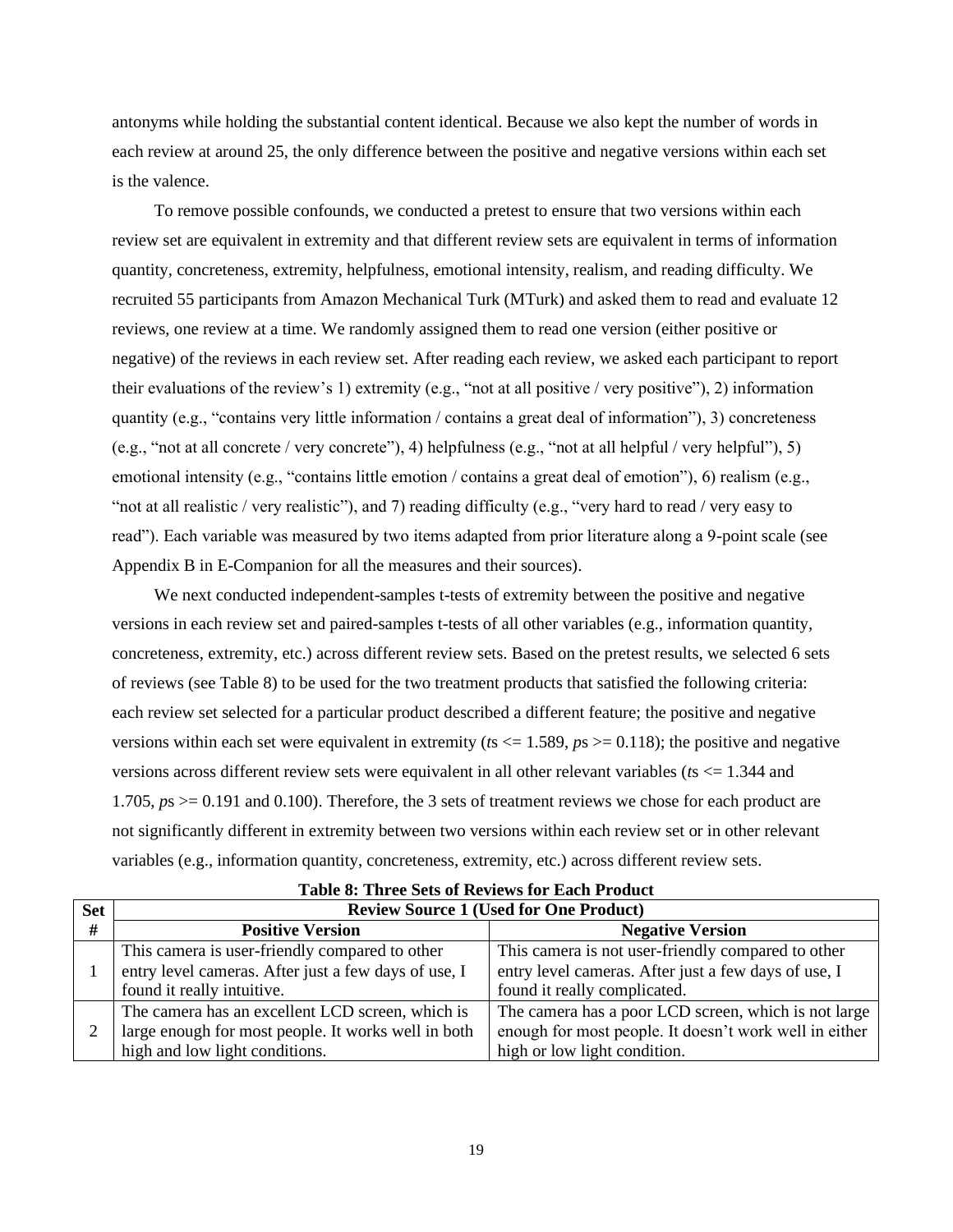|   | The image stabilization works as expected. It can      | The image stabilization doesn't work as expected. It    |
|---|--------------------------------------------------------|---------------------------------------------------------|
| 3 | correct the impact of minor accidental hand motion.    | fails to correct the impact of accidental hands motion. |
|   | The pictures taken in unsteady situations are clear.   | The pictures taken in unsteady situations are blurry.   |
|   |                                                        | <b>Review Source 2 (Used for the Other Product)</b>     |
|   | <b>Positive Version</b>                                | <b>Negative Version</b>                                 |
|   | Everything on this camera is easy to use. It's a good  | Everything on this camera is hard to use. It's a bad    |
|   | choice for people who don't have much experience       | choice for people who don't have much experience        |
|   | with digital cameras.                                  | with digital cameras.                                   |
|   | The LCD screen has quick feedback. After I take        | The LCD screen has slow feedback. After I take          |
| 2 | shots, I can see the pictures flashed onto the LCD     | shots, I can see the pictures flashed onto the LCD      |
|   | screen instantly.                                      | screen after a while.                                   |
|   | The image stabilization is effective. This feature     | The image stabilization is not effective. This feature  |
| 3 | ensures the clarity of photo if the camera is slightly | cannot ensure the clarity of photo if the camera is     |
|   | moved when I take the photo.                           | slightly moved when I take the photo.                   |

#### **Procedure**

Fifty-three undergraduate students (20 male) from a U.S. university took part in the experiment in exchange for extra credit.<sup>5</sup> Among the participants, 91 percent were originally from the U.S., 70 percent were juniors or above, and the average age of the students was 20.

In the cover story, participants were asked to imagine that they were planning to purchase a digital camera from Amazon.com, and their search returned two different digital cameras with the same price of \$549.99. Then they were asked to read the rating profile (including the average product rating and the number of ratings from prior users) and the 3 most recent reviews displayed on the first review page for both cameras, one product at a time. 6

Both cameras had accumulated hundreds of reviews, but they had different average product ratings (4 and 4.5 out of 5 stars). We counterbalanced the order of the treatment (i.e., which product has a higher average rating) and the order of the two review sources (see Table 8) assigned to the two products (with the left one labeled as "Product A" and the right one labeled as "Product B"). We also randomized the order of three reviews for each product. In addition, we varied the average valence of the 3 most recent reviews in such a way that the product superior in the average product rating is inferior in the average valence of individual reviews (see Table 7). In addition, for each product, we selected 3 reviews from the

<sup>&</sup>lt;sup>5</sup> Since both average product rating and valence of individual reviews were manipulated within-subjects, a sample size of 35 (or more) is sufficient to capture a repeated-measure effect of at least moderate size  $(f = .25)$  with 80% power (Faul et al., 2007).

<sup>6</sup> We used the term "most recent reviews" because consumers are less likely to read earlier/older reviews in reality, and they are more likely to read the most recent ones. However, the most observable reviews can be the most recent reviews, the most helpful reviews, or any other types of reviews depending on the default sorting order of reviews on different platforms. To examine whether our findings hold with different sorting methods, we conducted a supplementary experiment ( $N = 167$  undergraduate students) very similar to Study 2, except that the reviews were introduced as either the most helpful reviews or the randomly selected reviews. The results were consistent with those of Study 2, suggesting that the swaying effect of individual reviews holds regardless of the sorting method.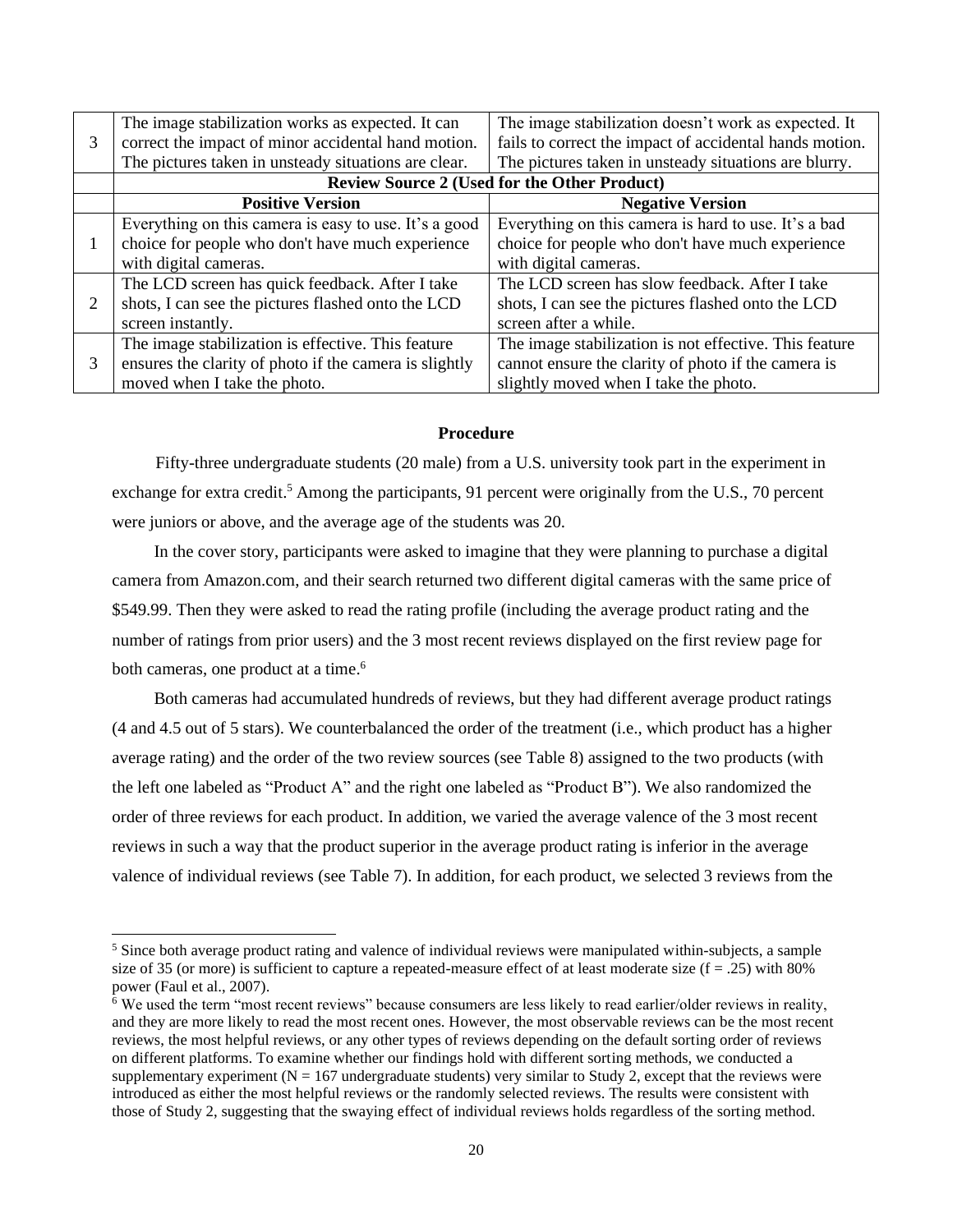3 review sets (of either review source 1 or 2 in Table 8), one version from each set, so that the positive and negative versions within the same set would not be presented to the same participant. Each of the 3 review sets also had an equal chance of being selected to represent a positive or negative review. We also displayed the corresponding rating (5-star for positive review and 1-star for negative review) along with the textual content of reviews.<sup>7</sup>

After observing the rating profile and reading the 3 most recent reviews of each product, participants were asked to report their intention to purchase the product using a 9-point scale adapted from Dodds et al. (1991) and Goldberg and Gorn (1987) (e.g., "If you were thinking of buying a digital camera, how likely is it that you would buy Camera Model A?"). Then participants were presented with the rating profiles and individual reviews of two products side by side (see Figure 2 for an example). The first product they evaluated earlier appeared on the left side of the screen. The product on the left could have an overall average rating of either 4 or 4.5 stars (due to the counterbalancing of the two products' order), thus mitigating a potential confound of the location effect. After observing the rating profiles and individual reviews of two products, participants were asked to choose one camera between the two options for purchase, using an 8-point scale  $(1 - "definitely choose Camera A", 8 - "definitely choose$ Camera B"). We used an 8-point scale here so that participants cannot keep a neutral stance between the two options. As a manipulation check, participants were also asked to recall the average rating of each product and to evaluate the valence of the 3 individual reviews as a whole for each product using three items adapted from MacKenzie and Lutz (1989) (e.g., "expresses very bad feelings about the camera / expresses very good feelings about the camera"; see Appendix C in E-Companion for all measures used in this study).



#### **Figure 2: An Example of Rating Profiles and Individual Reviews**

<sup>&</sup>lt;sup>7</sup> We used 1-star and 5-star reviews because a) it is hard to construct a less extreme review with both positive and negative statements while also keeping the review rating at a consistent, less extreme level (e.g., 3 or 4 stars) and b) it is not uncommon in reality that the first few reviews displayed on the review platforms can be very extreme, either very positive or very negative.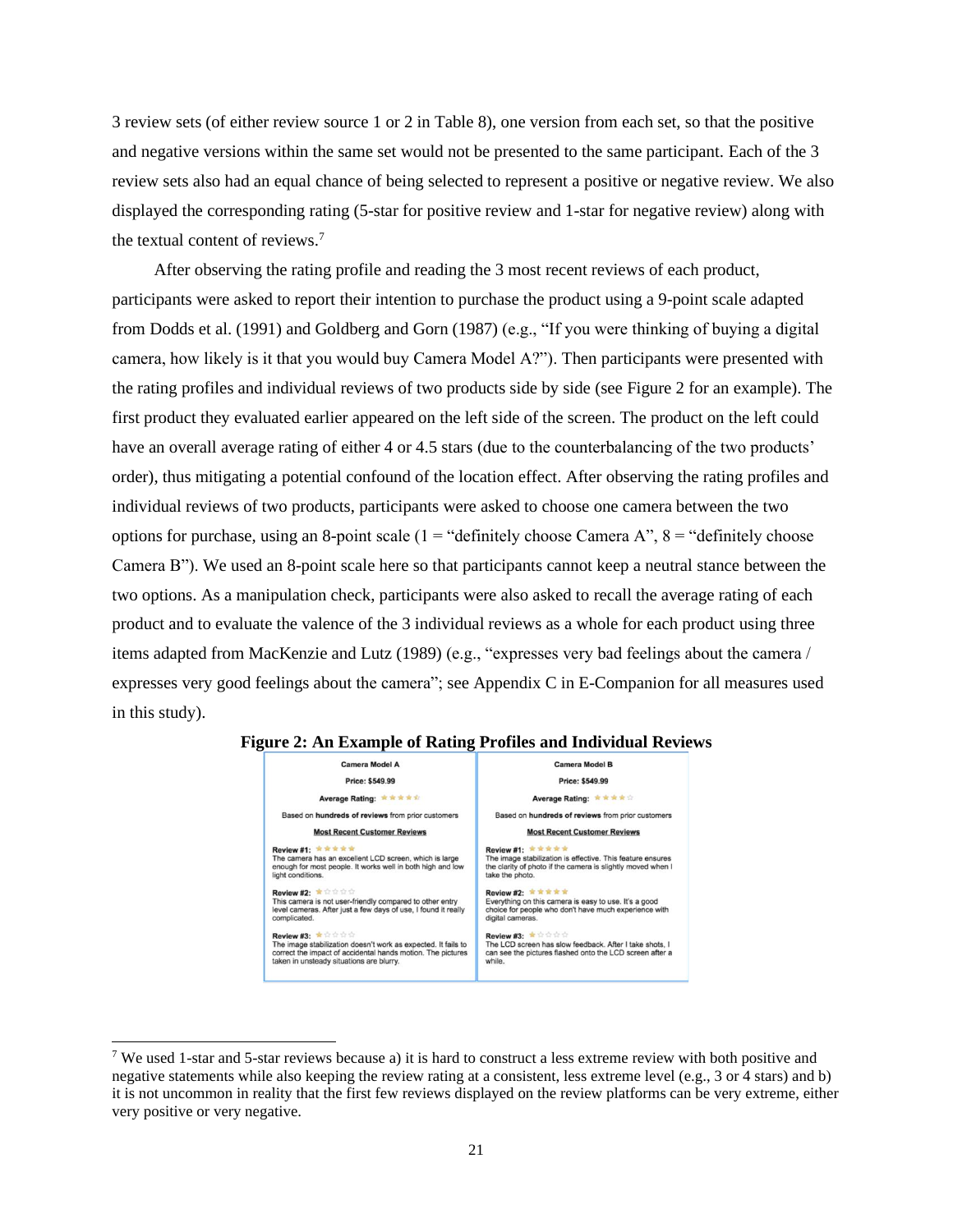#### **Results**

We first conducted manipulation checks for the two variables we manipulated in the study. The mean of participants' recalled average rating of the 4-star product was significantly lower than that of the 4.5-star product (*M* = 3.84 vs. 4.06, *F*(1, 52) = 5.183, *p* = 0.028), indicating that our manipulation of the products' overall average rating was successful and in the expected direction. Also, the perceived valence of the most recent reviews of the 4-star product (2 positive and 1 negative reviews) was significantly more positive than that of the 4.5-star product (1 positive and 2 negative reviews) ( $M = 6.63$  vs. 3.50,  $F(1, 1)$  $52$ ) = 115.489,  $p < 0.001$ ), indicating that our manipulation of the average valence of the most recent reviews was also successful.

To explore the relative impacts of the average product rating and the most recent reviews on consumers' purchase intention, we conducted a repeated-measure ANCOVA with the two products entered as a within-subjects factor. We added the order of treatment and the order of review set assignment as two covariates. Results revealed that participants' intention to purchase the 4-star product was significantly higher than their intention to purchase the 4.5-star product ( $M = 6.15$  vs. 3.58,  $F(1, 50)$ )  $= 73.559, p < 0.001$ ). Although the 4.5-star product is superior to the 4-star product based on the average rating, participants' purchase intention of the 4-star product (whose individual reviews are more positive) was higher than the 4.5-star product, indicating that individual reviews swayed their purchase intentions from the 4.5-star to 4-star product. Thus, we obtained consistent evidence for the swaying effect of individual reviews (H1b) as in Study 1.

In addition, we investigated whether the swaying effect of individual reviews also shaped consumer choice. Participants provided their choice between the two product options along an 8-point scale ( $1 =$ "definitely choose Camera Model A,"  $8 =$  "definitely choose Camera Model B"). We re-coded the choice values so that a lower value indicates participants' preference for the 4.5-star product and a higher value indicates their preference for the 4-star product. Then we conducted a one-sample t-test to compare the mean of participants' choices with the midpoint (4.5) of the scale. Results revealed that the mean value of re-coded responses was 6.32, which was significantly above the midpoint  $(t(52) = 8.970, p < 0.001)$ .<sup>8</sup> Thus, participants preferred the 4-star product (with more favorable reviews) to the 4.5-star product in their choice, providing additional evidence for a swaying effect of individual reviews.

## **Discussion**

Study 2 examined the relative impacts of the average product rating and individual reviews on consumers' purchase decisions through a carefully designed experiment. Consistent with the findings of

<sup>&</sup>lt;sup>8</sup> As a robustness check, we conducted an ANCOVA analysis with consumers' choice versus the midpoint (4.5) entered as repeated measures of the outcome variable, and we controlled for treatment order and review set order as covariates. We found consistent results with the one-sample t-test reported in the main text.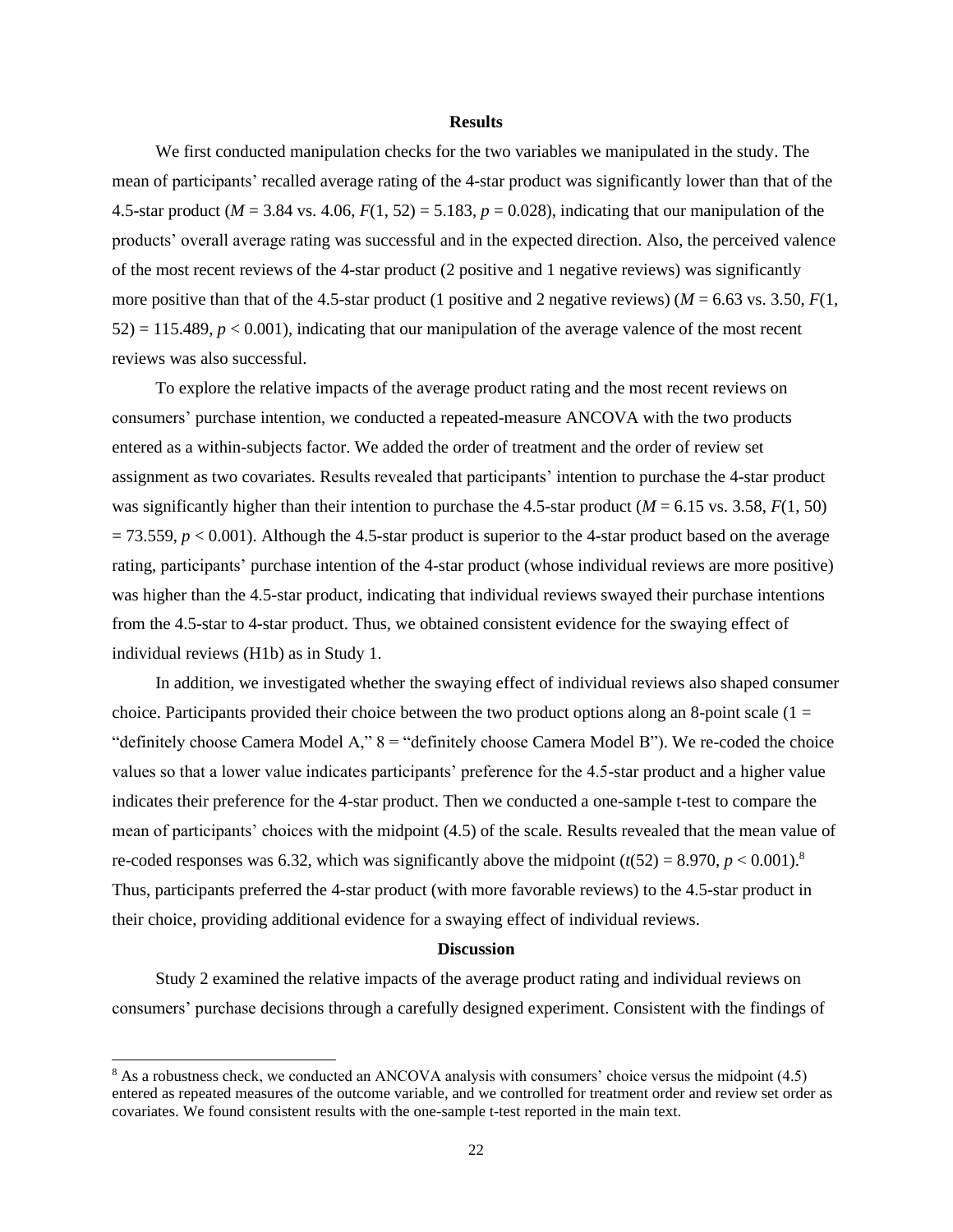Study 1, the results indicated that a few individual reviews could sway consumers' purchase decisions, providing additional evidence for H1b.

Our design in Study 2 still had several limitations. First, although the results of manipulation checks indicated a successful manipulation of the average ratings and the average valence of individual reviews, the swaying effect of individual reviews might result from the greater prominence of individual reviews on the page compared to the average ratings. Specifically, the average ratings of the two products utilized in this study were very positive (i.e., 4 and 4.5 stars), with a small difference of 0.5 stars. While a 0.5-star difference in the average product rating based on hundreds of reviews is substantial, this 0.5-star difference at the positive end of the rating scale might be less noticeable in the eyes of consumers. Second, we did not reveal the exact total number of prior reviews for each product and simply displayed "hundreds of reviews." While this wording for review volume was held identical, there was some ambiguity regarding the representativeness of the 3 most recent individual reviews between the two products (e.g., 3 out of 100 vs. 3 out of 900 prior reviews). Although we deem this differential interpretation unlikely, revealing the exact numbers for review volume could eliminate this possibility. Third, consumers' purchase decisions in this study might have been swayed by a recency effect: participants saw the individual reviews in the end, immediately before they answered the purchase intention question. Finally, we focused on comparing the main effects of the average product rating and individual reviews, but we did not explore the possible source of the swaying effect of individual reviews. Because we displayed the textual content and rating score of individual reviews simultaneously, we could not determine whether the swaying effect of individual reviews was driven by the concrete review text or the review rating. We designed the final experiment to address these limitations.

## **STUDY 3**

In Study 3, we utilized a similar design as Study 2 with a few exceptions. First, to increase the salience of average product ratings, we manipulated the average ratings of the two products to have a greater difference (2.5 vs. 3.5 stars) and increased the size and prominence of their rating stars and associated wordings.<sup>9</sup> Second, we displayed the exact total number of reviews (125 vs. 127; counterbalanced in order and not significantly different from each other) to ensure the equivalence of the representativeness of the 3 most recent reviews. Third, we explored the source of the effect of individual reviews by using a "moderation-of-process" design, in which we manipulated the potential process variable directly (Spencer et al., 2005).

<sup>9</sup> We manipulated the average ratings to be less positive than those used in Study 2 because of two reasons. First, the lowered average ratings are more comparable to the difference between the average valence of individual reviews (2.3 vs. 3.7 stars). Second, such a scenario could occur in reality when consumers really need a certain type of product but very few options are available on the market.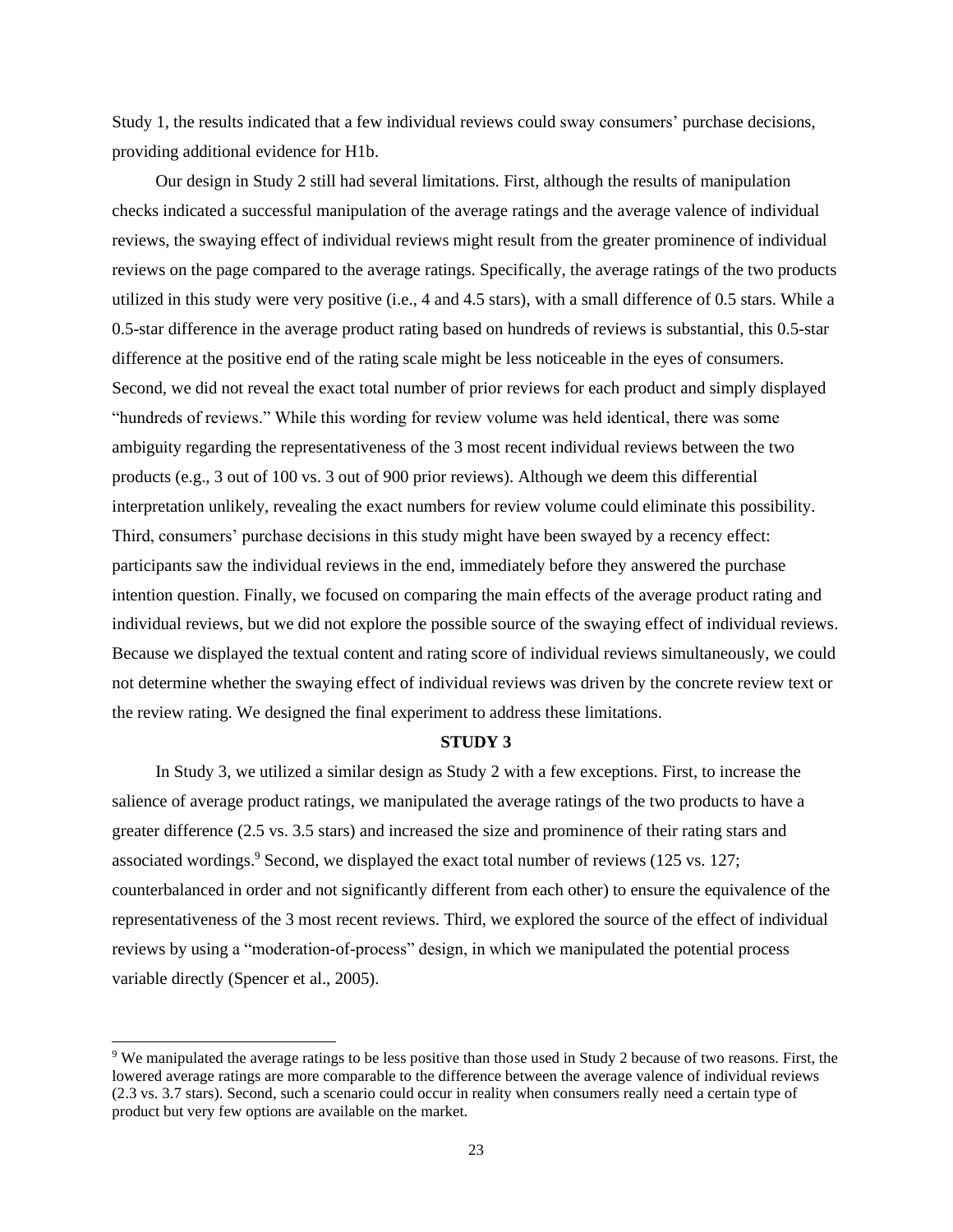Following our earlier arguments based on the mere-accessibility framework and ease-of-retrieval explanation, consumers should rely more on accessible and easy-to-recall information in their decisionmaking and choices. While several factors can contribute to the accessibility of information, the extent to which the information is concrete has been considered one of the most important factors (Nisbett and Ross, 1980). The reason is that concrete information can increase the number of associative routes in memory that imply a specific concept (termed as cognitive elaboration; see Anderson and Bower, 1980; Nisbett and Ross, 1980) and thus increase the accessibility of information (Kisielius and Sternthal, 1986). When processing more concrete information, a greater number of associative routes would be established and evoked in human memory through which relevant information could be retrieved and recalled (Kisielius and Sternthal, 1986). In addition, experimental studies examining concreteness have manipulated this factor through narrative information versus statistical information or numerical ratings (e.g., Keller and Block, 1997). Because narrative information is easier to stimulate the cognitive elaboration of relevant associations in memory and subsequently easier to imagine and recall than statistical information or numerical ratings, the former comes to mind more easily and affects decisions to a greater extent than the latter. Applied to our context, since the textual content of individual reviews is more concrete than their associated ratings, the swaying effect of individual reviews could be driven by the textual content rather than the ratings of reviews.

In this study, we adopted a "moderation-of-process" design because the possible source of the effect of individual reviews—concreteness of reviews' textual content versus their ratings—can be easily manipulated but hard to measure directly. In this "moderation-of-process" design, researchers can explore a potential mechanism by manipulating it directly as an additional variable (besides the independent variable) in the experiment and then testing the moderating effect of this additional variable (Spencer et al., 2005). A significant moderation provides evidence for the mechanism because the effect of the independent variable could be weakened or "turned off" when the mechanism is not in place. In our setting, we varied rating vs. text between-subjects, presenting only the ratings of individual reviews to half of the participants and only the concrete content of individual reviews to the other half. If the observed effect of individual reviews (relative to average product ratings) is significantly different between the two conditions (i.e., the effect is moderated by concreteness), this result would suggest concreteness as a possible source of the swaying effect of individual reviews and also rule out recency effect as an alternative explanation. Individual reviews are presented below the average product ratings regardless of the condition (i.e., rating vs. text), so a recency effect would predict a lack of moderation. Taken together, we propose an additional hypothesis below.

*Hypothesis 2: Given a choice set of product options, the influence of individual reviews (vs. average ratings) on consumers' purchase decisions is mediated by the reviews' textual content.*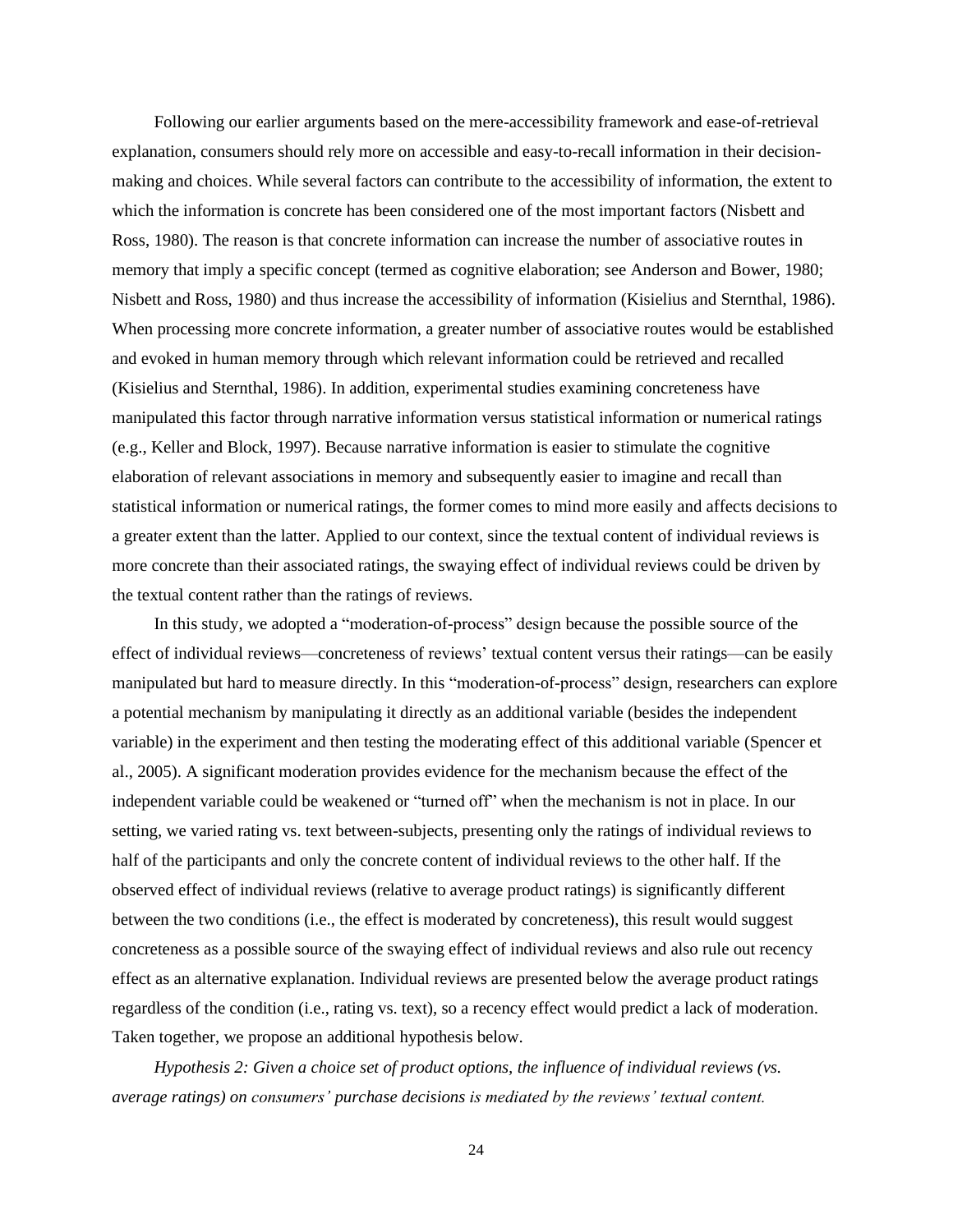#### **Procedure and Measures**

Seventy-three undergraduate students (41 male) from a U.S. university took part in this experiment in exchange for extra credit. Among them, 70 percent were originally from the U.S., 70 percent were juniors or above, and the average age of the students was 22. This study followed a procedure similar to Study 2, except that each subject was randomly assigned to the rating-only or text-only condition. Those in the rating-only condition only saw the rating (1 or 5 stars) of individual reviews, while those in the text-only condition only saw the textual content (see Figure 3 for an example). As a manipulation check, we asked participants to report the concreteness of the review information for each product with six items adapted from Keller and Block (1997) (e.g., "not at all concrete / very concrete") and to evaluate the average valence of the 3 individual reviews as a whole for each product using the same items as Study 2. See Appendix C in E-Companion for the measures used in this study.



## **Figure 3: An Example of Rating Profiles and Individual Reviews A. Rating Condition**

## **Results**

First, we conducted manipulation checks for the average product rating, perceived valence of the most recent reviews, and perceived concreteness. Results revealed that the recalled average rating of the 2.5-star product was significantly lower than that of the 3.5-star product ( $M = 2.76$  vs. 3.22,  $F(1, 71) =$ 23.380, *p* < 0.001), and that perceived average valance of 2 positive and 1 negative reviews was significantly higher than that of 1 positive and 2 negative reviews ( $M = 5.97$  vs. 3.60,  $F(1, 71) = 48.947$ , *p*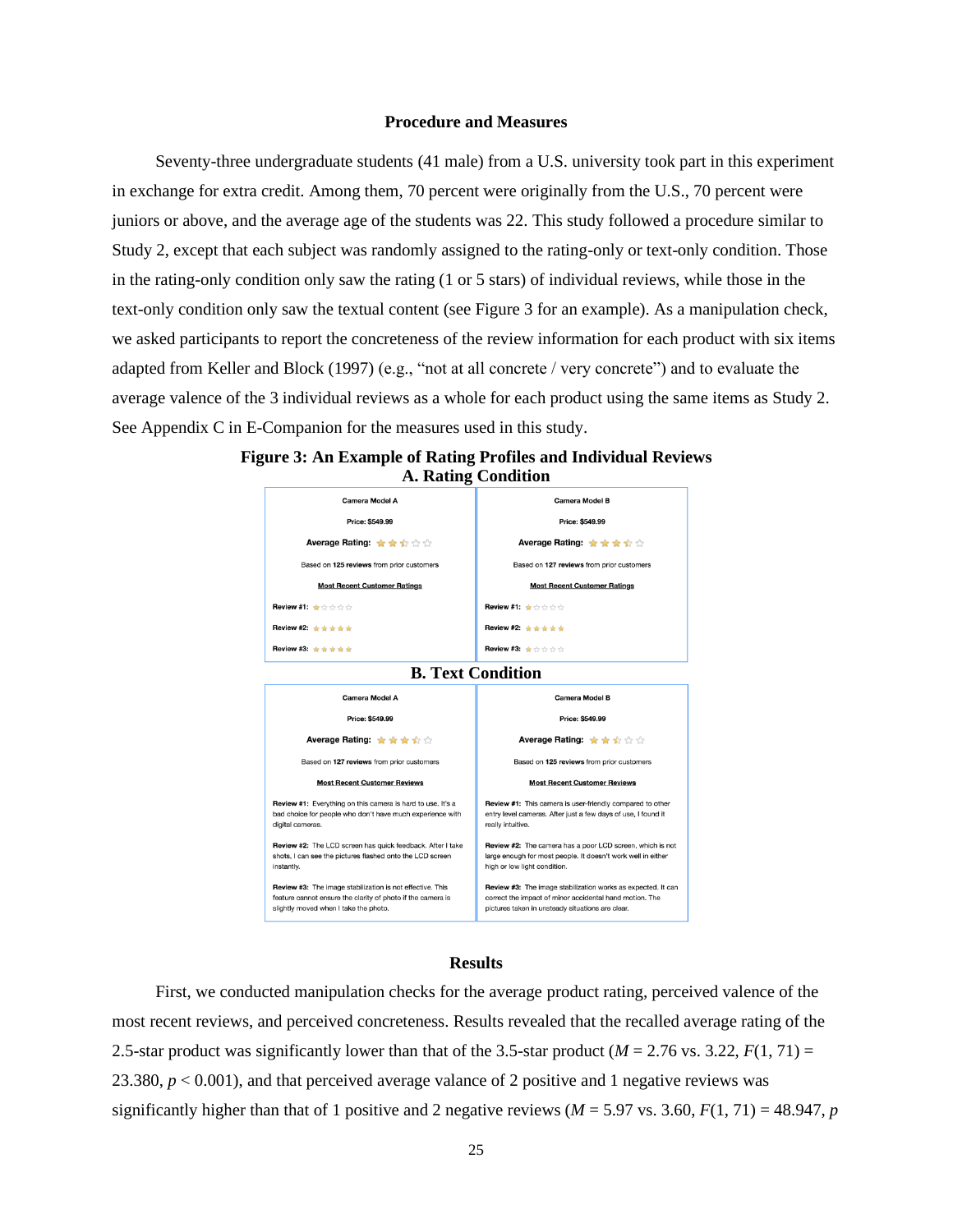$< 0.001$ ). Also, the perceived concreteness in the rating-only condition was significantly lower than that in the text-only condition ( $M = 3.83$  vs. 6.17,  $F(1, 71) = 48.949$ ,  $p < 0.001$ ). Therefore, the manipulations of all the variables were deemed successful.

Next, to explore the swaying effect of individual reviews on consumers' purchase decisions (H1b) and its source (H2), we conducted ANCOVA with participants' intention to purchase the product entered as the dependent variable, the two products entered as a within-subjects factor, and concreteness (ratingonly vs. text-only) entered as a between-subjects factor. We also added treatment order, review set order, and review volume order as covariates. Results revealed that participants' intention to purchase the 2.5 star product was significantly higher than their intention to purchase the 3.5-star product ( $M = 4.88$  vs. 3.72,  $F(1, 68) = 10.529$ ,  $p = 0.002$ ), providing additional evidence for H1b. In addition, the interaction between the effect of individual reviews and concreteness was marginally significant  $(F(1, 68) = 3.725, p$  $= 0.058$ ). Pairwise comparisons revealed that when participants were presented with the textual content of individual reviews, their intention to purchase the 2.5-star product was significantly higher than their intention to purchase the 3.5-star product ( $M = 5.44$  vs. 3.58,  $F(1, 68) = 12.846$ ,  $p = 0.001$ ). However, when participants were presented with only the ratings of individual reviews, the difference in their purchase intentions between the two products was not significant  $(F(1, 68) = 0.906, p = 0.345)$ . Together, these results indicated that the swaying effect of individual reviews was driven by the concrete textual content of reviews, not by their ratings or a recency effect.

Moreover, we investigated the source of the swaying effect of individual reviews on participants' choice between the two product options. Following a similar analysis in Study 2, we re-coded participants' choice, with a value above the midpoint (4.5) indicating a preference for the 2.5-star product and a value below the midpoint indicating a preference for the 3.5-star product. We conducted a onesample t-test for rating-only and text-only conditions, respectively. When the textual content of individual reviews was displayed, the mean value of consumers' choice  $(M = 5.34)$  was significantly above the midpoint  $(t(34) = 2.257, p = 0.031)$ , indicating that participants preferred the 2.5-star product to the 3.5star product in this condition. However, when the ratings of individual reviews were displayed, the mean value of consumers' choice ( $M = 4.03$ ) was not significantly different from the midpoint ( $t(37) = 1.087$ , *p*  $= 0.284$ ).<sup>10</sup> Hence, these results offered additional evidence that the concrete review texts might be the source of the swaying effect of individual reviews.

 $10$  As a robustness check, we conducted ANCOVA with consumers' choice versus 4.5 (the midpoint of the scale) entered as repeated measures of the outcome variable and concreteness (rating-only vs. text-only) entered as a between-subjects factor. We controlled for treatment order, review set order, and review volume order as covariates. Results revealed that the interaction between the within-subjects and between-subjects factors was significant (*F*(1, 68) = 5.077, *p* = 0.027). Pairwise comparisons of the mean value of consumers' choice versus the midpoint under rating-only and text-only conditions were consistent with the results of one-sample t-tests.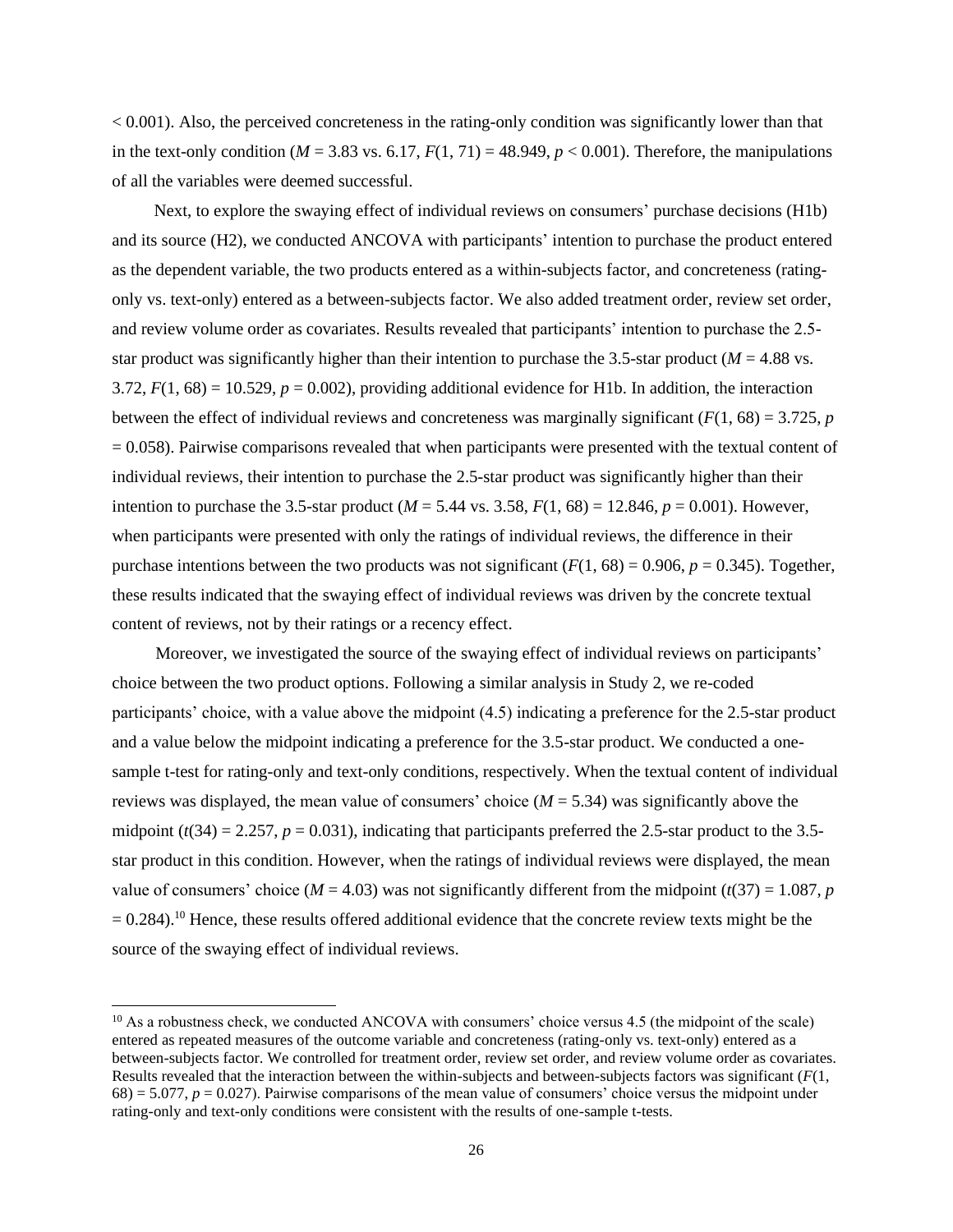#### **Discussion**

In Study 3, we examined the source of the swaying effect of individual reviews. The study replicated the swaying effect of individual reviews (H1b) when average product ratings were closer to neutral, more distant from each other, and more prominently displayed. It ruled out the recency effect as an alternative explanation. More importantly, our findings suggested the concrete textual content rather than the ratings of individual reviews as a possible source of the swaying effect of individual reviews (H2).

#### **CONCLUSIONS**

The online word-of-mouth literature usually assumes that a product's average rating and other summary rating statistics are the primary drivers of purchase decisions and product sales (see Babić Rosario et al., 2016; Floyd et al., 2014). However, emerging evidence suggests that individual reviews also play an important role in consumer purchase decisions (e.g., Liu et al., 2019; Vana and Lambrecht, 2021; Yin et al., 2021). We focus on consumers who consult both average ratings and individual reviews and propose two competing hypotheses regarding their *relative* importance in purchase decisions. To disentangle their effects, we adopted a trade-off design and examined consumers' purchase preferences between product options whose average ratings contradict individual reviews. Through one archival and one experimental study, we obtained evidence of a swaying effect of individual reviews. Additionally, the results of a follow-up experiment demonstrated the textual content of individual reviews as a possible source of the swaying effect.

#### **Practical Implications**

Our findings provide practical implications for product manufacturers, retailers, and review platforms. First, to keep track of online reputation and consumer comments, product manufacturers and retailers often ask consumers to leave reviews on either business or third-party review sites. A key implication for product manufacturers and retailers is that their prevailing focus on average ratings and other summary rating statistics (vs. individual reviews) may not be the most optimal strategy. Although it is widely accepted that average ratings and other summary rating statistics play a greater role than individual reviews in consumers' purchase decisions and product sales, the swaying effect we demonstrate implies that consumers who consult both average ratings and individual reviews tend to place more emphasis on a few top-ranked reviews than on the average product rating. Therefore, consumers' pre-decision impression of products may be closer to the consumption experiences shared in top-ranked reviews. Thus, product manufacturers and online retailers may be misguided if they gauge consumer interest and purchase intentions based primarily on average ratings and other summary rating statistics. Further, while the average product rating is not easy to change because it is calculated based on all historical ratings, the first few reviews that consumers observe can change over time. Our results suggest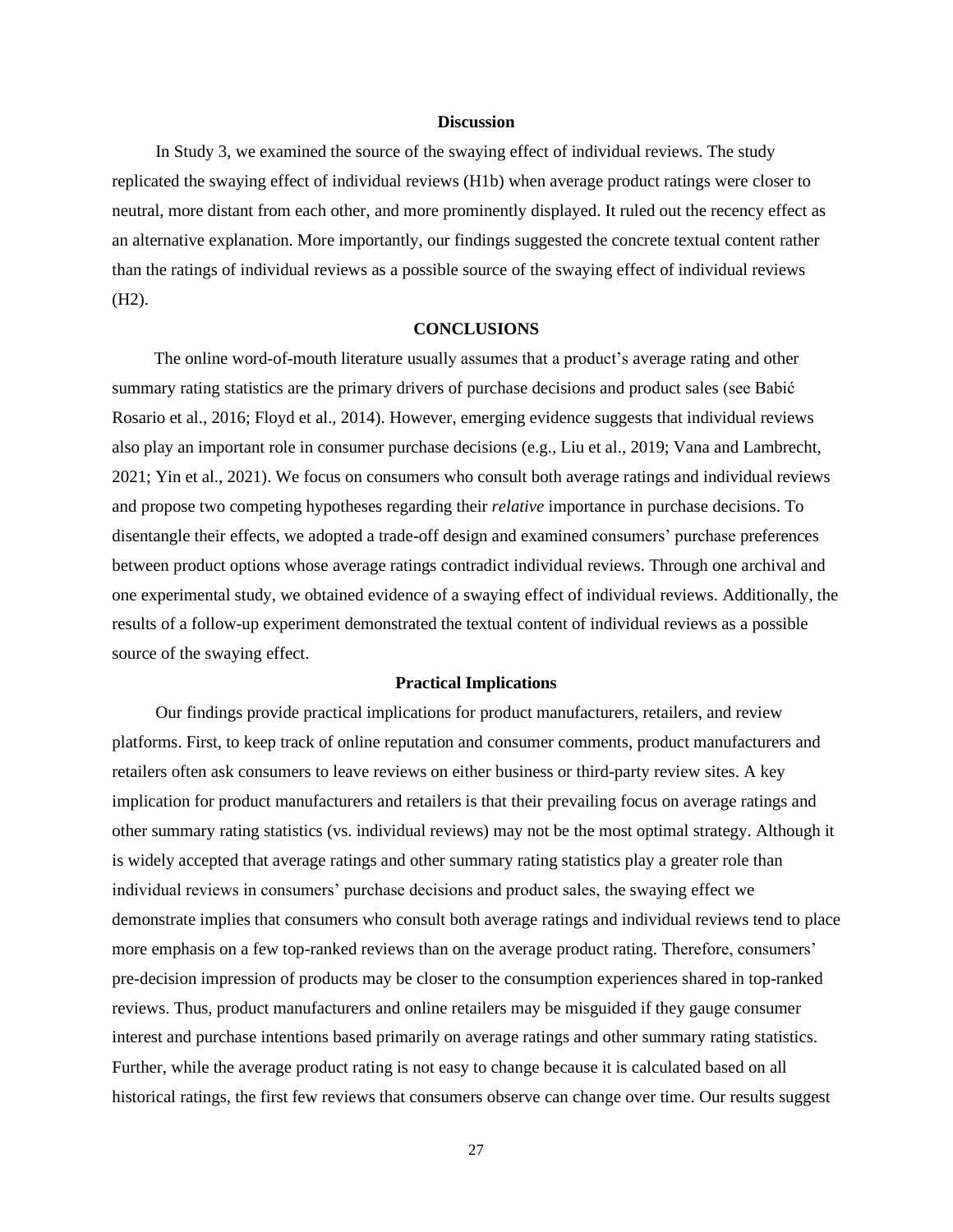that product manufacturers and online retailers can better influence consumers' purchase decisions (and hence stimulate sales) by being more strategic in dealing with these two kinds of information. For example, consumers may be turned away from a product if it has a low average rating, but a higher average rating is not sufficient to result in a purchase if the top-ranked reviews that consumers see are not positive.

In addition, our findings provide important practical insights for manufacturers and retailers who intend to enhance their marketing strategies based on online word-of-mouth. Because high average ratings are no guarantee for "success," businesses should be keenly aware of those highly accessible reviews that often deviate from the average ratings and can sway consumers' ultimate purchase decisions. Moreover, businesses can incorporate the swaying effect of top reviews into their marketing strategies by focusing on the most helpful or most recent reviews, whichever sorting method is applied by default and thus more likely to influence consumers' decisions. For instance, businesses aiming at addressing consumers' concerns and negative comments can prioritize responding to top-ranked negative reviews. While the average ratings are harder to change and also less influential for serious consumers, businesses' effective responses to top-ranked negative reviews can instantly attenuate future consumers' negative inferences and reduce the likely swaying effect of those highly accessible negative opinions (Gu and Ye, 2014).

Second, our investigation into the possible source of the swaying effect suggests that the influence of individual reviews on consumers' purchase decisions could be driven more by the concrete textual content of reviews than the ratings of reviews. Thus, review platforms should provide greater incentives for consumers to write text reviews that describe their experience with the product rather than simply providing a rating. As an example, Steam, a digital game delivery platform, displays only the textual content (without the rating) of individual reviews for potential users to read because concrete opinions expressed in the reviews are what users pay attention to. In addition, to reveal "the wisdom of the crowd" and prevent over-reliance on idiosyncratic reviews, review platforms may consider displaying the most helpful reviews or most recent reviews in a way that is aligned with the product's average rating.

Third, when review platforms design the layout of product pages, they could benefit consumers by spotlighting individual reviews, and the current strategy of universally displaying the average ratings in the most prominent places may not be effective. Consumers who consult both average ratings and individual reviews rely more on the latter in their purchase decisions. Thus, our research suggests that review platforms should incorporate individual reviews into the design of product pages. For example, review platforms may consider displaying a few top-ranked reviews in more salient places on the product pages in addition to average ratings. Moreover, aggregating information from the top-ranked reviews (e.g., the most helpful reviews, the most recent reviews) might be another way for review platforms to facilitate consumers' decision-making. For example, along with listing the most recent or most helpful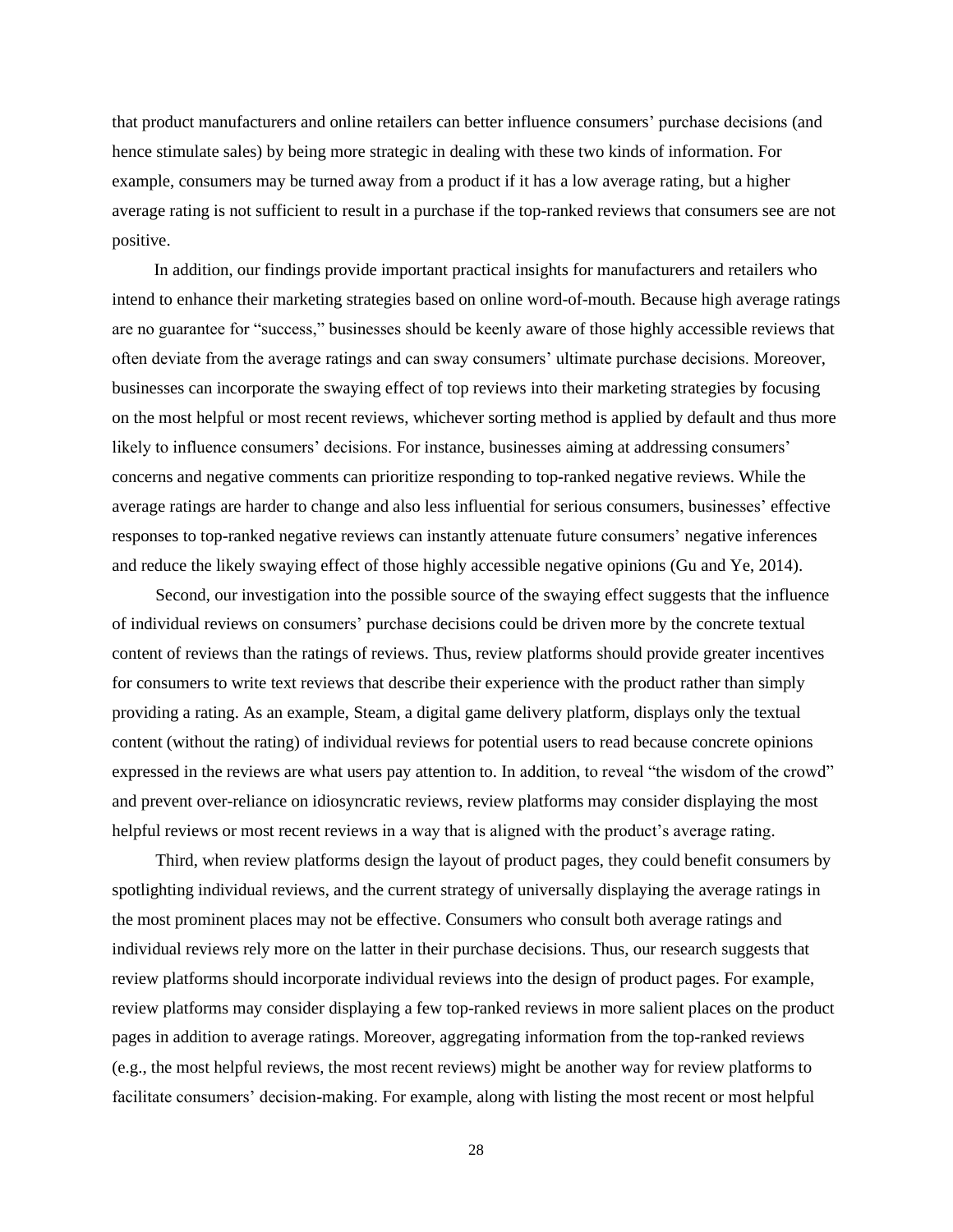reviews, review platforms can display frequently mentioned keywords from top reviews in salient places. Review platforms should also design better sorting methods for the reviews and allow consumers to easily adjust the sorting order of the presented reviews based on their personal preferences. They should also be more thoughtful in determining the reviews' default order, as that is the order used by most consumers.

## **Limitations and Future Research**

This study also has several limitations that provide opportunities for future research. First, we focused on the average rating in this paper, which is the most salient signal of product quality before consumers read individual reviews. However, other information cues may also affect consumers' impressions about a product and their purchase decisions, such as the product's brand image and the description of product features on the website. Future research can explore the role of these alternative information cues.

Second, although we demonstrate that the swaying effect may be driven by the detailed review content (vs. review ratings), the underlying mechanisms of the swaying effect are not fully explored in this research. For example, to develop a more comprehensive understanding of the swaying effect, it might be valuable to investigate consumers' motivation to search for and read individual reviews. In addition, consumers' self-determined number of reviews they choose to read may also play a role in the swaying effect. Future research can also explore other boundary conditions (e.g., product features and review characteristics) that can enhance or weaken the swaying effect. Further, the average rating and other summary rating statistics should play a more important role in initial product search and discovery. Future research can explore the impact of summary rating statistics on review seeking and consumption at earlier stages of consumer decision-making.

Third, in our created scenarios in the experimental studies, the displayed reviews were labeled as "most recent reviews" on the first review page, and they were the only reviews that consumers read during the experiments. We did not offer participants the ability to change the order of reviews to achieve tight control and avoid compromising the internal validity of the experiments. On the other hand, realworld consumers can change the display order of reviews. As a result, the first few reviews that are the most accessible to consumers can also be the most recent, the most helpful, the most favorable, or the most critical reviews. Although this concern does not apply to our experimental studies, future research can study whether the swaying effect demonstrated in this paper depends on the display order of reviews.

## **ACKNOWLEDGMENTS**

We appreciate the department editor, the senior editor, and three anonymous reviewers for their constructive guidance, comments, and suggestions throughout the review process. We thank Qianqian Ben Liu for sharing the review stimuli from his (2017) paper co-authored with Elena Karahanna, which we used to construct our review stimuli in the experiments. We are also grateful to Marius Florin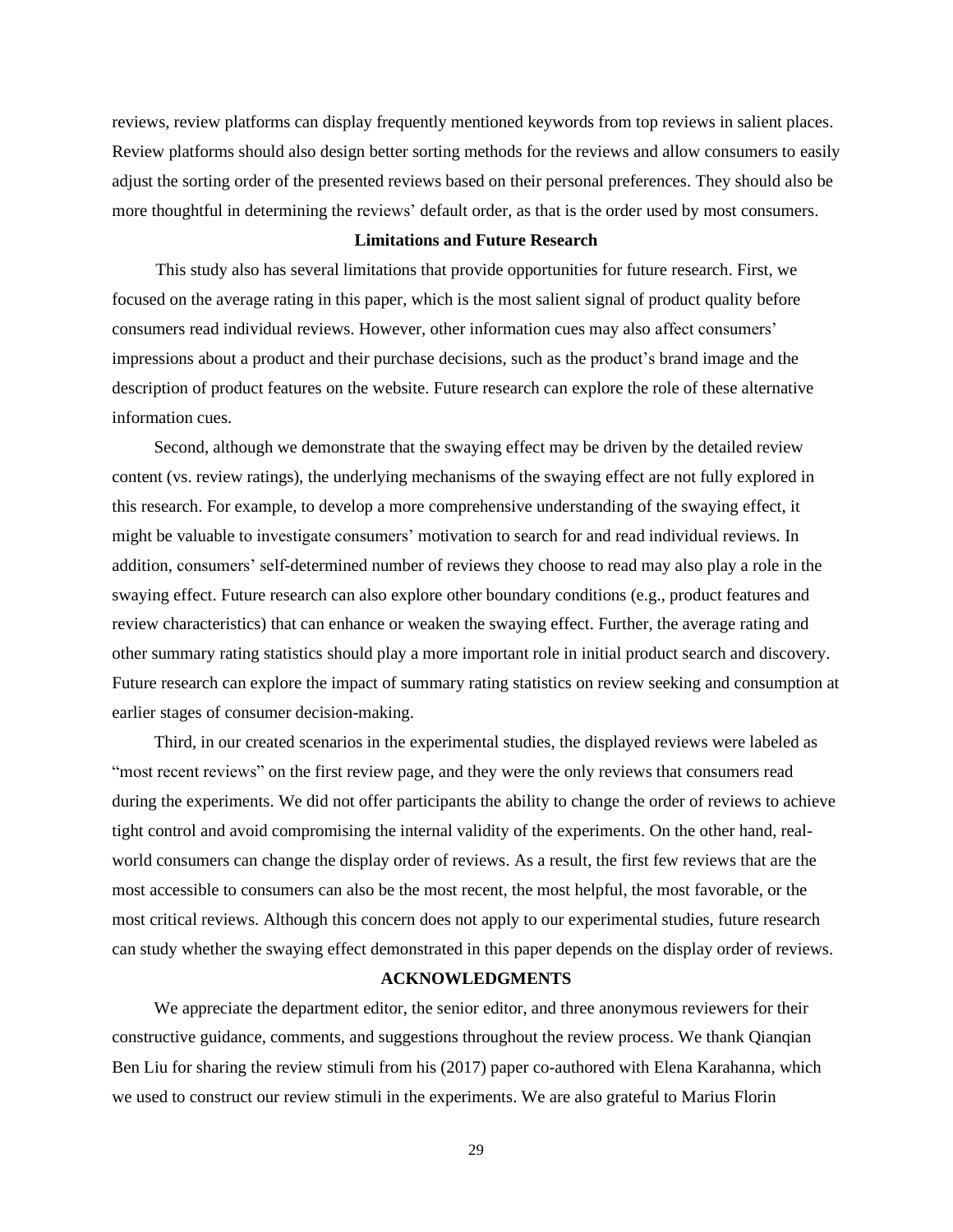Niculescu, Lizhen Xu, Michael Smith, and Adrian Gardiner for their help in recruiting experiment participants.

#### **REFERENCES**

Ajzen, I. 2008. Consumer attitudes and behavior. In: Haugtvedt, C.P., Herr, P.M., Kardes, F.R.K. (Eds), *Handbook of Consumer Psychology*. Routledge, New York, 525-548.

Anderson, J.R., Bower, G.H. 1980. *Human associative memory*. Lawrence Erlbaum, Hillsdale, NJ.

- Ba, S., Jin, Y., Li, X., Lu, X. 2020. One size fits all? The differential impact of online reviews and coupons. *Production and Operations Management*. 29(10): 2403-2424.
- Babić Rosario, A., Sotgiu, F., De Valck, K., Bijmolt, T.H.A. 2016. The effect of electronic word of mouth on sales: A meta-analytic review of platform, product, and metric factors. *Journal of Marketing Research*. 53(3): 297-318.
- Banerjee, A.V. 1992. A simple model of herd behavior. *The Quarterly Journal of Economics*. 107(3): 797-817.
- Bikhchandani, S., Hirshleifer, D., Welch, I. 1992. A theory of fads, fashion, custom, and cultural change as informational cascades. *Journal of Political Economy*. 100(5): 992-1026.
- Blackwell, M., Iacus, S.M., King, G., Porro, G. 2009. CEM: Coarsened exact matching in Stata. *Stata Journal*. 9(4): 524-546.
- Cai, H., Chen, Y., Fang, H. 2009. Observational learning: Evidence from a randomized natural field experiment. *American Economic Review*. 99(3): 864-882.
- Ceran, Y., Singh, H., Mookerjee, V. 2016. Knowing what your customer wants: Improving inventory allocation decisions in online movie rental systems. *Production and Operations Management*. 25(10): 1673-1688.
- Chen, H., Zheng, Z., Ceran, Y. 2016. De‐biasing the reporting bias in social media analytics. *Production and Operations Management*. 25(5): 849-865.
- Chevalier, J.A., Mayzlin, D. 2006. The effect of word of mouth on sales: Online book reviews. *Journal of Marketing Research*. 43(3): 345-354.
- De Langhe, B., Fernbach, P.M., Lichtenstein, D.R. 2015. Navigating by the stars: Investigating the actual and perceived validity of online user ratings. *Journal of Consumer Research*. 42(6): 817-833.
- Dodds, W.B., Monroe, K.B., Grewal, D. 1991. Effects of price, brand, and store information on buyers' product evaluations. *Journal of Marketing Research*. 28(3): 307-319.
- Duan, W., Gu, B., Whinston, A.B. 2008a. Do online reviews matter?—An empirical investigation of panel data. *Decision Support Systems*. 45(4): 1007-1016.
- Duan, W., Gu, B., Whinston, A.B. 2008b. The dynamics of online word-of-mouth and product sales—An empirical investigation of the movie industry. *Journal of Retailing*. 84(2): 233-242.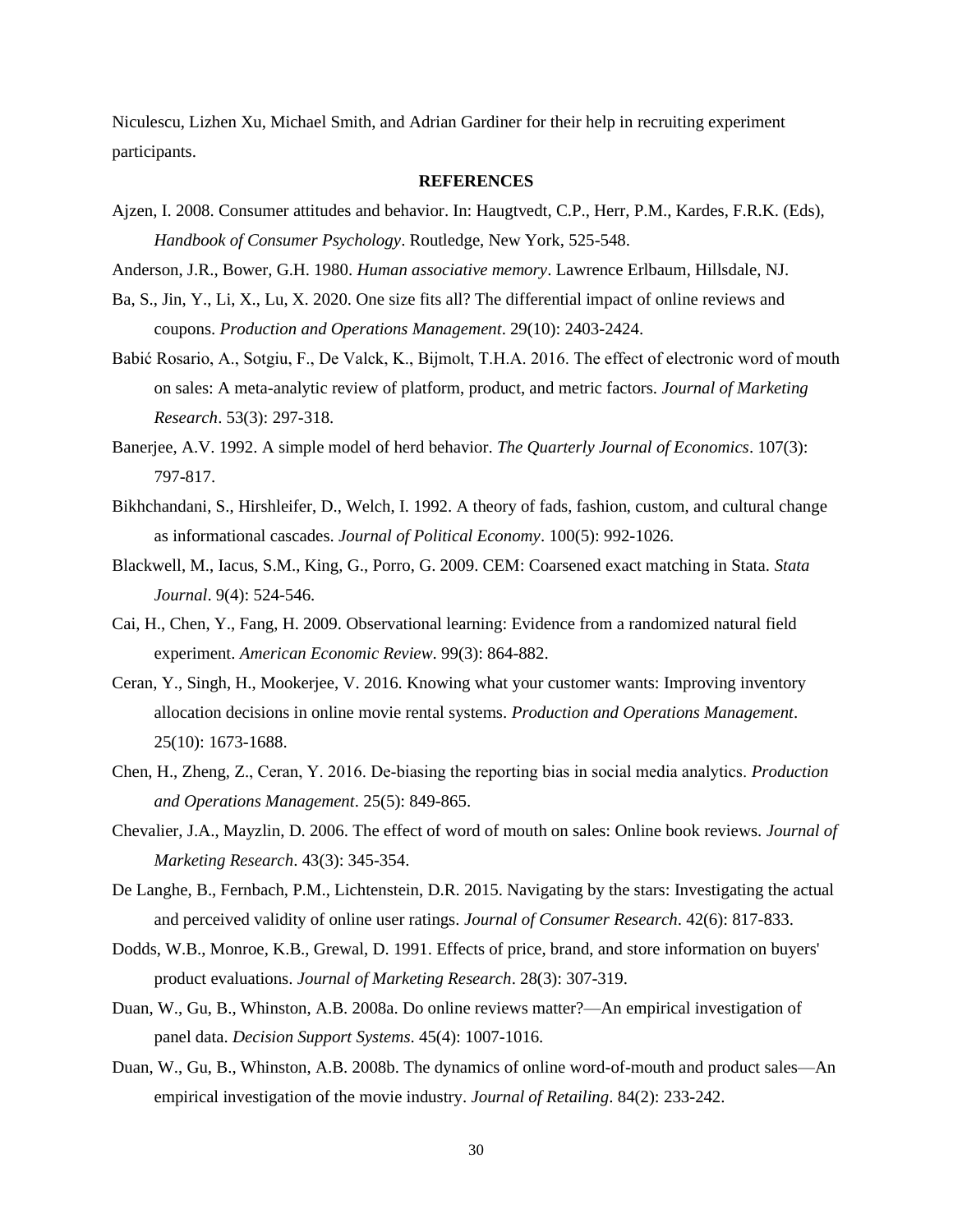- Faul, F., Erdfelder, E., Lang, A.-G., Buchner, A. 2007. G\* Power 3: A flexible statistical power analysis program for the social, behavioral, and biomedical sciences. *Behavior Research Methods*. 39(2): 175-191.
- Floyd, K., Freling, R., Alhoqail, S., Cho, H.Y., Freling, T. 2014. How online product reviews affect retail sales: A meta-analysis. *Journal of Retailing*. 90(2): 217-232.
- Forman, C., Ghose, A., Wiesenfeld, B. 2008. Examining the relationship between reviews and sales: The role of reviewer identity disclosure in electronic markets. *Information Systems Research*. 19(3): 291-313.
- Garg, R., Telang, R. 2013. Inferring app demand from publicly available data. *MIS Quarterly*. 37(4): 1253-1264.
- Goldberg, M.E., Gorn, G.J. 1987. Happy and sad TV programs: How they affect reactions to commercials. *Journal of Consumer Research*. 14(3): 387-403.
- Gu, B., Ye, Q. 2014. First step in social media: Measuring the influence of online management responses on customer satisfaction. *Production and Operations Management*. 23(4): 570-582.
- Guan, X., Wang, Y., Yi, Z., Chen, Y.J. 2020. Inducing consumer online reviews via disclosure. *Production and Operations Management*. 29(8): 1956-1971.
- Gutt, D., Neumann, J., Zimmermann, S., Kundisch, D., Chen, J. 2019. Design of review systems–A strategic instrument to shape online reviewing behavior and economic outcomes. *The Journal of Strategic Information Systems*. 28(2): 104-117.
- Higgins, E.T. 1996. Knowledge activation: Accessibility, applicability, and salience. *Social Psychology: Handbook of Basic Principles*, 133-168.
- Hu, N., Zhang, J., Pavlou, P.A. 2009. Overcoming the J-shaped distribution of product reviews. *Communications of the ACM*. 52(10): 144-147.
- Iacus, S.M., King, G., Porro, G. 2012. Causal inference without balance checking: Coarsened exact matching. *Political Analysis*. 20(1): 1-24.
- Jabr, W., Liu, B., Yin, D., Zhang, H. 2020. Online word-of-mouth. In: Bush, A., Rai, A. (Eds), *MIS Quarterly Research Curations*.
- Jabr, W., Rahman, M.S. forthcoming. Online reviews and information overload: The role of selective, parsimonious, and concordant top reviews. *MIS Quarterly*.
- Keller, P.A., Block, L.G. 1997. Vividness effects: A resource-matching perspective. *Journal of Consumer Research*. 24(3): 295-304.
- Kisielius, J., Sternthal, B. 1986. Examining the vividness controversy: An availability-valence interpretation. *Journal of Consumer Research*. 12(4): 418-431.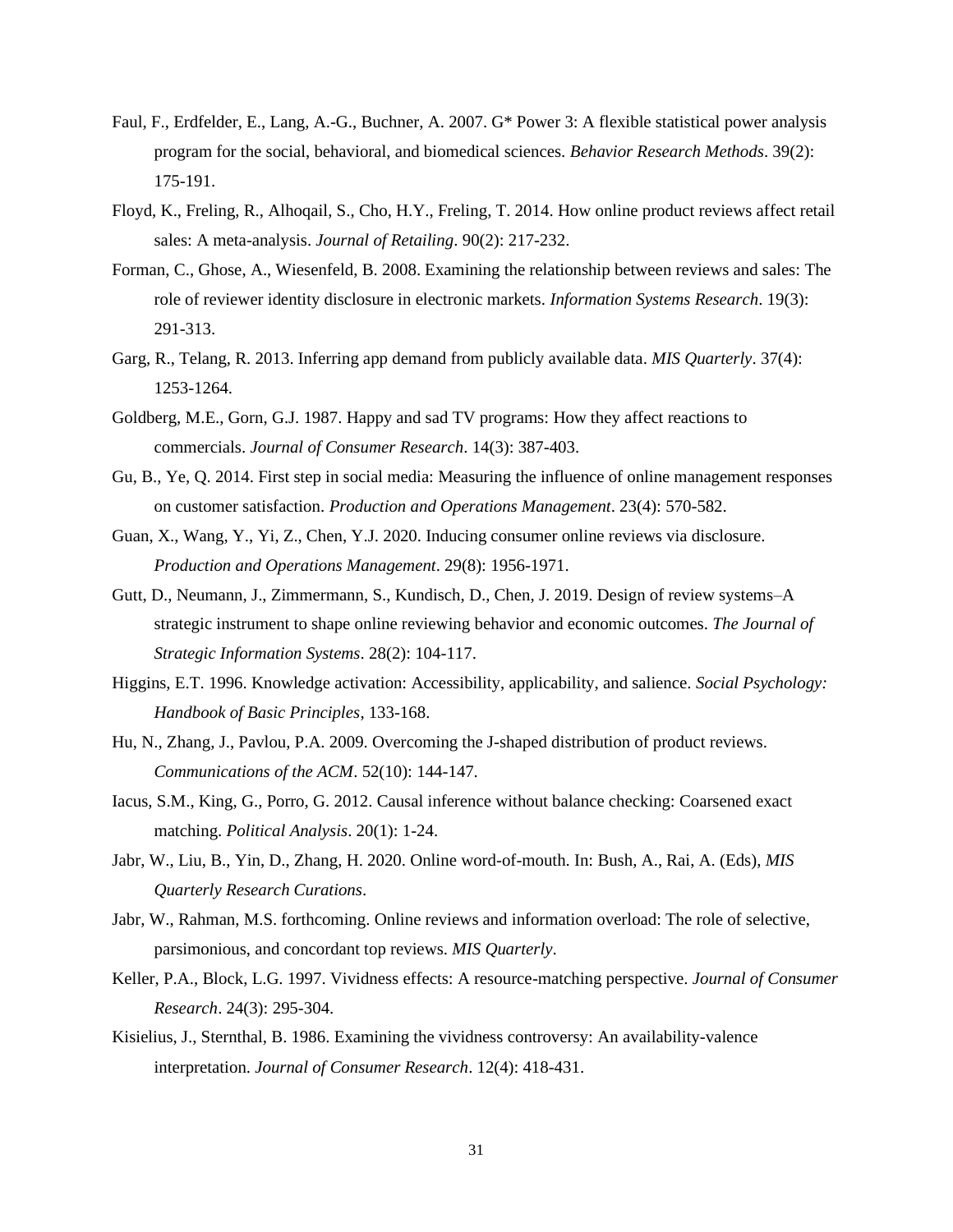- Lau, R.Y.K., Zhang, W., Xu, W. 2018. Parallel aspect-oriented sentiment analysis for sales forecasting with big data. *Production and Operations Management*. 27(10): 1775-1794.
- Lei, Z., Yin, D., Zhang, H. 2021. Focus within or on others: The impact of reviewers' attentional focus on review helpfulness. *Information Systems Research*. 32(3): 801-819.
- Liu, Q.B., Karahanna, E. 2017. The dark side of reviews: The swaying effects of online product reviews on attribute preference construction. *MIS Quarterly*. 41(2): 427-448.
- Liu, X., Lee, D., Srinivasan, K. 2019. Large-scale cross-category analysis of consumer review content on sales conversion leveraging deep learning. *Journal of Marketing Research*. 56(6): 918-943.
- MacKenzie, S.B., Lutz, R.J. 1989. An empirical examination of the structural antecedents of attitude toward the ad in an advertising pretesting context. *The Journal of Marketing*. 53(2): 48-65.
- Mafael, A., Gottschalk, S.A., Kreis, H. 2016. Examining biased assimilation of brand-related online reviews. *Journal of Interactive Marketing*. 36: 91-106.
- Menon, G., Raghubir, P. 2003. Ease-of-retrieval as an automatic input in judgments: A mere-accessibility framework? *Journal of Consumer Research*. 30(2): 230-243.
- Mudambi, S.M., Schuff, D. 2010. What makes a helpful online review? A study of customer reviews on Amazon.com. *MIS Quarterly*. 34(1): 185-200.
- Nisbett, R.E., Ross, L. 1980. *Human inference: Strategies and shortcomings of social judgment*. Prentice-Hall, Englewood Cliffs, NJ.
- PowerReviews. 2021. Survey: The Ever-Growing Power of Reviews. Retrieved from <https://www.powerreviews.com/insights/power-of-reviews-survey-2021/> (accessed date: December 13, 2021).
- Qahri-Saremi, H., Montazemi, A.R. 2019. Factors affecting the adoption of an electronic word of mouth message: A meta-analysis. *Journal of Management Information Systems*. 36(3): 969-1001.
- Roberts, J.H., Lattin, J.M. 1991. Development and testing of a model of consideration set composition. *Journal of Marketing Research*. 28(4): 429-440.
- Salganik, M.J., Dodds, P.S., Watts, D.J. 2006. Experimental study of inequality and unpredictability in an artificial cultural market. *Science*. 311(5762): 854-856.
- Schwarz, N., Bless, H., Strack, F., Klumpp, G., Rittenauer-Schatka, H., Simons, A. 1991. Ease of retrieval as information: another look at the availability heuristic. *Journal of Personality and Social Psychology*. 61(2): 195.
- Shen, W., Hu, Y.J., Ulmer, J.R. 2015. Competing for attention: An empirical study of online reviewers' strategic behavior. *MIS Quarterly*. 39(3): 683-696.
- Shiv, B., Fedorikhin, A. 1999. Heart and mind in conflict: The interplay of affect and cognition in consumer decision making. *Journal of Consumer Research*. 26(3): 278-292.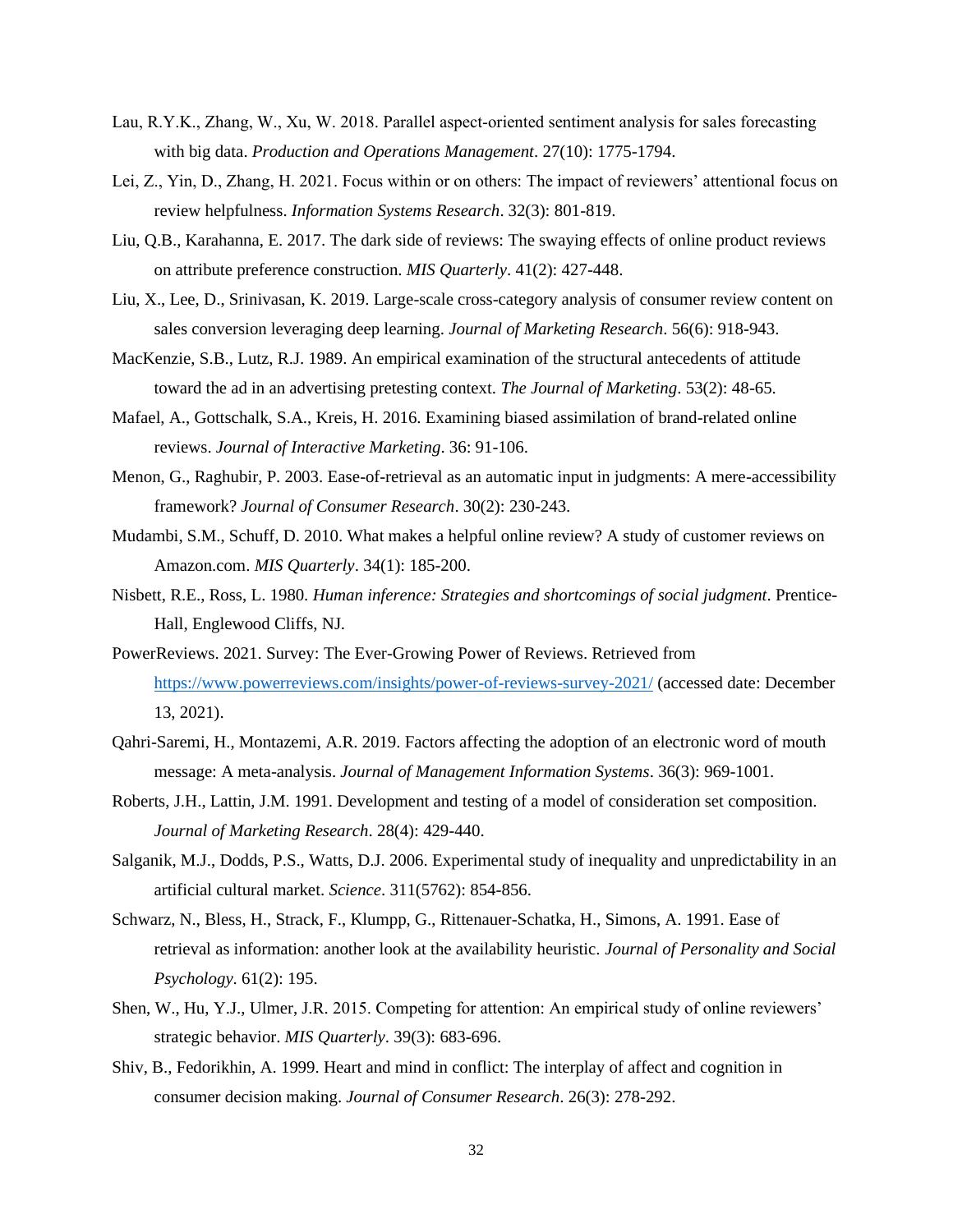- Spencer, S.J., Zanna, M.P., Fong, G.T. 2005. Establishing a causal chain: why experiments are often more effective than mediational analyses in examining psychological processes. *Journal of Personality and Social Psychology*. 89(6): 845.
- Sun, H., Xu, L. 2018. Online reviews and collaborative service provision: A signal‐jamming model. *Production and Operations Management*. 27(11): 1960-1977.
- Sun, M. 2012. How does the variance of product ratings matter? *Management Science*. 58(4): 696-707.
- Taylor, S.E., Thompson, S.C. 1982. Stalking the elusive "vividness" effect. *Psychological Review*. 89(2): 155-181.
- Tversky, A., Kahneman, D. 1973. Availability: A heuristic for judging frequency and probability. *Cognitive Psychology*. 5(2): 207-232.
- Vana, P., Lambrecht, A. 2021. The effect of individual online reviews on purchase likelihood. *Marketing Science*. 40(4): 593-812.
- Wang, Y., Goes, P., Wei, Z., Zeng, D. 2019. Production of online word-of-mouth: Peer effects and the moderation of user characteristics. *Production and Operations Management*. 28(7): 1621-1640.
- Watson, J., Ghosh, A.P., Trusov, M. 2018. Swayed by the numbers: The consequences of displaying product review attributes. *Journal of Marketing*. 82(6): 109-131.
- Wright, P., Barbour, F. 1977. *Phased decision strategies: Sequels to an initial screening*. Graduate School of Business, Stanford University.
- Yan, L., Yan, X., Tan, Y., Sun, S.X. 2019. Shared minds: How patients use collaborative information sharing via social media platforms. *Production and Operations Management*. 28(1): 9-26.
- Yin, D., Bond, S.D., Zhang, H. 2017. Keep your cool or let it out: Nonlinear effects of expressed arousal on perceptions of consumer reviews. *Journal of Marketing Research*. 54(3): 447-463.
- Yin, D., Bond, S.D., Zhang, H. 2021. Anger in consumer reviews: Unhelpful but persuasive? *MIS Quarterly*. 45(3): 1059-1086.
- Yin, D., Mitra, S., Zhang, H. 2016. Research note—When do consumers value positive vs. negative reviews? An empirical investigation of confirmation bias in online word of mouth. *Information Systems Research*. 27(1): 131-144.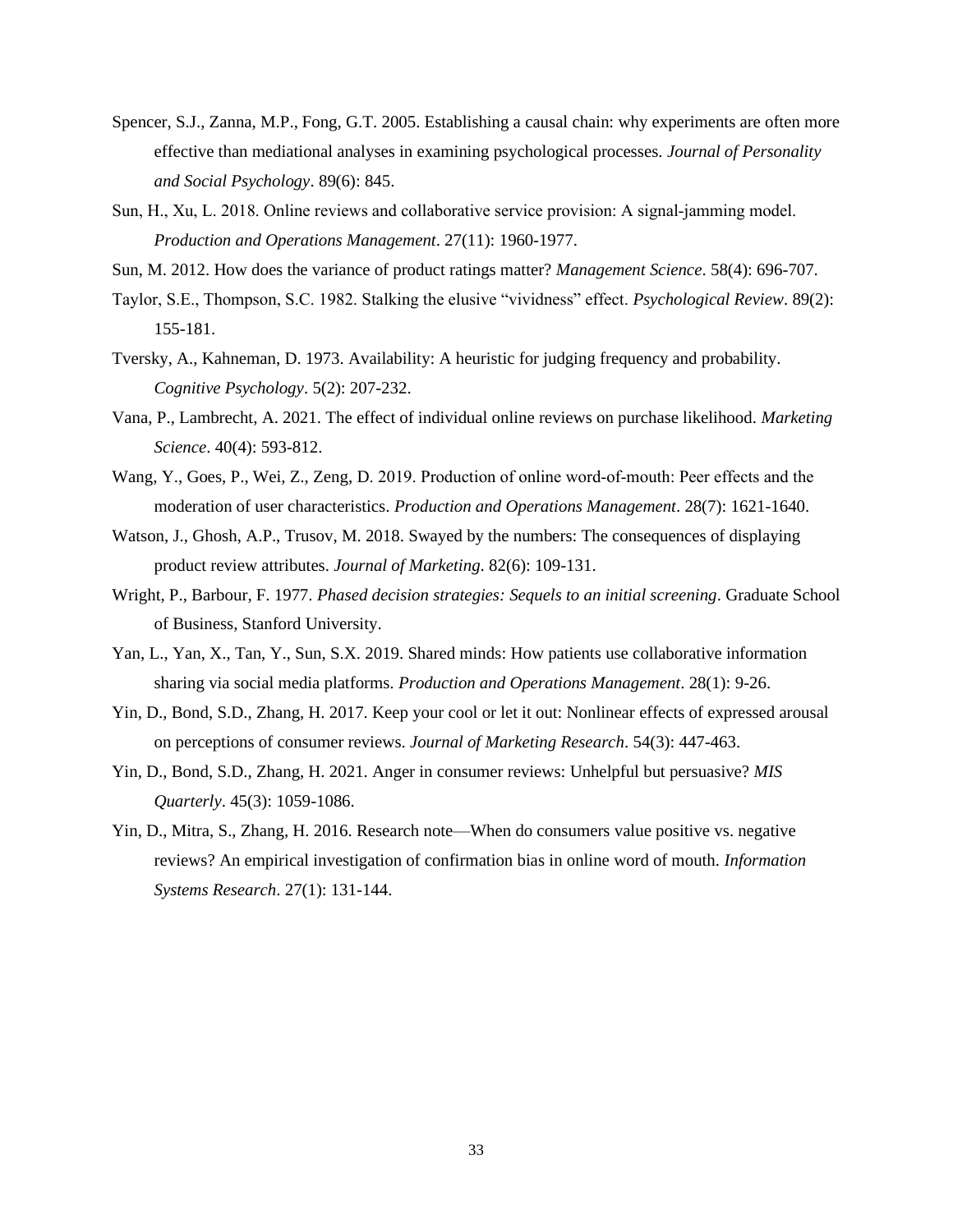# **E-COMPANION**

# **Appendix A: Literature Review on Online Reviews in Operations Management Research**

| <b>Research</b> | <b>Study/Theory</b>                        | <b>Methods/Constructs</b>                                       | <b>Main Findings</b>                                       |
|-----------------|--------------------------------------------|-----------------------------------------------------------------|------------------------------------------------------------|
| Gu and Ye       | <b>Study:</b> Examined the                 | Empirical model: Developed a                                    | Online management responses                                |
| (2014)          | impact of management                       | panel data regression model that                                | are highly effective on customers                          |
|                 | responses to reviews on                    | controls for regression towards                                 | who are unsatisfied with the                               |
|                 | customer satisfaction not                  | the mean and heterogeneity in                                   | service provider but have limited                          |
|                 | only for customers who                     | individual preferences                                          | influence on other customers.                              |
|                 | receive the responses but                  |                                                                 |                                                            |
|                 | also for those who observe                 | <b>DV:</b> Hotel rating                                         | Online management responses                                |
|                 | the responses                              |                                                                 | increase future satisfaction of the                        |
|                 |                                            | <b>IVs:</b> Whether a reviewer is aware                         | complaining customers who                                  |
|                 | <b>Context:</b> Hotel reviews              | of the management response,                                     | receive the responses and reduce                           |
|                 | retrieved from Ctrip.com                   | whether a reviewer observes the                                 | future satisfaction for those who                          |
|                 |                                            | management response                                             | observe the responses to others                            |
|                 | <b>Theory:</b> Social exchange             |                                                                 | but do not receive the responses.                          |
|                 | theory and peer-induced<br>fairness theory | <b>Moderator:</b> Level of customer<br>(reviewer) satisfaction  |                                                            |
| Ceran et al.    | <b>Study:</b> Investigated the             | <b>Empirical model:</b>                                         |                                                            |
| (2016)          | circular relationship                      | - Developed a three-equation                                    | Rental has a positive effect on<br>WOM, WOM can positively |
|                 | among three outcome                        | system with desire (number of                                   | impact desire, and desire has a                            |
|                 | variables: rental generates                | subscribers who wish to rent),                                  | positive influence on rental.                              |
|                 | WOM, WOM creates                           | WOM (number of reviews), and                                    |                                                            |
|                 | desire to rent, and desire to              | rental (number of rentals) as the                               |                                                            |
|                 | rent turns into rental                     | dependent variables in the                                      |                                                            |
|                 |                                            | corresponding equation                                          |                                                            |
|                 | <b>Context:</b> Movie data                 | - Used 3SLS to estimate the three-                              |                                                            |
|                 | collected from a movie                     | equation system                                                 |                                                            |
|                 | rental company and the                     |                                                                 |                                                            |
|                 | <b>Internet Movie Database</b>             |                                                                 |                                                            |
| Chen et al.     | <b>Study:</b> Modeled the data             | <b>Analytical model:</b>                                        | The distribution of the reporting                          |
| (2016)          | generating process of                      | - Developed an integrated                                       | probability of a user who has a                            |
|                 | UGC and rectified the                      | stochastic model to capture the                                 | positive opinion towards a                                 |
|                 | reporting biases due to                    | underlying data generating                                      | product stochastically dominates                           |
|                 | silent users who do not                    | process of UGC                                                  | the one who has a negative                                 |
|                 | write a review                             | - Extended the Beta Binomial/                                   | opinion.                                                   |
|                 |                                            | <b>Negative Binomial Distribution</b>                           |                                                            |
|                 | <b>Context:</b> Movie reviews              | framework to model a user's                                     | Found underestimated influence                             |
|                 | of Blockbuster.com                         | reporting process                                               | of review volume and sentiment                             |
|                 |                                            | - Developed an inverse                                          | on sales when users' reporting                             |
|                 |                                            | probability weighting method to<br>rectify the reporting biases | biases are unaccounted for.                                |
| Lau et al.      | <b>Study:</b> Designed big data            | Method: Used a parallel aspect-                                 | Their large-scale empirical test                           |
| (2018)          | analytic methods based on                  | oriented sentiment analysis                                     | confirms that consumer                                     |
|                 | product reviews to                         | algorithm to mine sentiments                                    | sentiments mined from product                              |
|                 | improve sales forecasting                  | from product reviews to enhance                                 | reviews can improve sales                                  |
|                 |                                            | sales forecasting performance                                   | forecasting.                                               |
|                 |                                            |                                                                 |                                                            |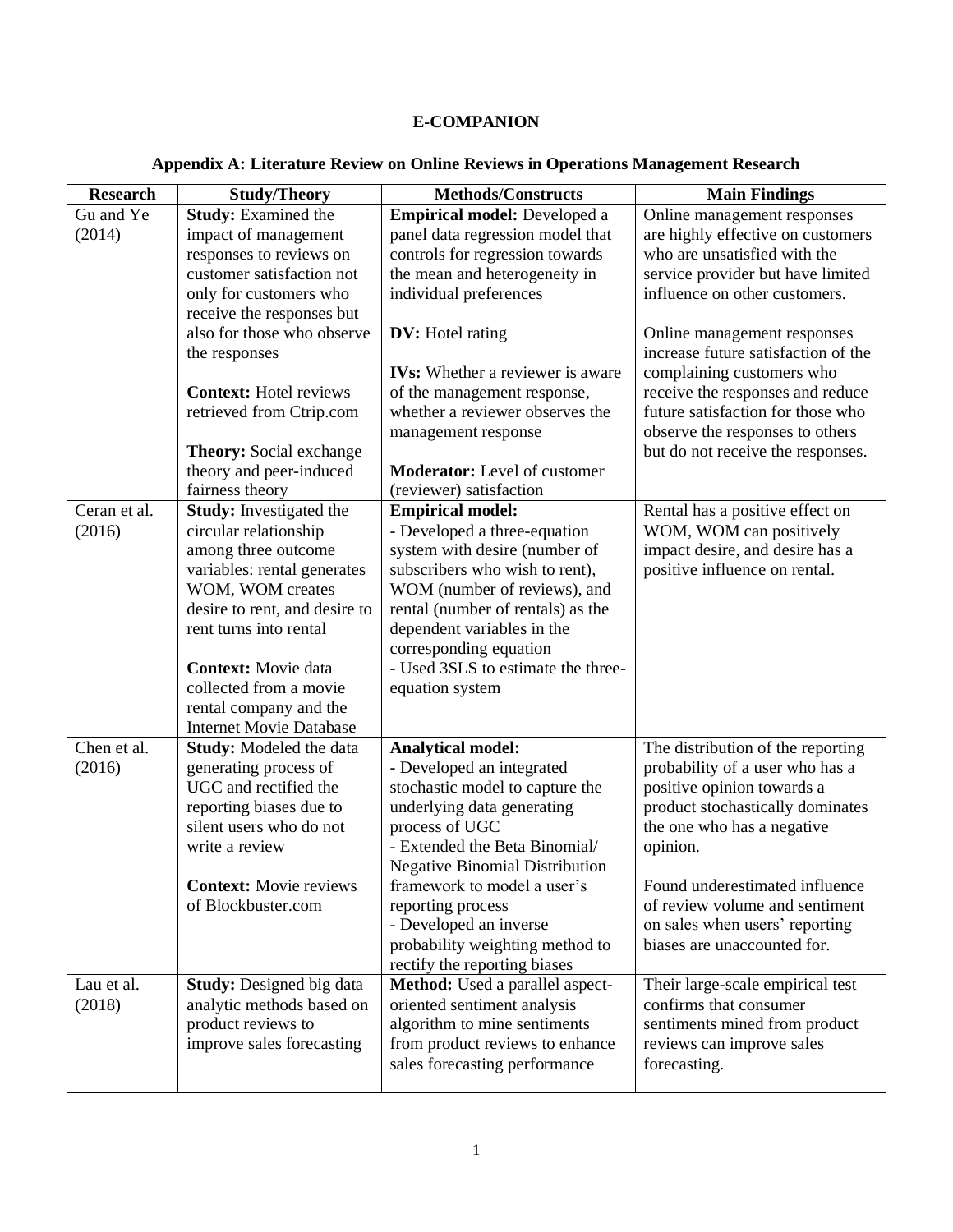| Sun and Xu<br>(2018)  | <b>Study:</b> Explored the role<br>of online reviews in the<br>provision of collaborative<br>services                                                                                                                                                                                                                 | <b>Analytical model:</b> Developed a<br>signal-jamming model of the<br>review generating and<br>information updating processes                                                                                                                                                                                                                                                                                                                                                                                                                 | The client review (compared with<br>service outcome) observed as a<br>signal of provider type leads to<br>lower effort by both the client and<br>the provider.<br>When private information about<br>the provider type is incorporated<br>in client reviews, service<br>providers are better motivated to<br>work diligently.<br>When both the client review and<br>the service outcome are available,<br>service providers lack sufficient<br>incentive to devote effort. |
|-----------------------|-----------------------------------------------------------------------------------------------------------------------------------------------------------------------------------------------------------------------------------------------------------------------------------------------------------------------|------------------------------------------------------------------------------------------------------------------------------------------------------------------------------------------------------------------------------------------------------------------------------------------------------------------------------------------------------------------------------------------------------------------------------------------------------------------------------------------------------------------------------------------------|---------------------------------------------------------------------------------------------------------------------------------------------------------------------------------------------------------------------------------------------------------------------------------------------------------------------------------------------------------------------------------------------------------------------------------------------------------------------------|
| Wang et al.<br>(2019) | <b>Study:</b> Investigated how<br>the population size of<br>audience influences the<br>volume of reviews, the<br>variance of ratings, and the<br>helpfulness of reviews<br><b>Context: Product reviews</b><br>collected from<br>Douban.com<br>Theory: Theories of<br>prosocial behavior and                           | <b>Empirical model:</b><br>- Conducted a quasi-experiment<br>based on a difference-in-<br>difference framework<br>- Used the introduction of<br>"Douban Reading" as an<br>exogeneous shock<br><b>DVs:</b> Volume of reviews,<br>variance of ratings, and review<br>helpfulness                                                                                                                                                                                                                                                                 | Found that larger audience causes<br>individuals to write more reviews<br>with higher quality and assign<br>higher but also more diverse<br>ratings.                                                                                                                                                                                                                                                                                                                      |
| Yan et al.<br>(2019)  | social pressure<br><b>Study: Assessed the</b><br>influence of shared health<br>information and<br>experiences on patients'<br>perceived treatment<br>outcome<br><b>Context: Treatment</b><br>reviews retrieved from an<br>online healthcare<br>community<br><b>Theory: Social</b><br>information processing<br>theory | <b>Empirical model:</b><br>- Used a latent response model to<br>explore the effect of shared<br>information on patients' treatment<br>ratings<br>- Developed a structural model to<br>examine the influence of shared<br>information on perceived<br>treatment outcome<br><b>DV:</b> Patients' treatment rating<br>(perceived treatment outcome)<br><b>IVs:</b> Aggregated positive valence<br>and rating dispersion of<br>generalized others' reviews,<br>aggregated positive valence and<br>rating dispersion of familiar<br>others' reviews | The rating dispersion of<br>generalized others' treatment has<br>a positive effect on patients'<br>perceived treatment outcome,<br>while the rating dispersion of<br>familiar others' treatment has a<br>negative influence. The former<br>effect is stronger than the latter<br>effect.<br>The positive sentiment in others'<br>treatment reviews negatively<br>affects patients' perceived<br>treatment outcome.                                                        |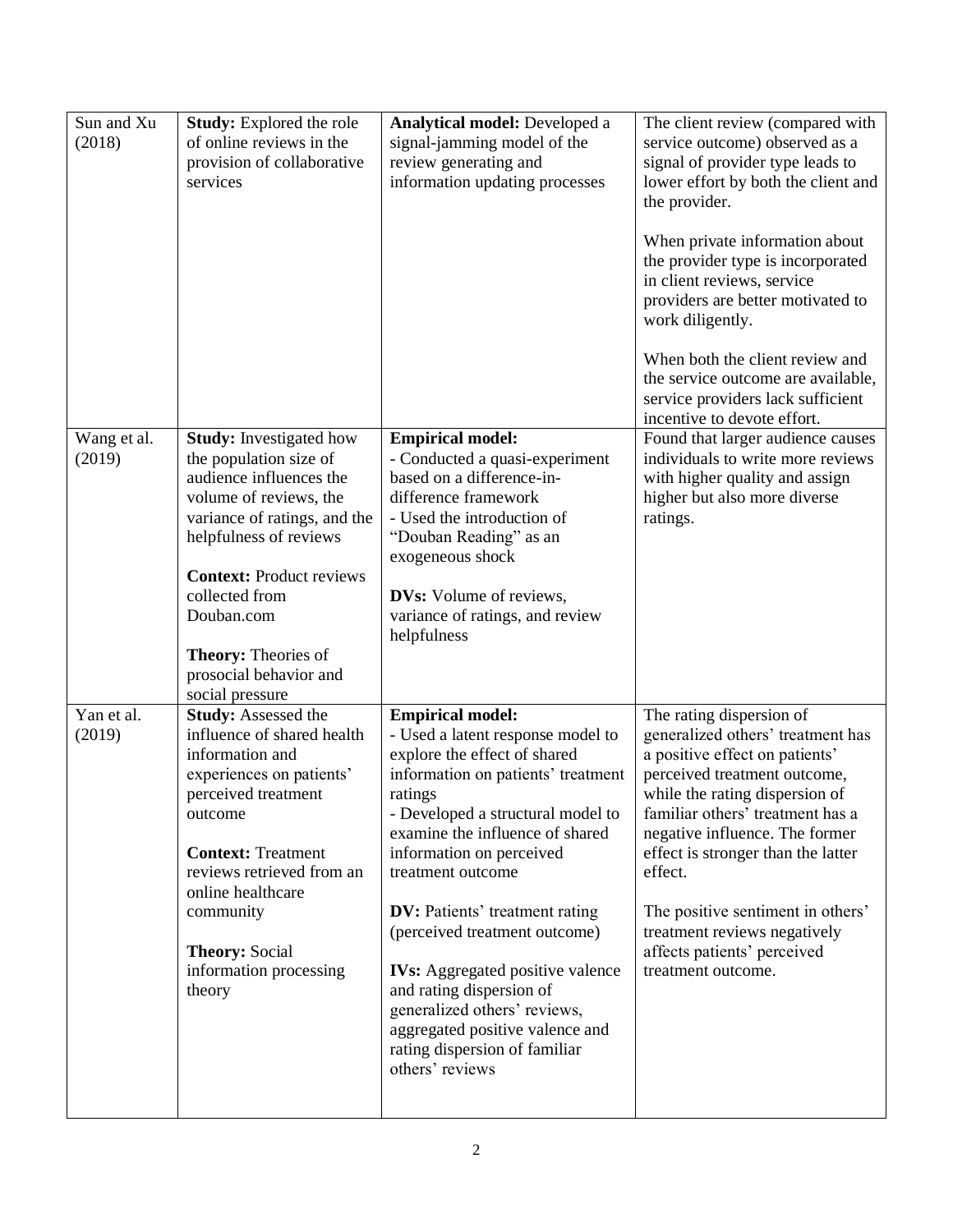| Ba et al.   | <b>Study:</b> Examined the     | <b>Empirical model:</b> Conditional    | Review valence and review          |
|-------------|--------------------------------|----------------------------------------|------------------------------------|
| (2020)      | moderating effects of          | logit model                            | volume have distinct impacts on    |
|             | consumers' information         |                                        | consumers with different           |
|             | search characteristics and     | <b>Moderators:</b>                     | information search characteristics |
|             | product signaling              | - Consumers' information search        | based on inertia tendency,         |
|             | characteristics on the role    | characteristics: inertia tendency,     | shopping experience, and coupon    |
|             | of online reviews in           | shopping experience, spending          | proneness, and they influence      |
|             | consumers' decision-           | level, and coupon proneness            | consumers' purchase decisions      |
|             | making process                 | - Product signaling                    | differently depending on product   |
|             |                                | characteristics: price level,          | price level and product coupon     |
|             | <b>Context: Restaurant</b>     | coupon presence, and coupon            | promotions.                        |
|             | reviews from a Chinese         | frequency                              |                                    |
|             | restaurant review site         |                                        |                                    |
|             |                                | <b>DV:</b> Dining probability (product |                                    |
|             | <b>Theory:</b> Information     | sales)                                 |                                    |
|             | search theory and              |                                        |                                    |
|             | signaling theory               | <b>IVs:</b> Average rating of reviews  |                                    |
|             |                                | (review valence) and number of         |                                    |
|             |                                | reviews (review volume)                |                                    |
| Guan et al. | <b>Study:</b> Investigated how | Analytical model: Developed a          | The seller can strategically       |
| (2020)      | consumers' reference-          | dynamic model to explore the           | manipulate consumer reviews by:    |
|             | dependent preferences          | joint effect of consumers' type        | - Withholding high-quality         |
|             | (with regard to product        | and their reference-dependent          | information and disclosing low-    |
|             | quality) and consumers'        | preferences                            | quality information when           |
|             | type (naïve vs.                |                                        | consumers are naïve                |
|             | sophisticated) influence a     |                                        | - Disclosing all information when  |
|             | seller's voluntary             |                                        | consumers are sophisticated        |
|             | disclosure strategy to         |                                        | - Withholding low-quality          |
|             | manipulate consumer            |                                        | information in advance when the    |
|             | reviews                        |                                        | market contains both naïve and     |
|             |                                |                                        | sophisticated consumers            |

# **Appendix B: Variables Measured in the Pretest**

Assume that you were considering purchasing the camera. Using the scales below, how would you describe the review above?

*Extremity:* (Lee et al., 2009)

- not at all positive / very positive
- not at all pleasant / very pleasant
- (or)
- not at all negative / very negative
- not at all unpleasant / very unpleasant

# *Information quantity:* (Gao et al., 2012)

- contains very little information / contains a great deal of information

- information contained in the review was not thorough at all / information contained in the review was very thorough

*Concreteness:* (Keller and Block, 1997)

- not at all concrete / very concrete
- not at all specific / very specific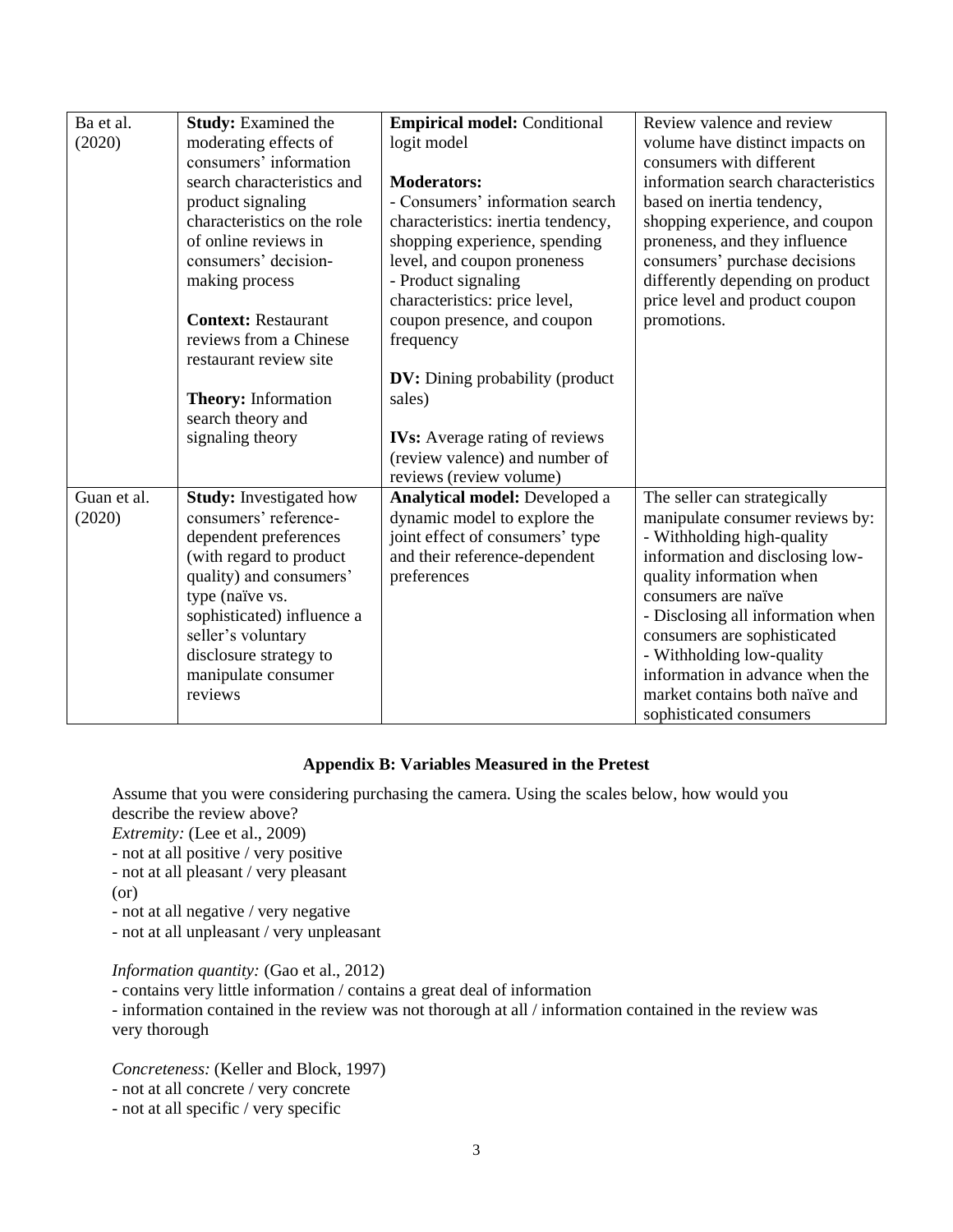*Helpfulness:* (Sen and Lerman, 2007) - not at all helpful / very helpful - not at all informative / very informative

*Emotional intensity:* (Jensen et al., 2013)

- contains little emotion / contains a great deal of emotion

- contains no feelings / contains a lot of feelings

*Realism:* (Mafael et al., 2016) - not at all realistic / very realistic - not at all real / very real

*Reading difficulty:* (Ermakova et al., 2014; Hall and Hanna, 2004) - very hard to read / very easy to read

- very hard to understand / very easy to understand

# **Appendix C: Variables Measured in Studies 2 and 3**

*Purchase intention:* (Dodds et al., 1991; Goldberg and Gorn, 1987) (Used in Studies 2 and 3) Based on the information of Camera Model A/B, please answer the following questions. - If you were thinking of buying a digital camera, how likely is it that you would buy Camera Model  $A/B?$ 

- How likely is it that you would consider purchasing Camera Model A/B?

- How likely is it that Camera Model A/B would be a good choice for you?

*Choice between two products:* (Used in Studies 2 and 3)

Given a choice between the two cameras, which camera would you choose? (8-point scale)

- definitely choose Camera Model A / definitely choose Camera Model B

*Average product rating:*

Can you recall the average rating of Camera Model A/B based on hundreds of its prior customer reviews? (5-point scale)

- 3 stars / 3.5 stars / 4 stars / 4.5 stars / 5 stars (Used in Study 2)

 $-$  2 stars / 2.5 stars / 3 stars / 3.5 stars / 4 stars (Used in Study 3)

*Review valence:* (MacKenzie and Lutz, 1989) (Used in Studies 2-3)

Using the scales below, overall, how would you describe the above 3 reviews as a whole?

- expresses very bad feelings about the camera / expresses very good feelings about the camera

- expresses very unfavorable feelings about the camera / expresses very favorable feelings about the camera

- expresses very unpleasant feelings about the camera / expresses very pleasant feelings about the camera

*Concreteness:* (Keller and Block, 1997) (Used in Study 3)

Using the scales below, overall, how would you describe the above review information as a whole?

- not at all concrete / very concrete
- not at all specific / very specific
- not at all vivid / very vivid
- not at all easy to imagine / very easy to imagine
- not at all easy to picture / very easy to picture
- not at all easy to relate to / very easy to relate to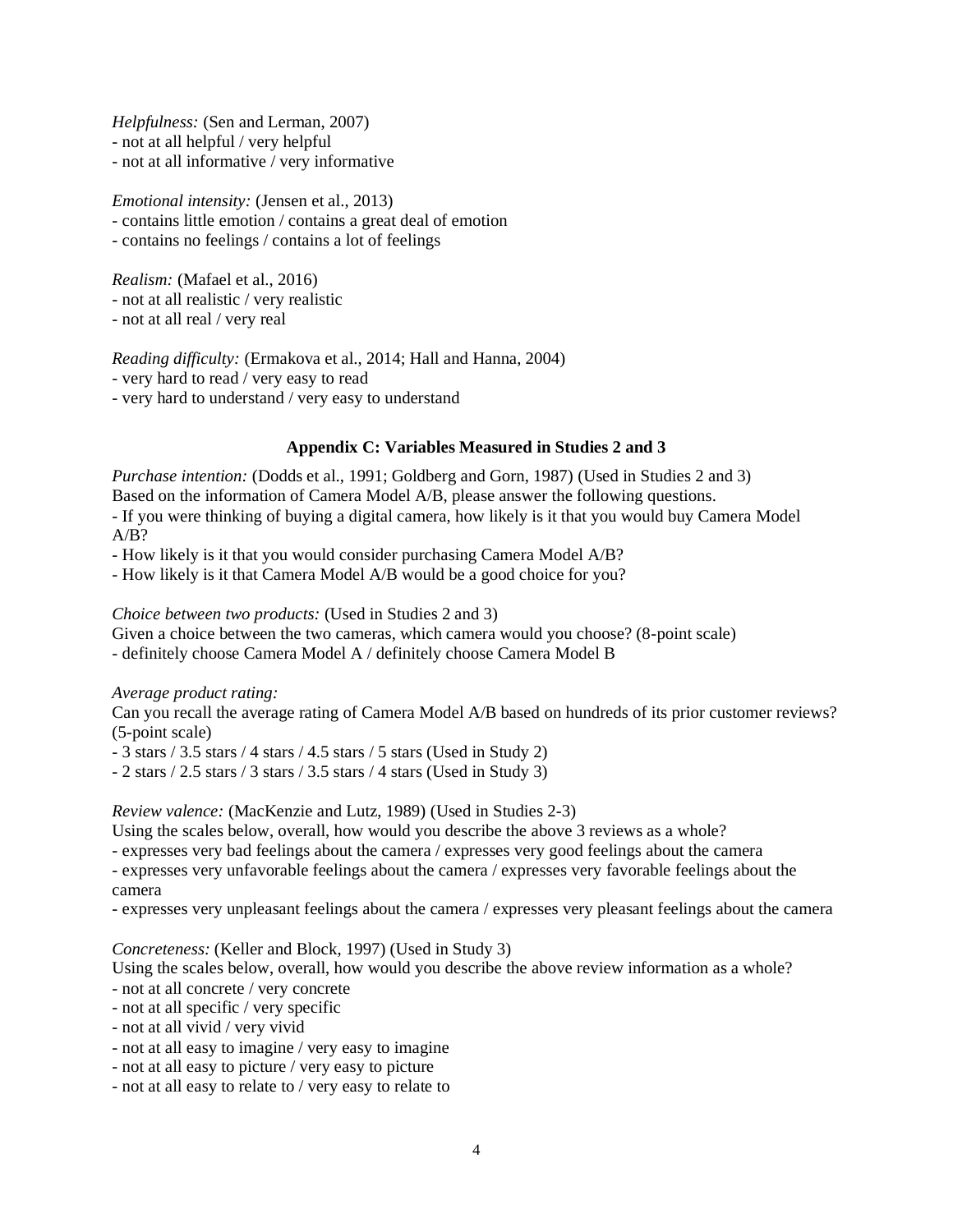#### **REFERENCES**

- Ba, S., Jin, Y., Li, X., Lu, X. 2020. One size fits all? The differential impact of online reviews and coupons. *Production and Operations Management*. 29(10): 2403-2424.
- Ceran, Y., Singh, H., Mookerjee, V. 2016. Knowing what your customer wants: Improving inventory allocation decisions in online movie rental systems. *Production and Operations Management*. 25(10): 1673-1688.
- Chen, H., Zheng, Z., Ceran, Y. 2016. De‐biasing the reporting bias in social media analytics. *Production and Operations Management*. 25(5): 849-865.
- Dodds, W.B., Monroe, K.B., Grewal, D. 1991. Effects of price, brand, and store information on buyers' product evaluations. *Journal of Marketing Research*. 28(3): 307-319.
- Ermakova, T., Baumann, A., Fabian, B., Krasnova, H. 2014. Privacy policies and users' trust: Does readability matter? *Proceedings of the 20th Americas Conference on Information Systems*. 1-12.
- Gao, J., Zhang, C., Wang, K., Ba, S. 2012. Understanding online purchase decision making: The effects of unconscious thought, information quality, and information quantity. *Decision Support Systems*. 53(4): 772-781.
- Goldberg, M.E., Gorn, G.J. 1987. Happy and sad TV programs: How they affect reactions to commercials. *Journal of Consumer Research*. 14(3): 387-403.
- Gu, B., Ye, Q. 2014. First step in social media: Measuring the influence of online management responses on customer satisfaction. *Production and Operations Management*. 23(4): 570-582.
- Guan, X., Wang, Y., Yi, Z., Chen, Y.J. 2020. Inducing consumer online reviews via disclosure. *Production and Operations Management*. 29(8): 1956-1971.
- Hall, R.H., Hanna, P. 2004. The impact of web page text-background colour combinations on readability, retention, aesthetics and behavioural intention. *Behaviour & Information Technology*. 23(3): 183- 195.
- Jensen, M.L., Averbeck, J.M., Zhang, Z., Wright, K.B. 2013. Credibility of anonymous online product reviews: A language expectancy perspective. *Journal of Management Information Systems*. 30(1): 293-324.
- Keller, P.A., Block, L.G. 1997. Vividness effects: A resource-matching perspective. *Journal of Consumer Research*. 24(3): 295-304.
- Lau, R.Y.K., Zhang, W., Xu, W. 2018. Parallel aspect-oriented sentiment analysis for sales forecasting with big data. *Production and Operations Management*. 27(10): 1775-1794.
- Lee, M., Rodgers, S., Kim, M. 2009. Effects of valence and extremity of eWOM on attitude toward the brand and website. *Journal of Current Issues & Research in Advertising*. 31(2): 1-11.